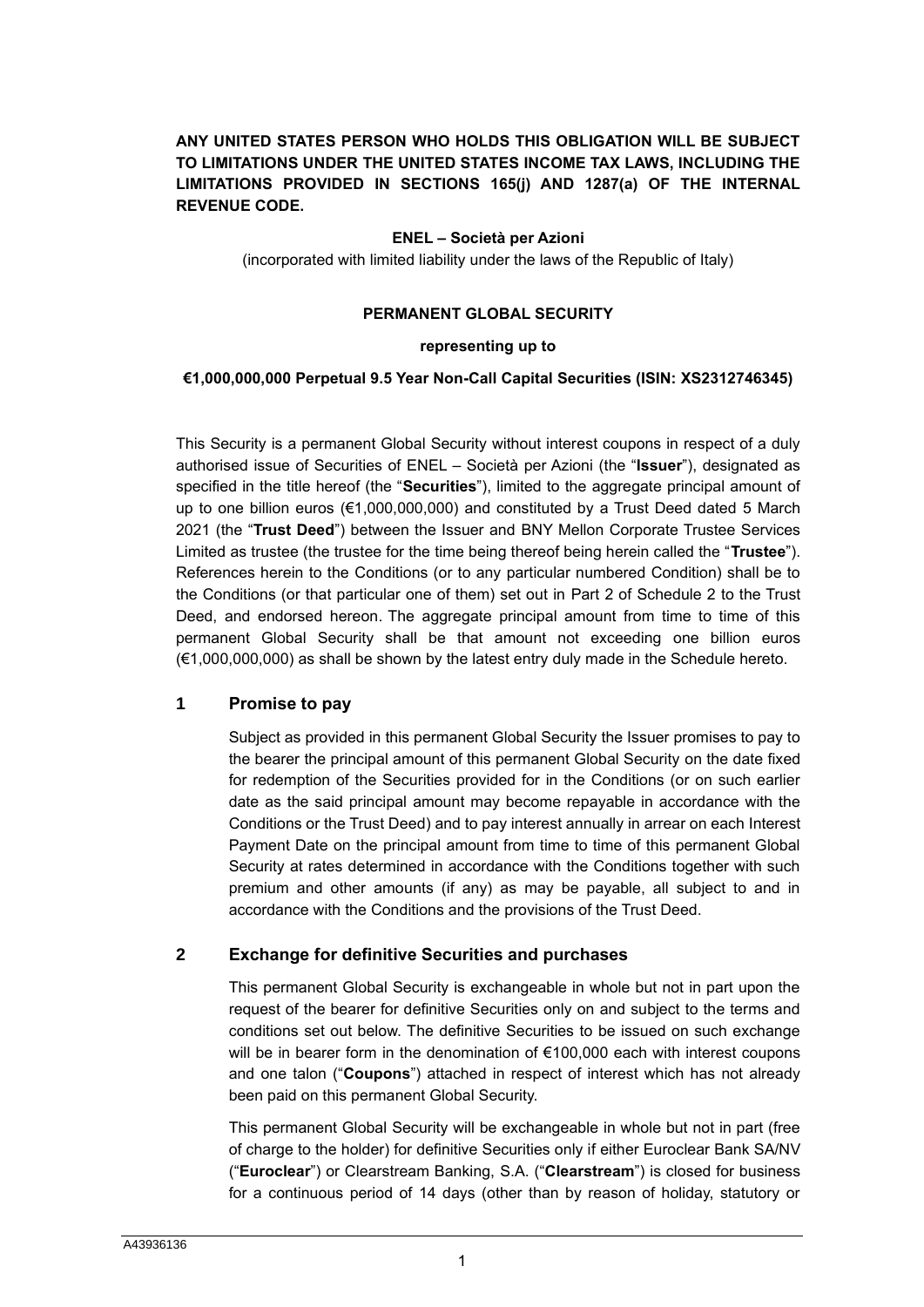otherwise) or announces an intention permanently to cease business or does in fact do so and no alternative clearing system satisfactory to the Trustee is available. Thereupon the holder of this permanent Global Security (acting on the instructions of (an) Accountholder(s) (as defined below)) may give notice to the Issuer of its intention to exchange this permanent Global Security for definitive Securities on or after the Exchange Date (as defined below).

On or after the Exchange Date the holder of this permanent Global Security may surrender this permanent Global Security to or to the order of the Principal Paying Agent. In exchange for this permanent Global Security the Issuer will deliver, or procure the delivery of, definitive Securities in bearer form, serially numbered, in the denomination of €100,000 each with interest coupons and one talon ("**Coupons**") attached on issue in respect of interest which has not already been paid on this permanent Global Security (in exchange for the whole of this permanent Global Security).

"**Exchange Date**" means a day specified in the notice requiring exchange falling not less than 60 days after that on which such notice is given and on which banks are open for business in the city in which the specified office of the Principal Paying Agent is located and (except in the case of (b) above) in the city in which the relevant clearing system is located.

Upon (a) any exchange of a part of the Temporary Global Security for a part of this permanent Global Security or (b) the purchase by or on behalf of the Issuer or any Subsidiary of the Issuer and cancellation of a part of this permanent Global Security in accordance with the Conditions, the portion of the principal amount hereof so exchanged or so purchased and cancelled shall be endorsed by or on behalf of the Principal Paying Agent on behalf of the Issuer on [Part II](#page-6-0) of the Schedule hereto, whereupon the principal amount hereof shall be increased or, as the case may be, reduced for all purposes by the amount so exchanged or so purchased and cancelled and endorsed. Upon the exchange of the whole of this permanent Global Security for definitive Securities this permanent Global Security shall be surrendered to or to the order of the Principal Paying Agent and cancelled and, if the holder of this permanent Global Security requests, returned to it together with any relevant definitive Securities.

# **3 Payments**

Until the entire principal amount of this permanent Global Security has been extinguished, this permanent Global Security shall (subject as hereinafter and in the Trust Deed provided) in all respects be entitled to the same benefits as the definitive Securities and shall be entitled to the benefit of and be bound by the Trust Deed. Payments of principal, premium (if any) and interest in respect of Securities represented by this permanent Global Security will be made against presentation for endorsement and, if no further payment falls to be made in respect of the Securities, surrender of this permanent Global Security to the order of the Principal Paying Agent or such other Paying Agent as shall have been notified to the Securityholders for such purposes. Upon any payment of principal, premium or interest on this permanent Global Security the amount so paid shall be endorsed by or on behalf of the Principal Paying Agent on behalf of the Issuer on [Part I](#page-5-0) of the Schedule hereto.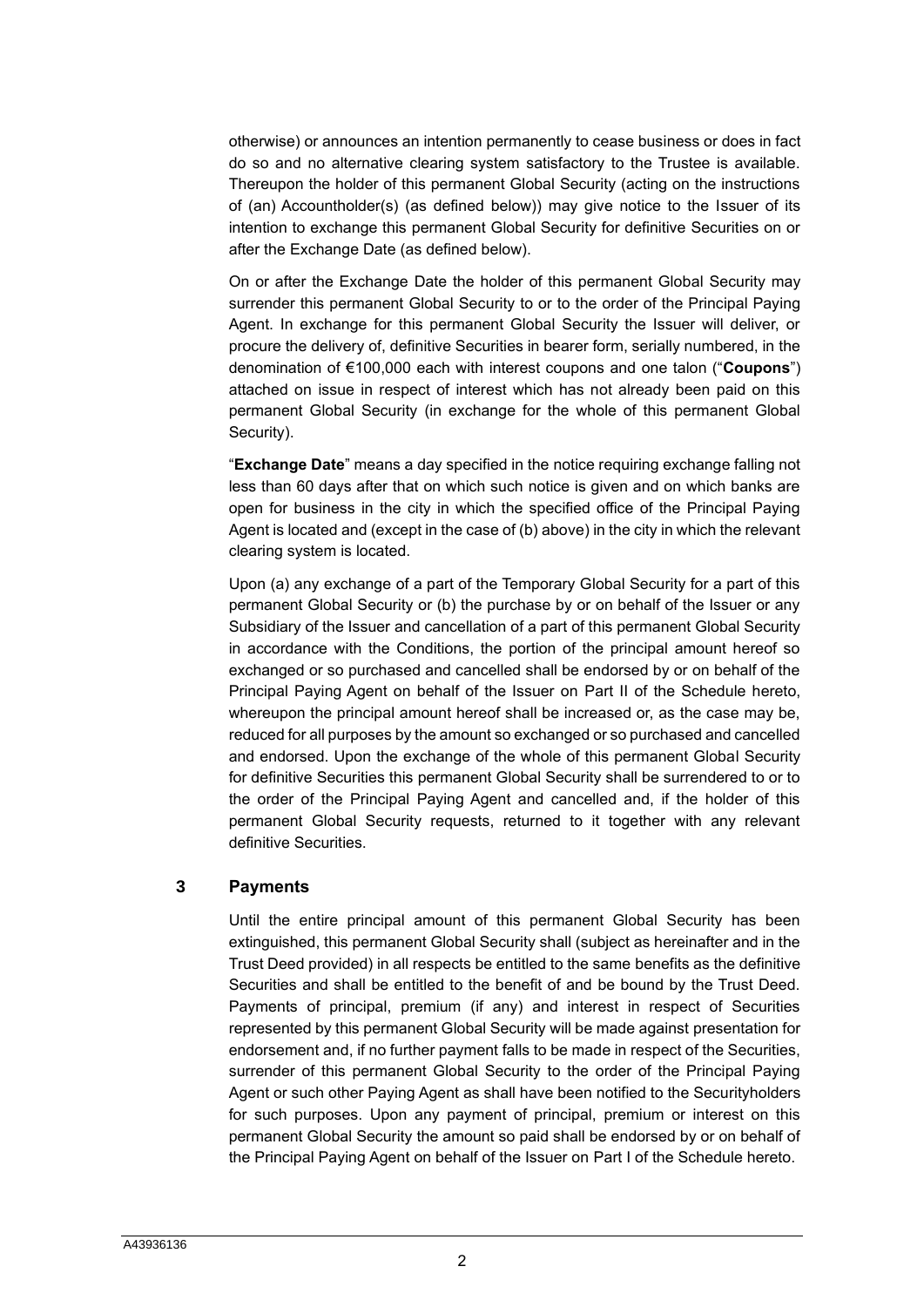Upon any payment of principal and endorsement of such payment on [Part I](#page-5-0) of the Schedule hereto, the principal amount of this permanent Global Security shall be reduced for all purposes by the principal amount so paid and endorsed.

All payments of any amounts payable and paid to the bearer of this permanent Global Security shall be valid and, to the extent of the sums so paid, effectual to satisfy and discharge the liability for the moneys payable hereon and on the relevant definitive Securities and Coupons.

# **4 Accountholders**

For so long as all of the Securities are represented by one or both of the Temporary Global Security and this permanent Global Security and such Global Security(s) is/are held on behalf of Euroclear and/or Clearstream, each person who is for the time being shown in the records of Euroclear or Clearstream as the holder of a particular principal amount of such Securities (each an "**Accountholder**") (in which regard any certificate or other document issued by Euroclear or Clearstream as to the principal amount of such Securities standing to the account of any person shall be conclusive and binding for all purposes) shall be treated as the holder of such principal amount of such Securities for all purposes (including for the purposes of any quorum requirements of, or the right to demand a poll at, meetings of the Securityholders) other than with respect to the payment of principal, premium and interest on such Securities, the right to which shall be vested, as against the Issuer and the Trustee, solely in the bearer of the relevant Global Security in accordance with and subject to its terms and the terms of the Trust Deed. Each Accountholder must look solely to Euroclear or Clearstream, as the case may be, for its share of each payment made to the bearer of the relevant Global Security.

# **5 Notices**

For so long as all of the Securities are represented by one or both of the Temporary Global Security and this permanent Global Security and such Global Security(s) is/are held on behalf of Euroclear and/or Clearstream, notices to Securityholders may be given by delivery of the relevant notice to Euroclear and/or Clearstream (as the case may be) for communication to the relative Accountholders rather than by publication as required by Condition 12 (*Notices*) provided that, so long as the Securities are listed on Euronext Dublin, all requirements of Euronext Dublin have been complied with. Any such notice shall be deemed to have been given to the Securityholders on the day after the day on which such notice is delivered to Euroclear and/or Clearstream (as the case may be) as aforesaid.

Whilst any Securities held by a Securityholder are represented by a Global Security, notices to be given by such Securityholder may be given by such Securityholder to the Principal Paying Agent through Euroclear and/or Clearstream, as the case may be, in such a manner as the Principal Paying Agent and Euroclear and/or Clearstream, as the case may be, may approve for this purpose.

# **6 Prescription**

Claims against the Issuer in respect of principal or premium and interest on the Securities represented by the Temporary Global Security or this permanent Global Security will be prescribed after 10 years (in the case of principal and premium) and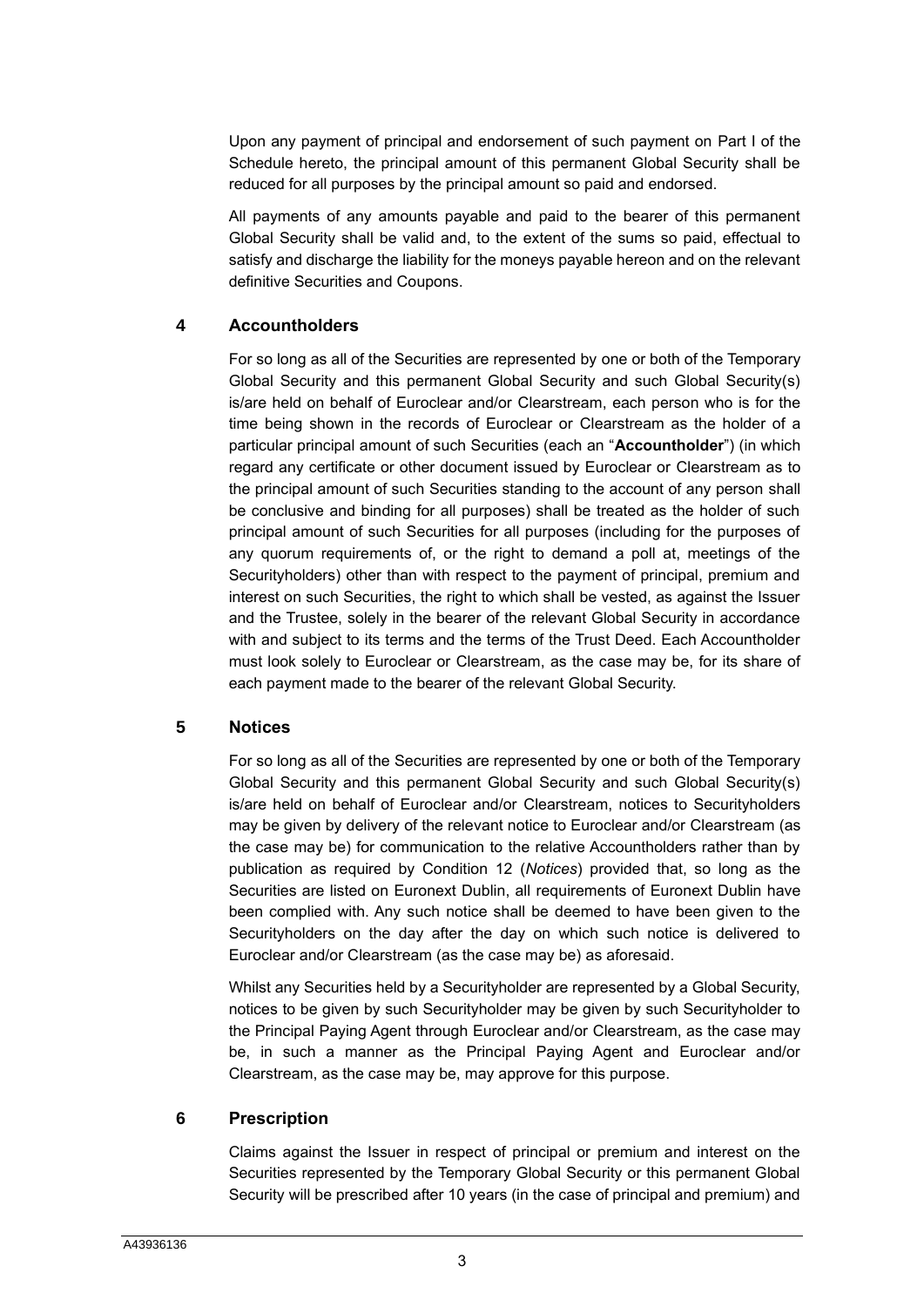five years (in the case of interest) from the Relevant Date (as defined in Condition 2 (*Definitions and Interpretation*)).

# **7 Euroclear and Clearstream**

References herein to Euroclear and/or Clearstream shall be deemed to include references to any other clearing system approved by the Trustee.

# **8 Authentication**

This permanent Global Security shall not be or become valid or obligatory for any purpose unless and until authenticated by or on behalf of the Principal Paying Agent.

# **9 Governing law and Jurisdiction**

This permanent Global Security and any non-contractual obligations arising out of or in connection with it are governed by, and shall be construed in accordance with, the laws of England and the Issuer has in the Trust Deed submitted to the jurisdiction of the courts of England for all purposes in connection with this permanent Global Security.

# **10 Contracts (Rights of Third Parties) Act 1999**

No rights are conferred on any person under the Contracts (Rights of Third Parties) Act 1999 to enforce any term of this permanent Global Security, but this does not affect any right or remedy of any person which exists or is available apart from that Act.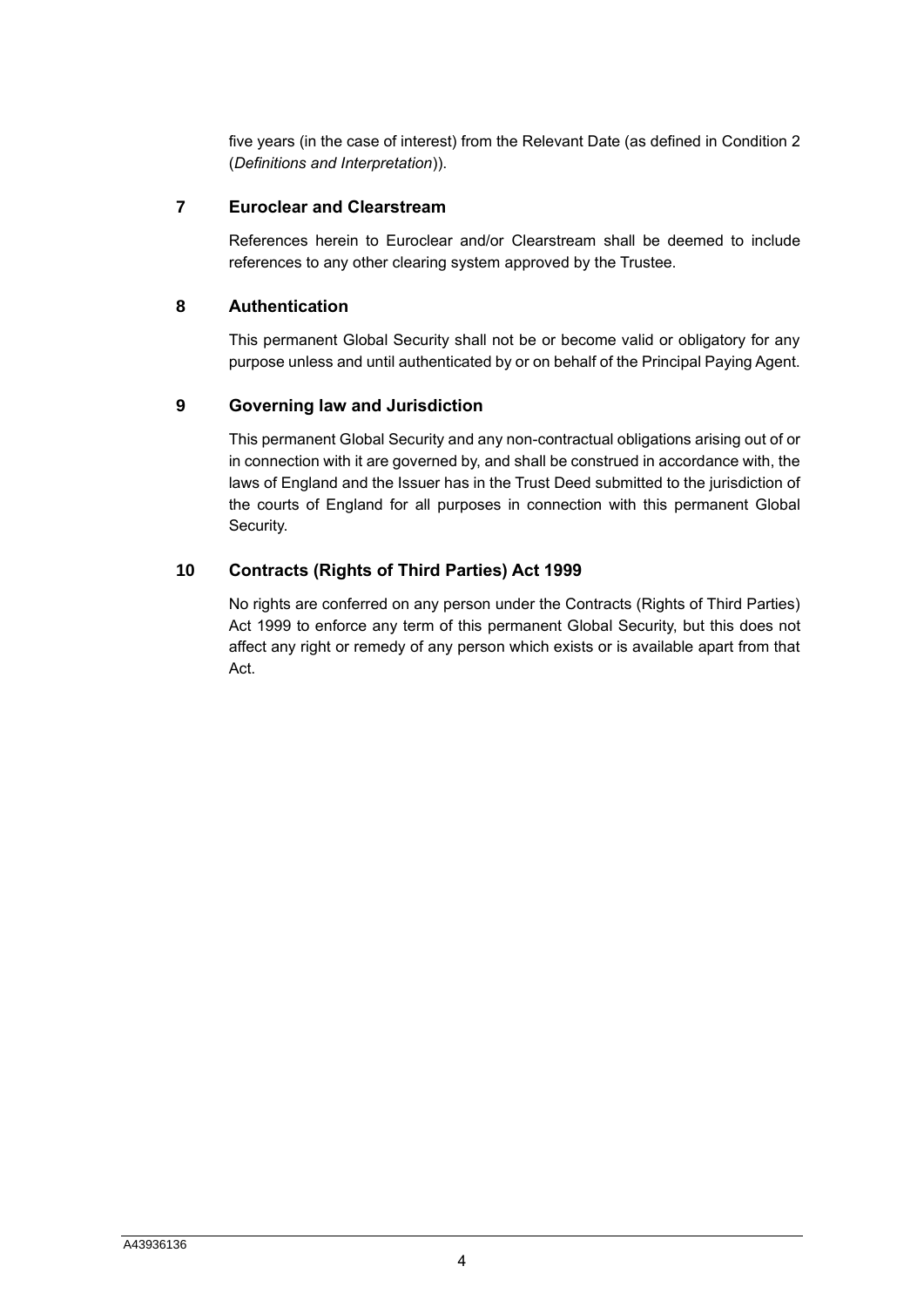**In witness** whereof the Issuer has caused this permanent Global Security to be signed manually or in facsimile by a person duly authorised on its behalf.

# **ENEL – Società per Azioni**

By: (Duly authorised)

Issued in London on 8 March 2021

# **Certificate of authentication**

This permanent Global Security is duly authenticated without recourse, warranty or liability.

Duly authorised for and on behalf of

The Bank of New York Mellon, London Branch

as Principal Paying Agent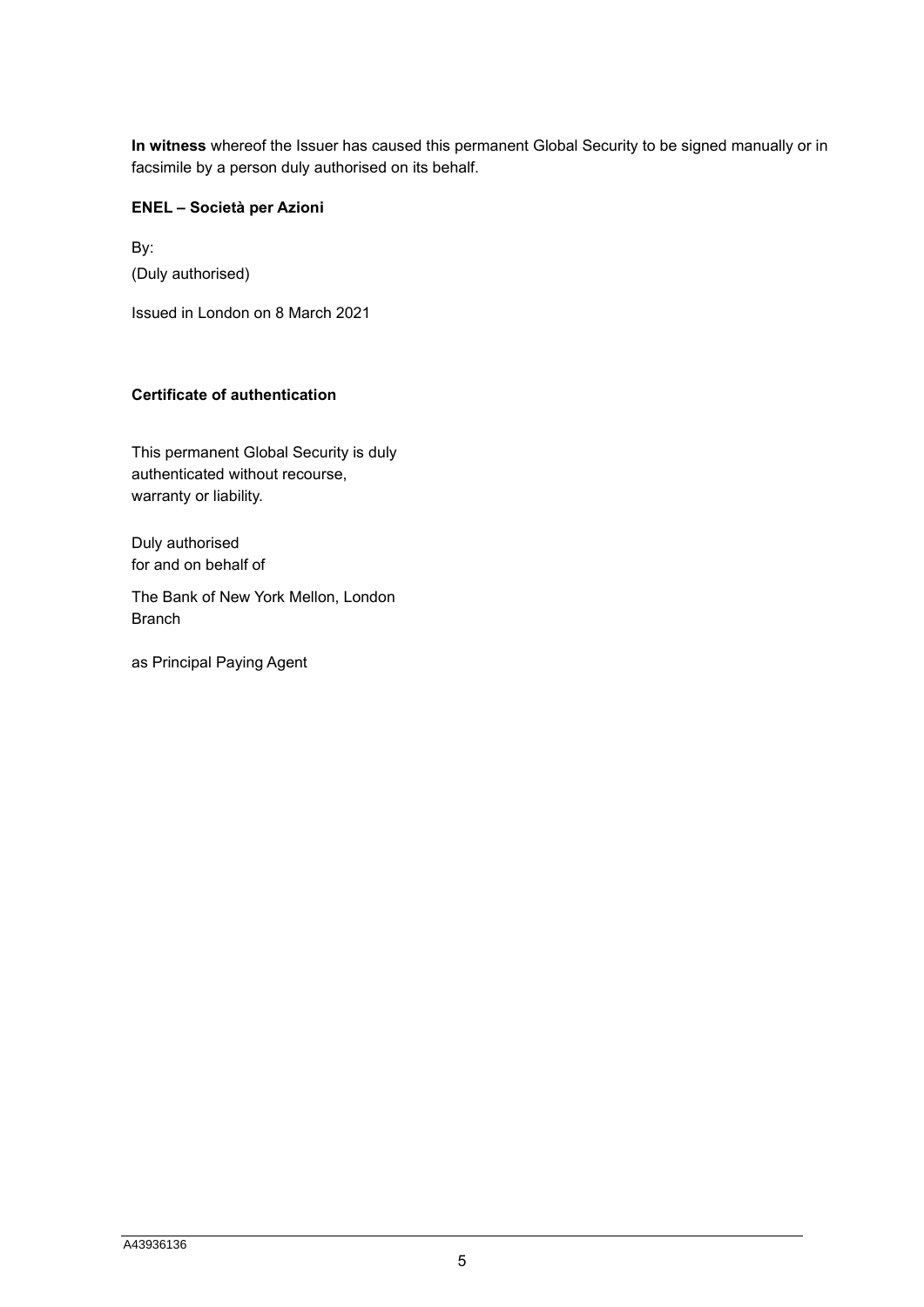# **THE SCHEDULE**

# **Part I**

# **Payments of Principal, Premium and Interest**

<span id="page-5-0"></span>The following payments on this permanent Global Security have been made:

| Date Made | Interest paid | Premium paid | <b>Principal</b><br>paid | Remaining<br>principal<br>amount of this<br>permanent<br>Global<br><b>Security</b><br>following such<br>payment | <b>Notation</b><br>made on<br>behalf of the<br><b>Issuer</b> |
|-----------|---------------|--------------|--------------------------|-----------------------------------------------------------------------------------------------------------------|--------------------------------------------------------------|
|           | €             | €            | €                        | €                                                                                                               |                                                              |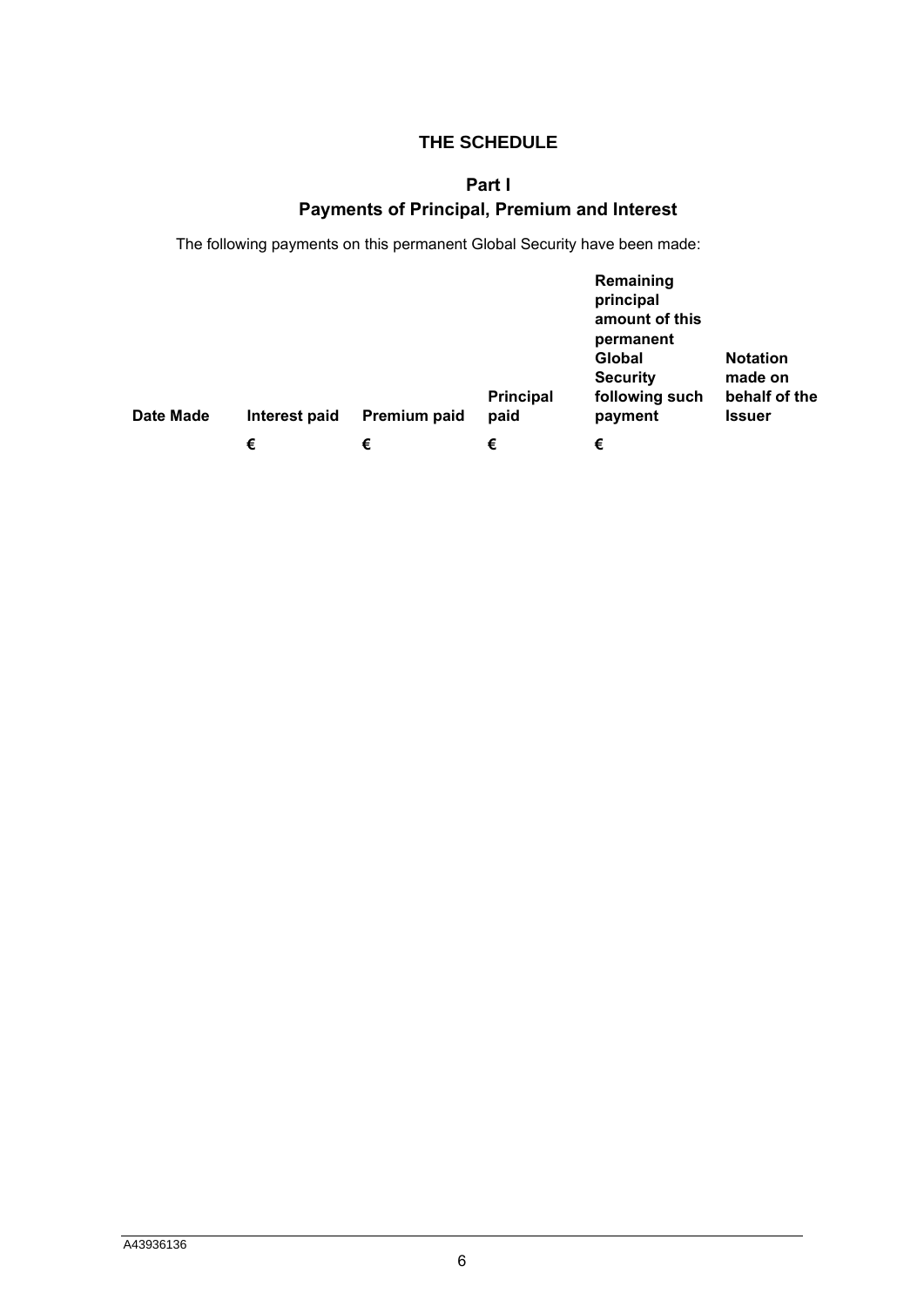# **Part II Exchanges of the Temporary Global Security for this Permanent Global Security and Purchases and Cancellations**

<span id="page-6-0"></span>The following exchanges of a part of the Temporary Global Security for a like part of this permanent Global Security and purchases and cancellations of a part of this permanent Global Security have been made:

| Date made | Part of principal<br>amount of the<br><b>Temporary Global</b><br><b>Security</b><br>exchanged for a<br>like part of this<br>permanent Global<br><b>Security</b> | Part of principal<br>amount of this<br>permanent Global<br><b>Security</b><br>purchased and<br>cancelled | Aggregate<br>principal amount<br>of this permanent<br><b>Global Security</b><br>following such<br>exchange or<br>purchase and<br>cancellation | <b>Notation made</b><br>on behalf of the<br><b>Issuer</b> |
|-----------|-----------------------------------------------------------------------------------------------------------------------------------------------------------------|----------------------------------------------------------------------------------------------------------|-----------------------------------------------------------------------------------------------------------------------------------------------|-----------------------------------------------------------|
|           | €                                                                                                                                                               | €                                                                                                        | €                                                                                                                                             |                                                           |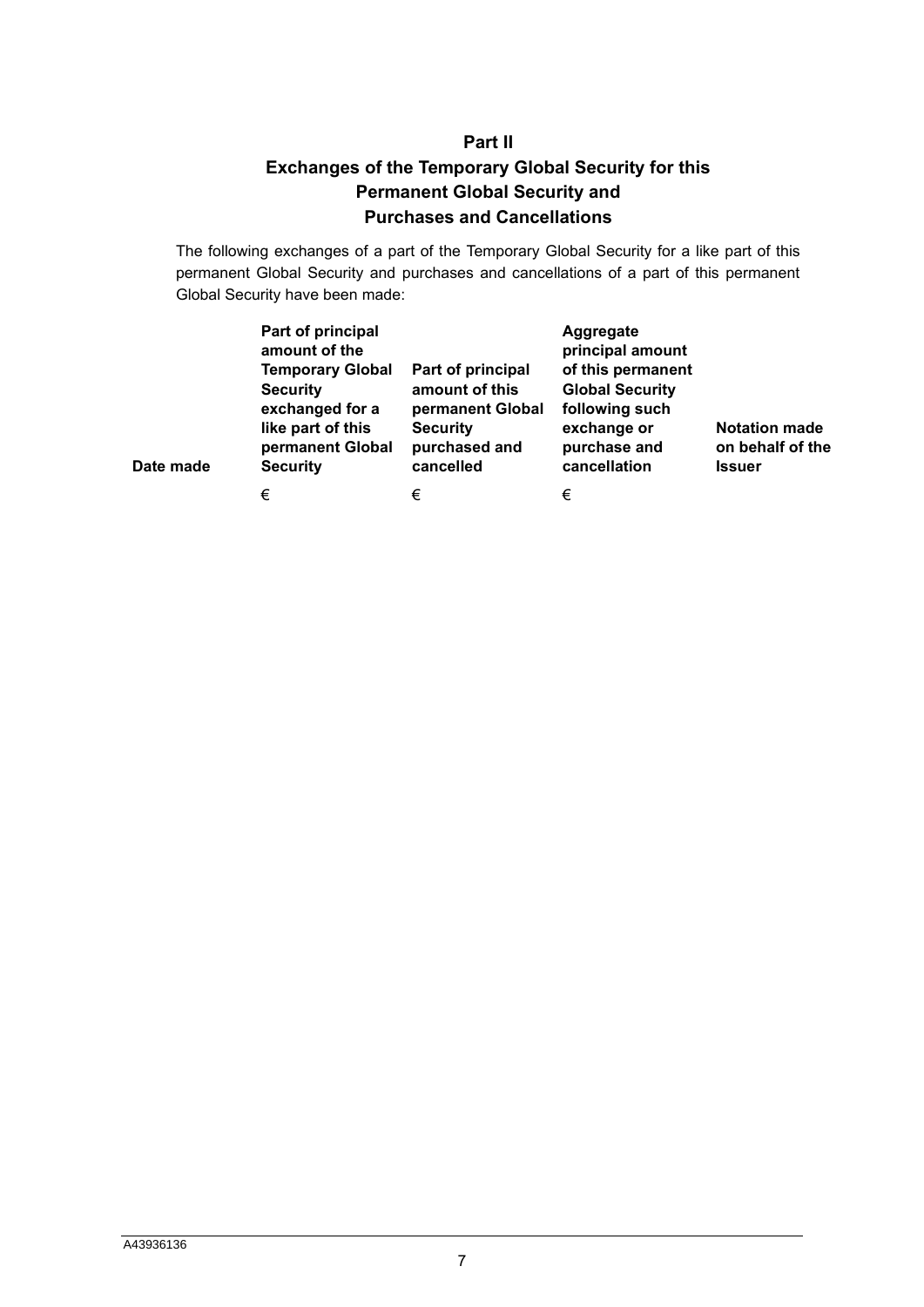# **Part III**

# **FURTHER INFORMATION RELATING TO THE ISSUER**

*The information set out in this Schedule 1 Part III is mandatory pursuant to Article 2414 of the Italian Civil Code.*

The purpose of the Issuer shall be to acquire and manage equity holdings in Italian or foreign companies and firms, as well as to provide such subsidiary companies and firms with strategic guidelines and coordination with regard to both their industrial organisation and the business activities in which they engage.

Through affiliates or subsidiaries the Issuer shall operate especially:

- (a) in the electricity industry, including the activities of production, importation and exportation, distribution and sale, as well as transmission within the limits of existing legislation;
- (a) in the energy industry in general, including fuels, and in the field of environmental protection, as well as in the water sector;
- (b) in the communications, telematics and information-technology industries and those of multimedia and interactive services;
- (c) in network-based sectors (electricity, water, gas, district heating, telecommunications) or those which, in any case, provide urban services locally;
- (d) in other sectors:
	- in any way related to or connected with the activities carried out in the sectors mentioned above;
	- allowing the facilities, resources and expertise employed in the sectors mentioned above (such as, by way of example and without limitation: publishing, real estate and services to firms) to be enhanced and better utilised;
	- allowing the profitable use of the goods produced and the services provided in the sectors mentioned above;
- (e) in the carrying out of activities involving systems and installations design, construction, maintenance and management; the production and sale of equipment; research, consulting and assistance; as well as the acquisition, sale, marketing and trading of goods and services, all activities connected with the sectors mentioned above under  $(a)$ ,  $(b)$ ,  $(c)$  and  $(d)$ .

In the interest of its affiliates or subsidiaries, the Issuer may also carry out directly any activity connected with or instrumental to its own business or that of its affiliates or subsidiaries themselves.

To this end, the Issuer shall in particular see to:

• the coordination of the managerial resources of its affiliates or subsidiaries, including the carrying out of appropriate training initiatives;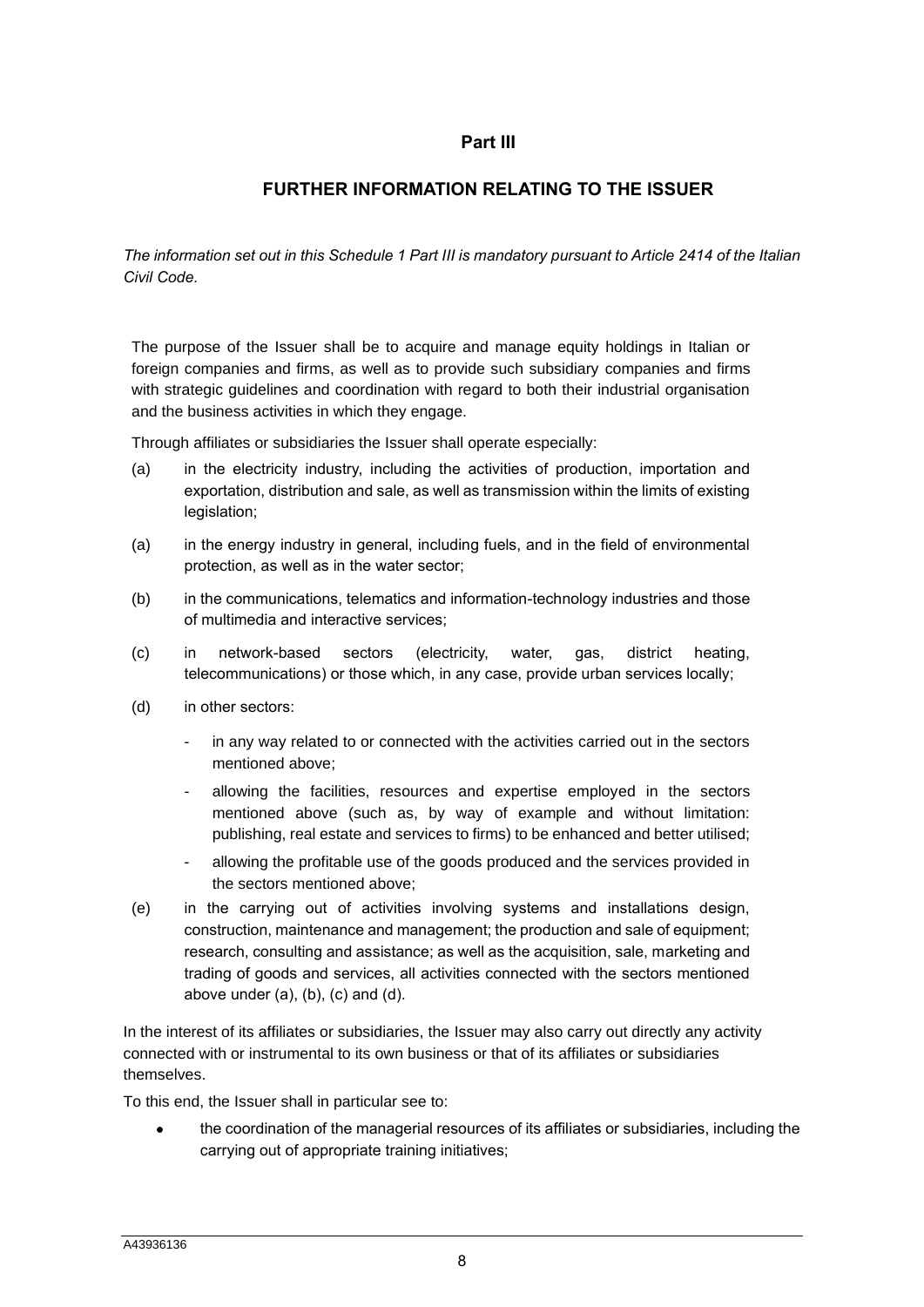- the administrative and financial coordination of its affiliates or subsidiaries, effecting in their favour all appropriate transactions, including granting loans and, more in general, the framework and management of their financial activities;
- the supply of other services in favour of its affiliates or subsidiaries in areas of specific business interest.

In order to attain its corporate purpose, the Issuer may also carry out all transactions that are instrumentally necessary or useful or at any rate related, such as, by way of example: the provision of collateral and/or personal guarantees for both its own and third-party commitments; transactions involving movables and real-estate and commercial operations; and anything else that is connected with its corporate purpose or that allows better use of its own facilities and/or resources or those of its affiliates or subsidiaries, with the exception of accepting monetary deposits from the public and providing investment services as defined by legislative decree No. 58 of 24 February 1998, as well as the activities referred to in section 106 of legislative decree No. 385 of 1 September 1993 insofar as they are also exercised vis-à-vis the public.

| <b>Registered Office:</b>                                       | Viale Regina Margherita 137, Rome, Italy.                                                                                                                                                                                 |  |  |
|-----------------------------------------------------------------|---------------------------------------------------------------------------------------------------------------------------------------------------------------------------------------------------------------------------|--|--|
| <b>Issuer's Registered Number:</b>                              | Companies' Registry of Rome No.<br>00811720580, Chamber of Commerce of Rome,<br>Italy.                                                                                                                                    |  |  |
| Amount of share capital and reserves:                           | Share capital: euro 10,166,679,946, consisting of<br>10,166,679,946 ordinary shares with a nominal<br>value of euro 1 each, (of which 10.164.069.494<br>ordinary shares in circulation and 2.610.452<br>treasury shares). |  |  |
|                                                                 | 18.251.883.999<br>(divided<br>Reserves: euro<br>between legal reserves of euro 2,033,335,989<br>and other reserves of euro 16.218.548.010)                                                                                |  |  |
| Date of resolutions authorising the issue of the<br>Securities: | Resolution passed on 25 February 2021 and<br>registered at the Companies' Registry of Rome<br>on 26 February 2021.                                                                                                        |  |  |
|                                                                 | Decision ( <i>determina</i> ) passed on 2 March 2021<br>and registered at the Companies' Registry of<br>Rome on 3 March 2021.                                                                                             |  |  |
| Prospectus:                                                     | The Offering Circular of ENEL - Società per<br>Azioni dated 5 March 2021.                                                                                                                                                 |  |  |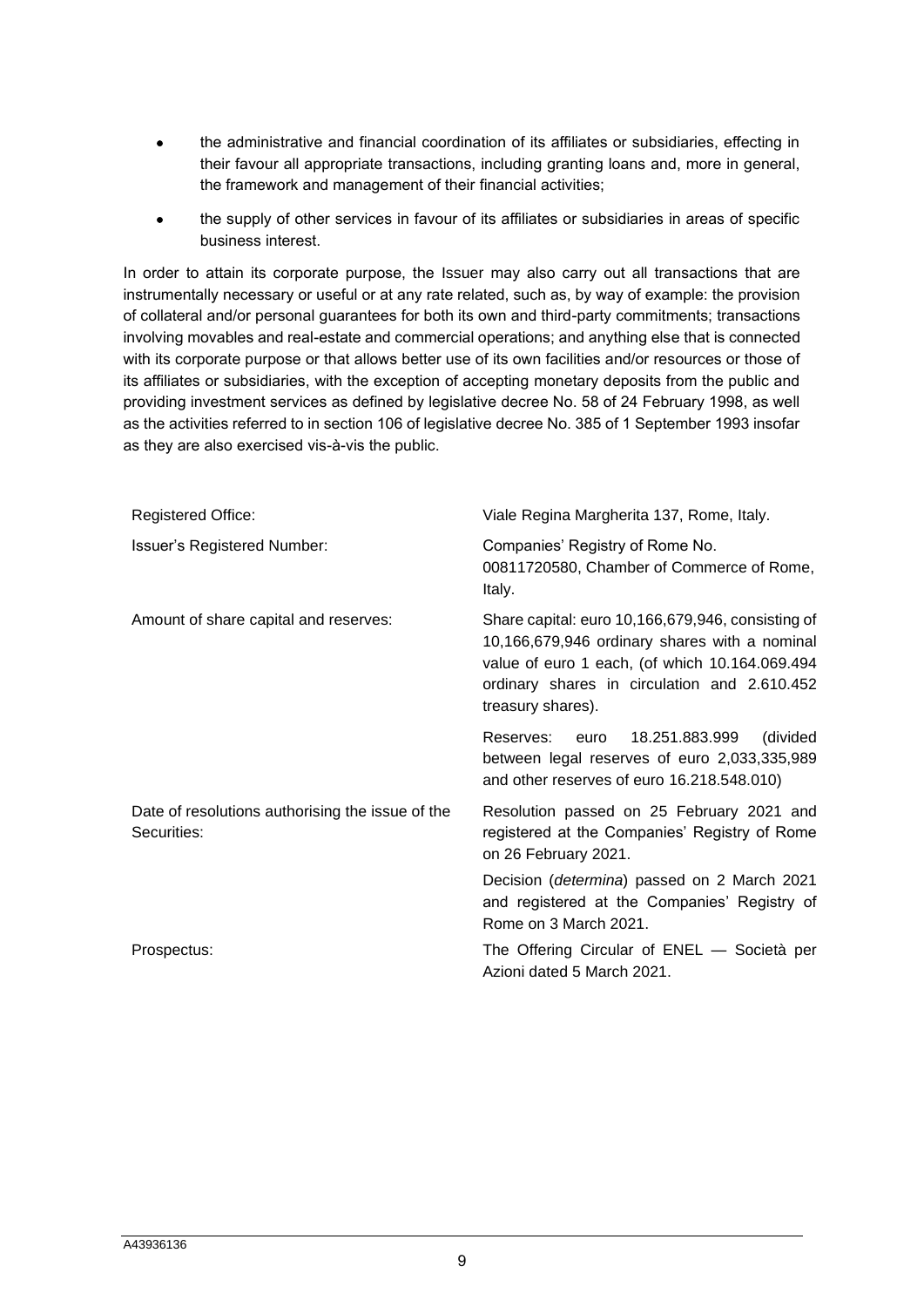# **PART IV**

# **TERMS AND CONDITIONS OF THE €1,000,000,000 PERPETUAL 9.5 YEAR NON-CALL CAPITAL SECURITIES**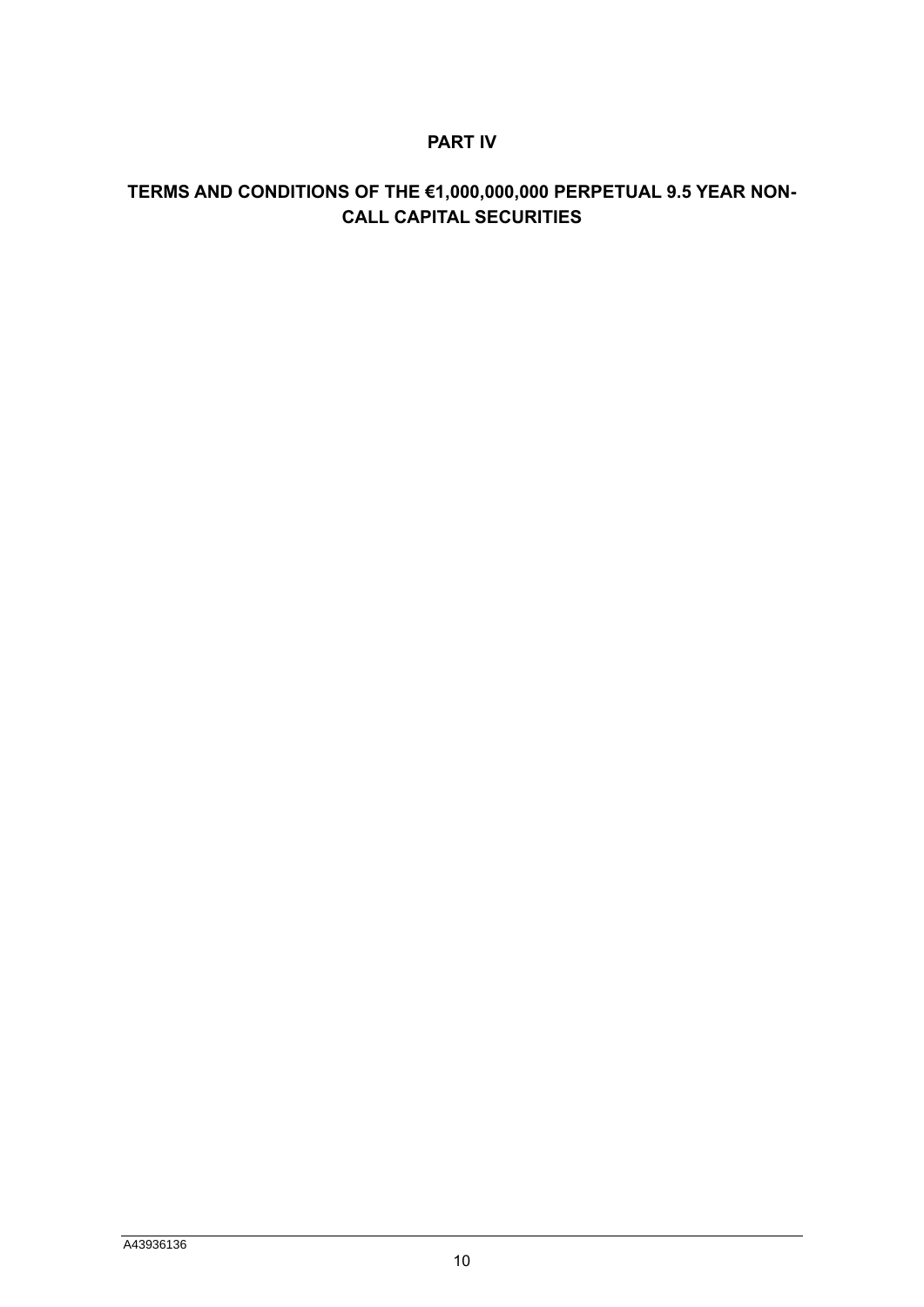# **TERMS AND CONDITIONS OF THE SECURITIES**

*The following is the text of the Terms and Conditions of the Securities which (subject to modification) will be endorsed on each Security in definitive form (if issued).* 

*Text set out within the Terms and Conditions of the Securities in italics is provided for information only and does not form part of the Terms and Conditions of the Securities.*

The €1,000,000,000 Perpetual 9.5 Years Non-Call Capital Securities (the "**Securities**", which expression shall in these Conditions, unless the context otherwise requires, include any further securities issued pursuant to Condition 15 and forming a single series with the Securities) of Enel S.p.A. (the "**Issuer**") are constituted by a Trust Deed dated 8 March 2021 (the "**Trust Deed**") made between the Issuer and BNY Mellon Corporate Trustee Services Limited (the "**Trustee**", which expression shall include its successor(s)) as trustee for the holders of the Securities (the "**Securityholders**") and the holders of the interest coupons appertaining to the Securities (the "**Couponholders**" and the "**Coupons**" respectively, which expressions shall, unless the context otherwise requires, include the talons for further interest coupons (the "**Talons**") and the holders of the Talons).

The statements in these Conditions include summaries of, and are subject to, the detailed provisions of and definitions in the Trust Deed. Copies of the Trust Deed and the Agency Agreement dated 8 March 2021 (the "**Agency Agreement**") made between the Issuer, The Bank of New York Mellon, London Branch, as principal paying agent (the "**Principal Paying Agent**") and agent bank (the "**Agent Bank**") (which shall be responsible for making certain determinations, as described in these Terms and Conditions) and the Trustee are available for inspection by appointment during normal business hours by the Securityholders and the Couponholders at the registered office for the time being of the Trustee, being at the date of issue of the Securities at One Canada Square, London E14 5AL, and at the specified office of each of the Paying Agents or at the Trustee's or Paying Agent's (as the case may be) option may be provided by email to such holder requesting copies of such documents, subject to the Paying Agent or the Trustee (as applicable) being supplied by the Issuer with copies of such documents. The Securityholders and the Couponholders are entitled to the benefit of, are bound by, and are deemed to have notice of, all the provisions of the Trust Deed and the provisions of the Agency Agreement applicable to them.

#### **1 Form, Denomination and Title**

#### **1.1 Form and Denomination**

The Securities are in bearer form, serially numbered, in the denominations of  $\epsilon$ 100,000 and integral multiples of  $\epsilon$ 1,000 in excess thereof, up to and including  $\epsilon$ 199,000, with Coupons and one Talon attached on issue.

#### **1.2 Title**

Title to the Securities and to the Coupons will pass by delivery.

#### **1.3 Holder Absolute Owner**

The Issuer, any Paying Agent and the Trustee may (to the fullest extent permitted by applicable laws) deem and treat the bearer of any Security or Coupon as the absolute owner for all purposes (whether or not the Security or Coupon shall be overdue and notwithstanding any notice of ownership or writing on the Security or Coupon or any notice of previous loss or theft of the Security or Coupon or of any trust or interest therein) and shall not be required to obtain any proof thereof or as to the identity of such bearer.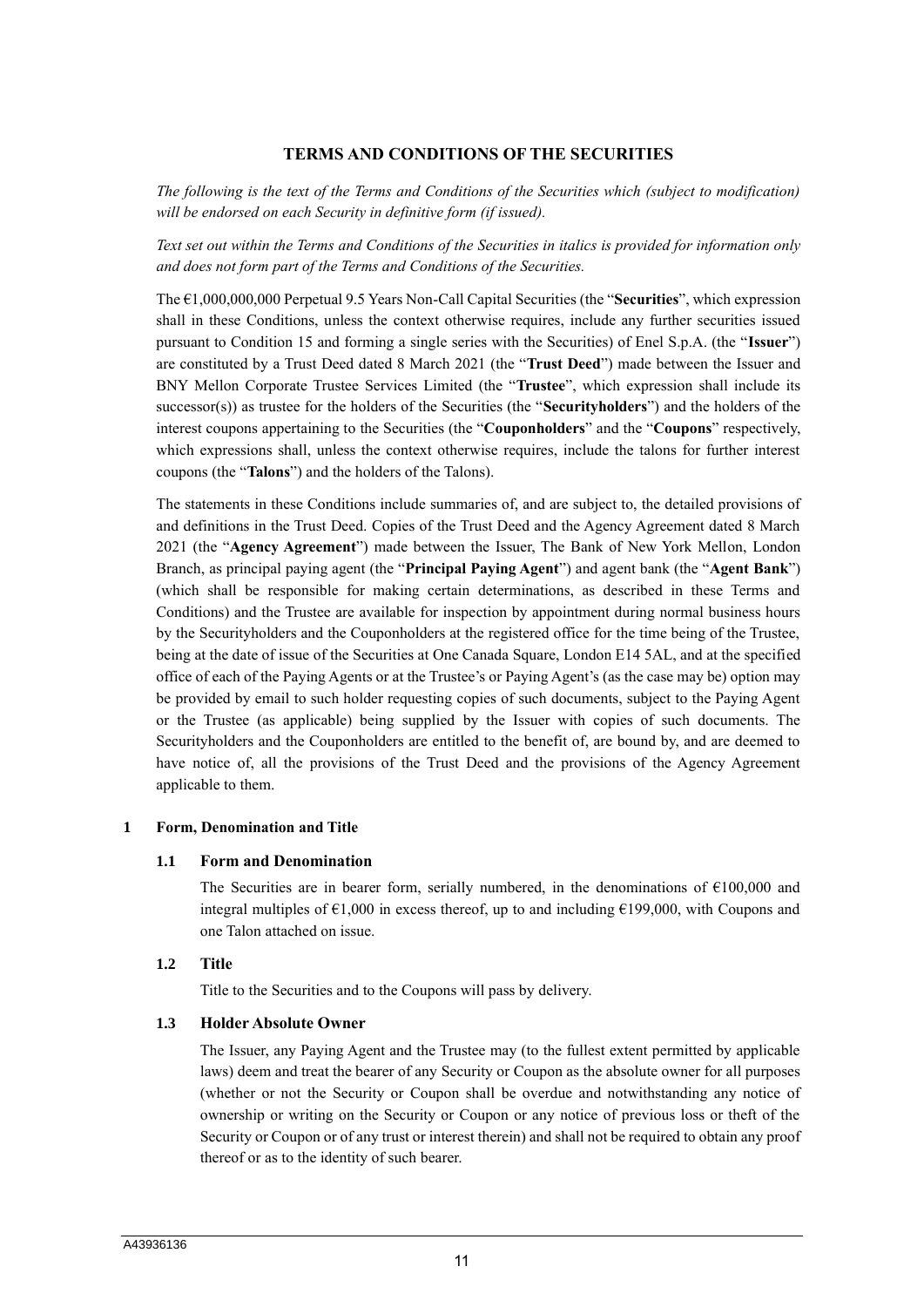#### **2 Definitions and Interpretation**

As used in these Conditions:

An ''**Accounting Event**" shall occur if as a result of a change in the accounting practices or principles applicable to the Issuer, which currently are the international accounting standards (International Accounting Standards — IAS and International Financial Reporting Standards — IFRS) issued by the International Accounting Standards Board (IASB), the interpretations of the International Financial Reporting Interpretations Committee (IFRIC) and the Standing Interpretations Committee (SIC), adopted by the European Union pursuant to Regulation (EC) 1606/2002 ("IFRS"), or any other accounting standards that may replace IFRS which becomes effective after the Issue Date (the "**Change**"), the obligations of the Issuer in respect of the Securities, following the official adoption of such Change, which may fall before the date on which the Change will come into effect, can no longer be recorded as "equity" (*strumento di capitale*), in accordance with accounting practices or principles applicable to the Issuer at the time of the next Financial Statements, and a recognised accountancy firm of international standing, acting upon instructions of the Issuer, has delivered an opinion, letter or report addressed to the Issuer to that effect, and the Issuer cannot avoid the foregoing by taking reasonable measures available to it.

"**Accrual Period**" has the meaning given to it in Condition 4.1(c).

"**Additional Amounts**" has the meaning given to it in Condition 8.1.

"**Adjustment Spread**" means either (a) a spread (which may be positive, negative or zero) or (b) a formula or methodology for calculating a spread, in each case to be applied to the Successor Rate or the Alternative Rate (as the case may be) and is the spread, formula or methodology which:

- (A) in the case of a Successor Rate, is formally recommended in relation to the replacement of the EUR 5-year Swap Rate with the Successor Rate by any Relevant Nominating Body; or (if no such recommendation has been made, or in the case of an Alternative Rate);
- (B) the Independent Adviser determines, is customarily applied to the relevant Successor Rate or the Alternative Rate (as the case may be) in international debt capital markets transactions to produce an industry-accepted replacement rate for the EUR 5-year Swap Rate; or (if the Independent Adviser determines that no such spread is customarily applied);
- (C) the Independent Adviser determines, is recognised or acknowledged as being the industry standard for over-the-counter derivative transactions which reference the EUR 5-year Swap Rate, where such rate has been replaced by the Successor Rate or the Alternative Rate (as the case may be).

"**Alternative Rate**" means an alternative benchmark or screen rate which the Independent Adviser determines in accordance with Condition 4.4(b) is customary in market usage in the international debt capital markets for the purposes of determining rates of interest (or the relevant component part thereof) in Euro and with an interest period of a comparable duration to the relevant Reset Period.

"**Arrears of Interest**" has the meaning given to it in Condition 4.2(a).

"**Benchmark Amendments**" has the meaning given to it in Condition 4.4(d).

#### "**Benchmark Event**" means:

(A) the EUR 5-year Swap Rate ceasing to be published for a period of at least 5 Business Days or ceasing to exist or to be administered; or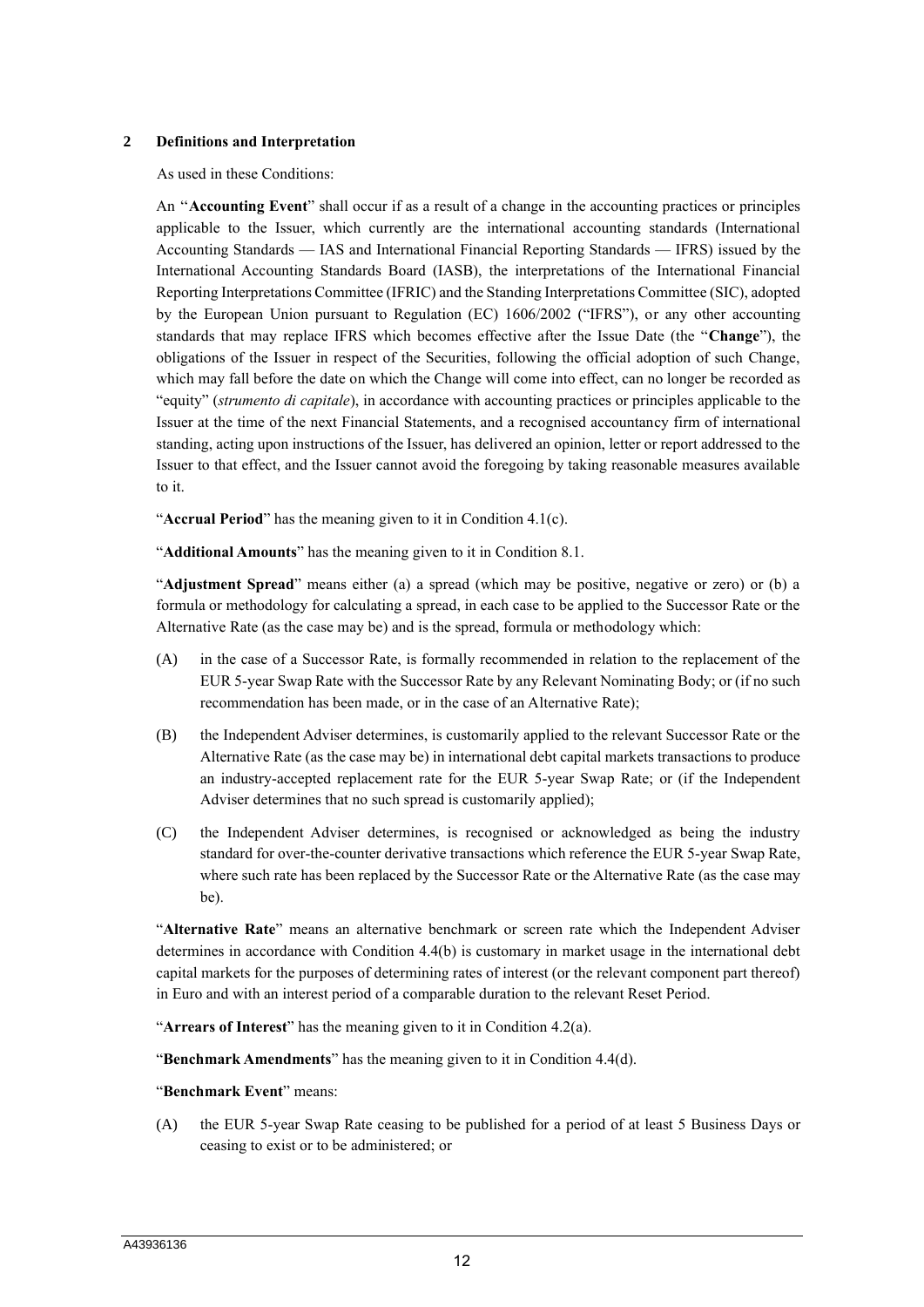- (B) a public statement by the administrator of the EUR 5-year Swap Rate that it has ceased or that it will cease publishing the EUR 5-year Swap Rate permanently or indefinitely (in circumstances where no successor administrator has been appointed that will continue publication of the EUR 5-year Swap Rate); or
- (C) a public statement by the supervisor of the administrator of the EUR 5-year Swap Rate, that the EUR 5-year Swap Rate has been or will, by a specified date on or prior to the next Reset Interest Determination Date, be permanently or indefinitely discontinued; or
- (D) a public statement by the supervisor of the administrator of the EUR 5-year Swap Rate as a consequence of which the EUR 5-year Swap Rate will be prohibited from being used or that its use will be subject to restrictions or adverse consequences either generally, or in respect of the Securities, in each case on or prior to the next Reset Interest Determination Date; or
- (E) it has become unlawful for the Principal Paying Agent, the Agent Bank, the Issuer or other party to calculate any payments due to be made to any Securityholder using the EUR 5-year Swap Rate; or
- (F) the making of a public statement by the supervisor of the administrator of the EUR 5-year Swap Rate announcing that such EUR 5-year Swap Rate is no longer representative or may no longer be used, in each case in circumstances where the same shall be applicable to the Securities,

provided that in the case of sub-paragraphs (B), (C) and (D), the Benchmark Event shall occur on the later of (i) the date which is six months prior to the date of the cessation of publication of the EUR 5year Swap Rate, the discontinuation of the EUR 5-year Swap Rate, or the prohibition of use of the EUR 5-year Swap Rate, as the case may be and (ii) the date of the relevant public statement.

"**Business Day**" means a day which is both a day on which commercial banks and foreign exchange markets settle payments and are open for general business (including dealing in foreign exchange and foreign currency deposits) in London and Milan and a TARGET2 Settlement Day.

"**Calculation Amount**" has the meaning given to it in Condition 4.1(c).

"**Calculation Date**" means the third Business Day preceding the Make-whole Redemption Date.

"**Call Date**" has the meaning given to it in Condition 6.2.

"**Code**" has the meaning given to it in Condition 8.1.

"**Decree No. 239**" means Italian Legislative Decree No. 239 of 1 April 1996, as amended.

"**Decree No. 917**" means Italian Presidential Decree No. 917 of 22 December 1986, as amended.

"**Deferral Notice**" has the meaning given to it in Condition 4.2(a).

"**Deferred Interest Payment**" has the meaning given to it in Condition 4.2(a).

"**Determination Period**" has the meaning given to it in Condition 4.1(c).

"**Early Redemption Date**" means the date of redemption of the Securities pursuant to Conditions 6.3 to 6.8.

"**Early Redemption Price**" will be the amount determined by the Agent Bank on the Redemption Calculation Date as follows:

(A) in the case of a Withholding Tax Event or a Substantial Repurchase Event at any time, 100 per cent. of the principal amount of the Securities then outstanding; or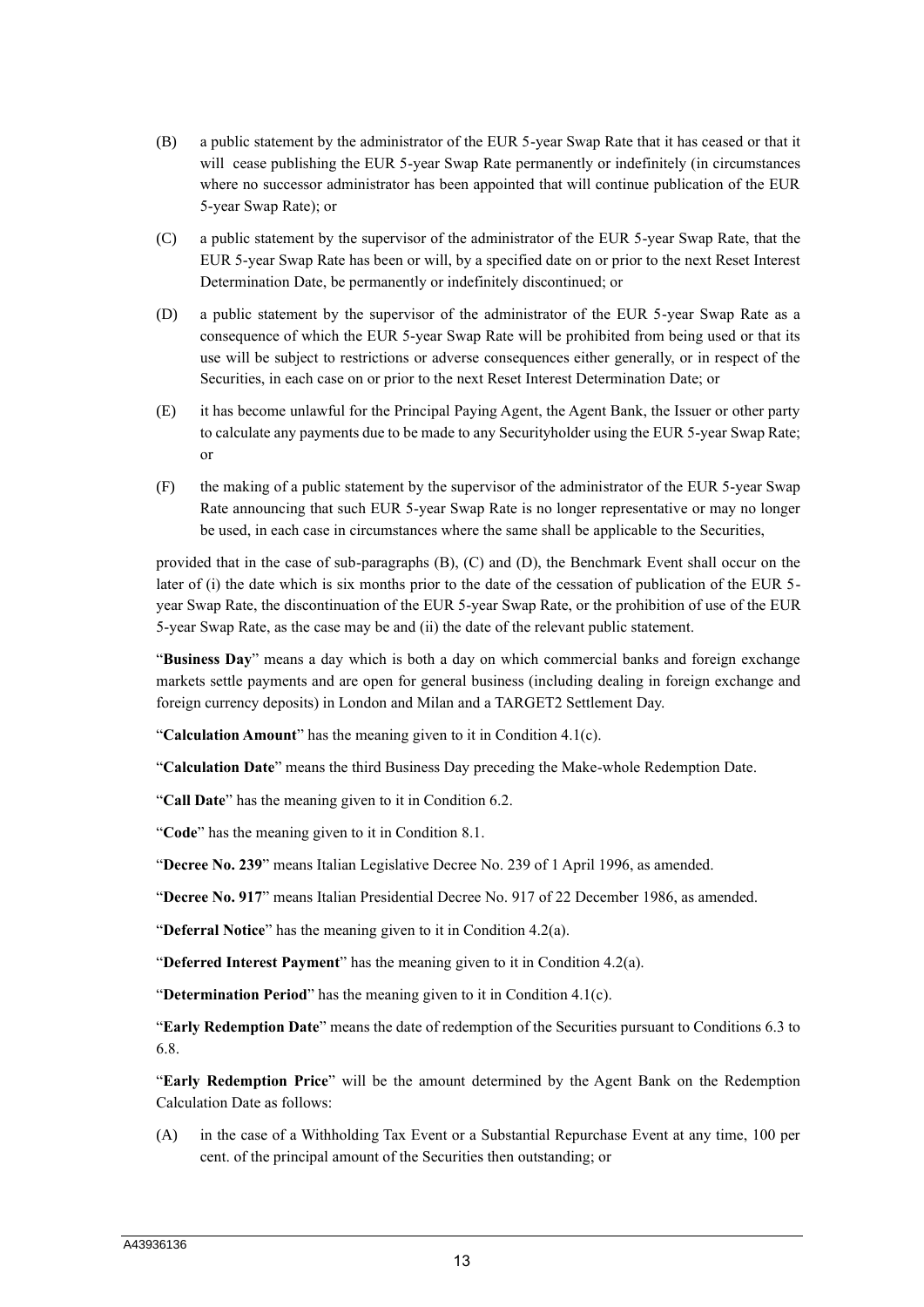- (B) in the case of an Accounting Event, a Rating Methodology Event or a Tax Deductibility Event, either:
	- (i) 101 per cent. of the principal amount of the Securities then outstanding if the Early Redemption Date falls prior to 8 June 2030 (being the date falling three months prior to the First Reset Date); or
	- (ii) 100 per cent. of the principal amount of the Securities then outstanding if the Early Redemption Date falls on or after 8 June 2030 (being the date falling three months prior to the First Reset Date),

and in each case together with any accrued interest to, but excluding, the relevant Early Redemption Date and any outstanding Arrears of Interest.

"**equity credit**" shall include such other nomenclature as any Rating Agency may use from time to time to describe the degree to which an instrument exhibits the characteristics of an ordinary share.

"**EUR 5 year Swap Rate**" has the meaning given to it in Condition 4.1(b).

"**EUR 5 year Swap Rate Quotation**" means, in relation to any Reset Period, the arithmetic mean of the bid and offered rates for the annual fixed leg (calculated on a 30/360 day count basis) of a fixed-forfloating euro interest rate swap which (i) has a term of 5 years commencing on the relevant Reset Interest Determination Date, (ii) is in an amount that is representative of a single transaction in the relevant market at the relevant time with an acknowledged dealer of good credit in the swap market, and (iii) has a floating leg based on the 6-month EURIBOR rate (calculated on an Actual/360 day count basis);

"**EUR Reset Reference Bank Rate**" means the percentage rate determined by the Agent Bank on the basis of the EUR 5 year Swap Rate Quotations provided by the EUR Reset Reference Banks to the Issuer and notified to the Agent Bank at approximately 11:00 a.m. (CET) on the relevant Reset Interest Determination Date.

"**EUR Reset Reference Banks**" means five major banks in the Euro-zone interbank market selected by the Issuer.

"**EUR Reset Screen Page**" means the Thomson Reuters screen "ICESWAP2 / EURSFIXA" (or such other page as may replace it on Thomson Reuters or, as the case may be, on such other information service that may replace Reuters providing or sponsoring the information appearing there for the purpose of displaying rates comparable to the EUR 5 Year Swap Rate).

"**EURIBOR**" means the Euro-zone interbank offered rate.

"**Euronext Dublin**" means the Irish Stock Exchange plc trading as Euronext Dublin.

"**Exchanged Securities**" has the meaning given to it in Condition 7.1.

"**FATCA Withholding**" has the meaning given to it in Condition 8.1.

"**Financial Statements**" means either of:

- (A) audited annual consolidated financial statements of the Issuer; or
- (B) unaudited condensed consolidated half-year financial statements of the Issuer which are subject to a formal ''review'' from an independent auditor,

in each case prepared in accordance with IFRS or any successor accounting standards applicable to the Issuer.

"**First Reset Date**" means 8 September 2030.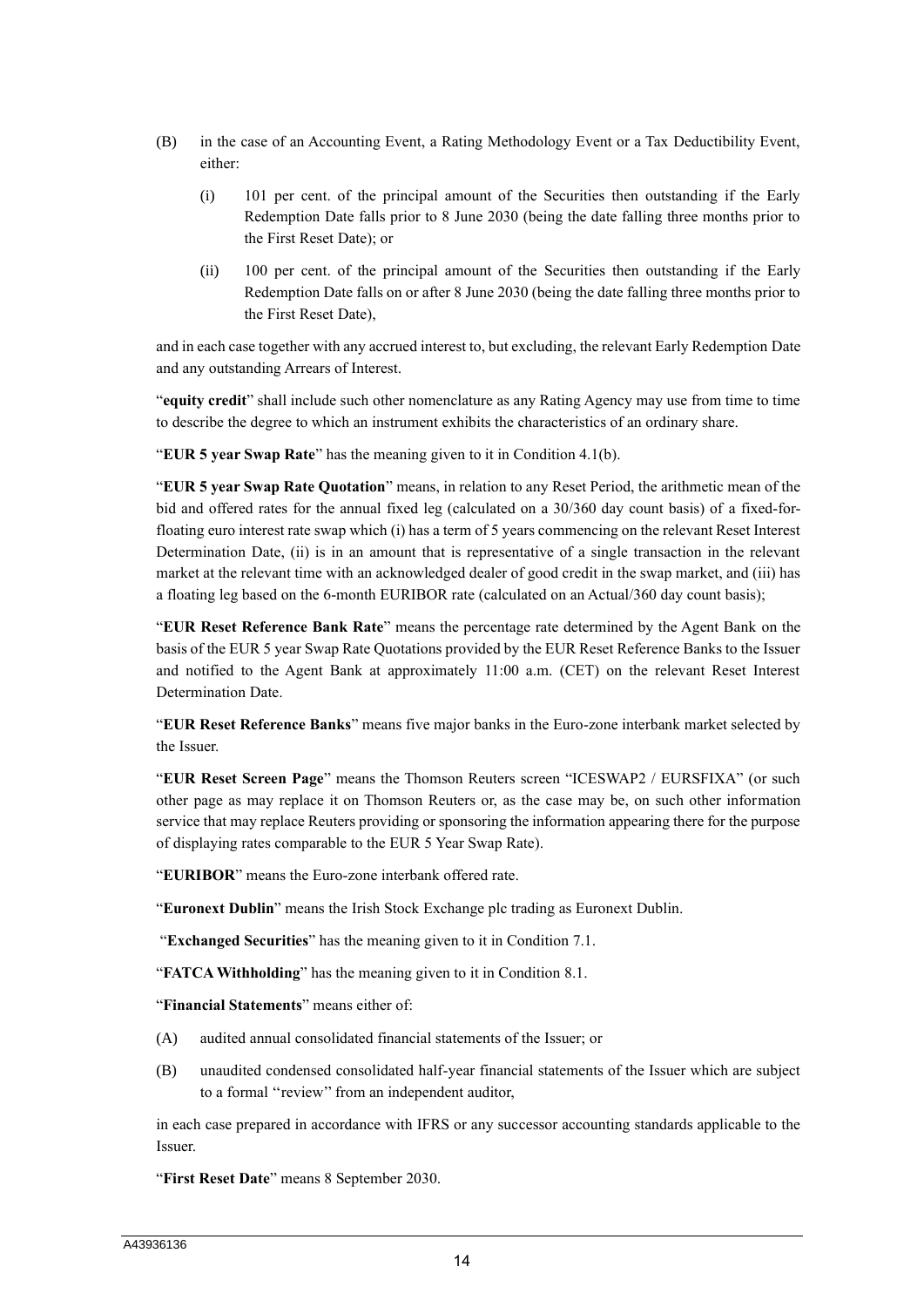"**Fitch**" means Fitch Italia S.p.A.

"**Group**" means the Issuer and its Subsidiaries from time to time.

"**Interest Payment Date**" means 8 September in each year.

"**Interest Period**" means the period from (and including) the Issue Date to (but excluding) the first Interest Payment Date and each successive period from (and including) an Interest Payment Date to (but excluding) the next succeeding Interest Payment Date ending on the date fixed for redemption.

"**Insolvency Proceedings**" means any insolvency proceedings (*procedura concorsuale*) or proceedings equivalent or analogous thereto under the laws of any applicable jurisdiction, including, but not limited to, bankruptcy (*fallimento*), composition with creditors (*concordato preventivo*) (including pre concordato pursuant to Article 161(6) of the Italian Bankruptcy Law), forced administrative liquidation (*liquidazione coatta amministrativa*), extraordinary administration (*amministrazione straordinaria*) and extraordinary administration of large companies in insolvency (*amministrazione straordinaria delle grandi imprese in stato di insolvenza*), debt restructuring agreements (*accordo di ristrutturazione*) pursuant to Article 182-bis of the Italian Bankruptcy Law (including the procedure described under Article 182-bis(6) of the Italian Bankruptcy Law) and Articles 57 ff. of the Italian Bankruptcy Law Reform, reorganisation plans pursuant to Article 67(3)(d) of the Italian Bankruptcy Law and Article 56 of the Italian Bankruptcy Law Reform, judicial liquidation pursuant to articles 121 ff. of the Italian Bankruptcy Law Reform, the undertaking of any court approved restructuring with creditors or the making of any application (or filing of documents with a court) for the appointment of an administrator or other receiver (*curatore*), manager administrator (*commissario straordinario o liquidatore*) or other similar official under any applicable law.

"**Issue Date**" means 8 March 2021.

"**Italian Bankruptcy Law**" means Royal Decree No. 267 of 1942, as amended from time to time, including pursuant to the Italian Bankruptcy Law Reform.

"**Italian Bankruptcy Law Reform**" means the crisis and insolvency code set out under the Legislative Decree No. 14 of 2019, as amended from time to time.

"**Junior Securities**" means:

- (A) the ordinary shares (*azioni ordinarie*) of the Issuer;
- (B) any other class of the Issuer's share capital (including savings shares (*azioni di risparmio*) and preferred shares (*azioni privilegiate*)); and

(C)

- (i) any securities of the Issuer (including *strumenti finanziari* issued under Article 2346 of the Italian Civil Code); and
- (ii) any securities issued by a company other than the Issuer which have the benefit of a guarantee or similar instrument from the Issuer,

which securities (in the case of  $(C)(i)$ ) or guarantee or similar instrument (in the case of  $(C)(ii)$ ) rank or are expressed to rank *pari passu* with the claims described under (A) and (B) above and/or junior to the Securities.

"**Liquidation Event Date**" has the meaning given to it in Condition 6.1.

#### A "**Mandatory Arrears of Interest Settlement Event**" shall have occurred if: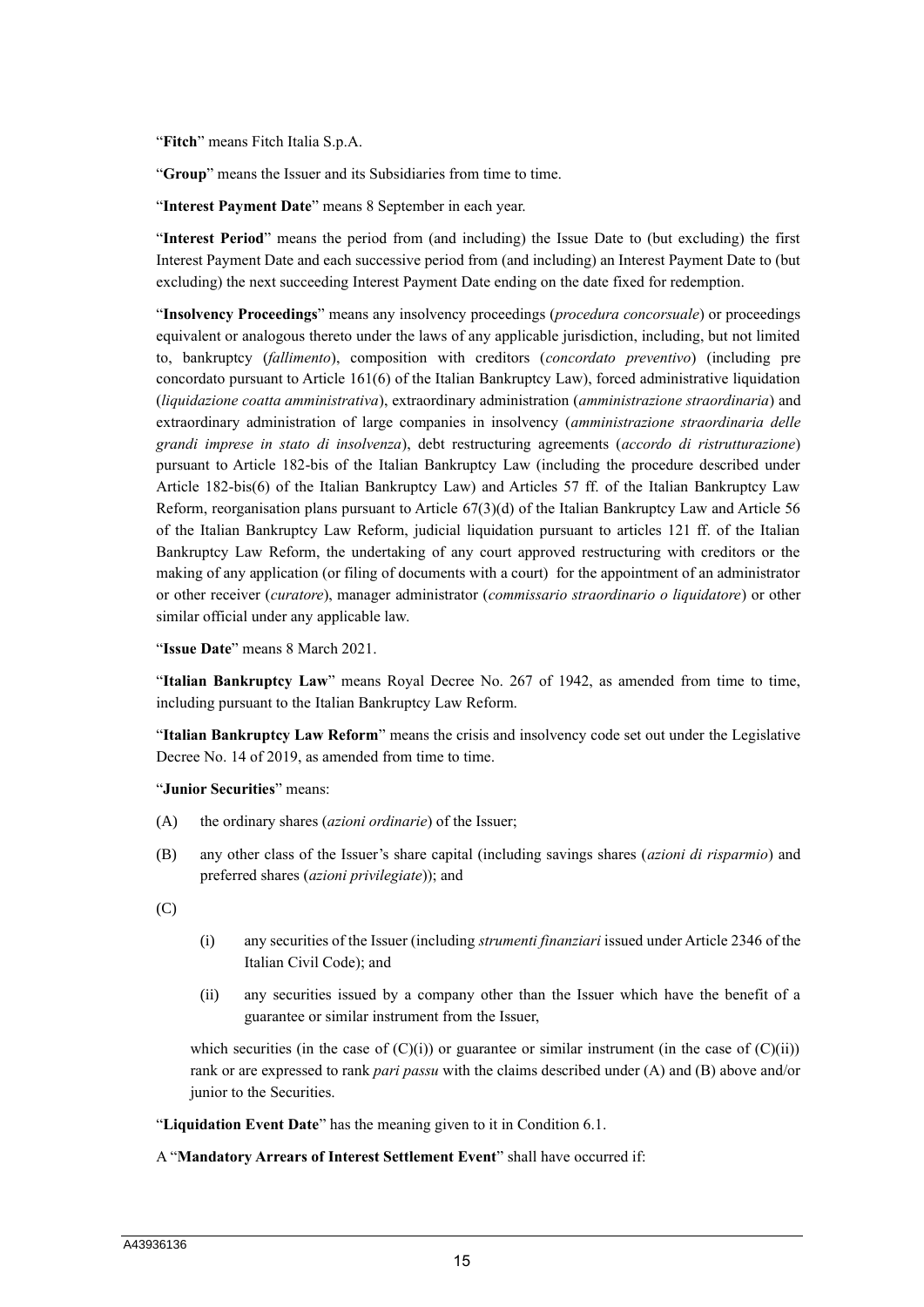- (A) a dividend (either interim or final) or any other distribution or payment was validly resolved on, declared, paid or made in respect of any Junior Securities, except where such dividend, distribution or payment was contractually required to be declared, paid or made under the terms of such Junior Securities; or
- (B) a dividend (either interim or final) or any other distribution or payment was validly resolved on, declared, paid or made in respect of any Parity Securities, except where such dividend, distribution or payment was contractually required to be declared, paid or made under the terms of such Parity Securities (including, without limitation, where any such payment occurs mandatorily at the maturity of such Parity Securities); or
- (C) the Issuer or any Subsidiary has repurchased, purchased, redeemed or otherwise acquired any Junior Securities, except where (x) such repurchase, purchase, redemption or acquisition was undertaken in connection with the satisfaction by the Issuer or any Subsidiary of its respective obligations under (i) any share buy-back programme existing at the Issue Date or (ii) any stock option plan or free share allocation plan reserved for directors, officers and/or employees of the Issuer or any associated hedging transaction or (y) such repurchase, purchase, redemption or acquisition is contractually required to be made under the terms of such Junior Securities; or
- (D) the Issuer or any Subsidiary has repurchased, purchased, redeemed or otherwise acquired any Parity Securities, except where (x) such repurchase, purchase, redemption or acquisition is contractually required to be made under the terms of such Parity Securities (including, without limitation, where any such payment occurs mandatorily at the maturity of such Parity Securities) or (y) such repurchase, purchase, redemption or acquisition is effected as a public tender offer or public exchange offer at a purchase price per security which is below its par value.

"**Make-whole Redemption Amount**" means the amount which is equal to (i) the greater of (a) the principal amount of the Securities and (b) the sum of the then present values of the remaining scheduled payments of principal and interest on the Securities (determined on the basis of redemption of the Securities at their principal amount on 8 June 2030 (the date falling 3 months before the First Reset Date), and excluding any interest accrued up to (but excluding) the Make-whole Redemption Date and any outstanding Deferred Interest Payment) discounted to the Make-whole Redemption Date on an annual basis at a discount rate equal to the Make-whole Redemption Rate plus 0.35 per cent., plus (ii) any interest accrued up to (but excluding) the Make-whole Redemption Date and any outstanding Arrears of Interest, all as determined by the Reference Dealers and as notified on the Calculation Date by the Reference Dealers to the Issuer.

"**Make-whole Redemption Date**" has the meaning given to it in Condition 6.7.

"**Make-whole Redemption Rate**" means (a) the mid-market yield to maturity of the Reference Security which appears on the Relevant Make-whole Screen Page at 11:00 a.m. (Central European Time) on the Calculation Date or (b) to the extent that the mid-market yield to maturity does not appear on the Relevant Make-whole Screen Page at such time, the arithmetic average of the number of quotations given by the Reference Dealers of the mid-market yield to maturity of the Reference Security at or around 11:00 a.m. (Central European Time) on the Calculation Date.

"**Mandatory Settlement Date**" means the earliest of:

- (A) the fifth Business Day following the date on which a Mandatory Arrears of Interest Settlement Event occurs;
- (B) following any Deferred Interest Payment, on the next scheduled Interest Payment Date on which the Issuer does not elect to defer all of the interest accrued in respect of the relevant Interest Period; and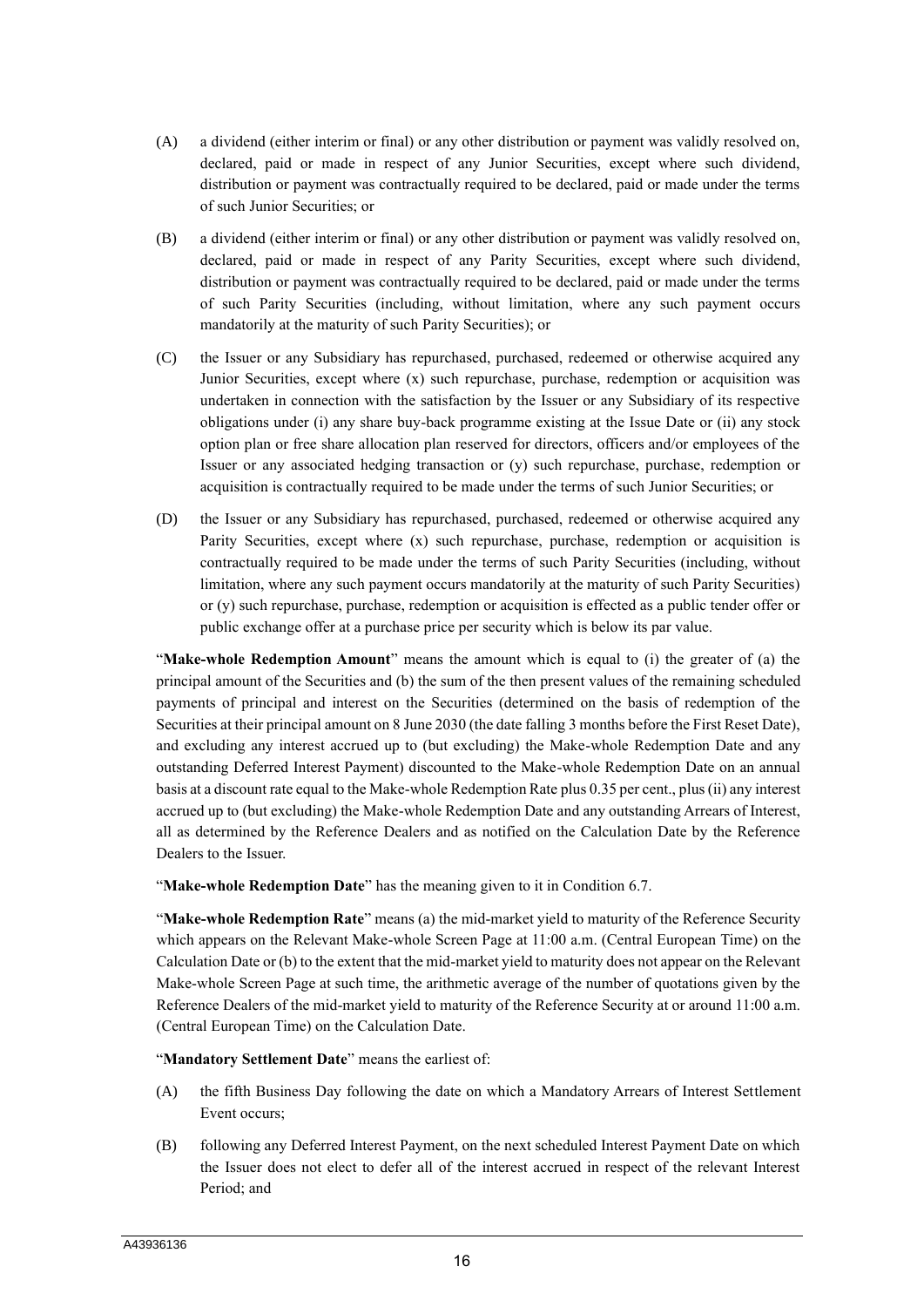(C) the date on which the Securities are redeemed or repaid in accordance with Condition 6, including at the Liquidation Event Date (unless otherwise required by mandatory provisions of applicable law).

"**Moody's**" means Moody's France S.A.S.

"**Parity Securities**" means:

- (A) any securities or other instruments issued by the Issuer which rank, or are expressed to rank, *pari passu* with the Issuer's obligations under the Securities and includes the Issuer's £500,000,000 Capital Securities due 2076 and having a principal amount outstanding equal to £250,000,000 (ISIN: XS1014987355); the Issuer's  $\epsilon$ 1,250,000,000 Perpetual Capital Securities and having a principal amount outstanding equal to €297,424,000 (ISIN: XS0954675129); the Issuer's £400,000,000 Capital Securities due 2075 (ISIN: XS0954674825); the Issuer's U.S.\$1,250,000,000 Capital Securities due 2073 (ISIN: X Securities IT0004961808 N Securities IT0004961816 — X Receipt US29265WAA62 N Receipt US29265WAB46); the Issuer's €750,000,000 Perpetual 8.5 Year Non-Call Capital Securities (ISIN: XS1713463559); the Issuer's €750,019,000 Perpetual 5.5 Year Non-Call Capital Securities (ISIN: XS1713463716); the Issuer's €900,001,000 Capital Securities due 2080 (ISIN: XS2000719992) and the Issuer's €600,000,000 Perpetual 6.5 Years Non-Call Capital Securities (ISIN: XS2228373671); and
- (B) any securities or other instruments issued by a company other than the Issuer which have the benefit of a guarantee or similar instrument from the Issuer, which guarantee or similar instrument ranks or is expressed to rank *pari passu* with the Issuer's obligations under the Securities.

"**Prevailing Interest Rate**" means the rate of interest payable on the Securities applicable from time to time pursuant to Condition 4.

"**Rating Agency**" means any of Moody's, S&P, Fitch and any other rating agency substituted for any of them by the Issuer with the prior written approval of the Trustee and, in each case, any of their respective successors to the rating business thereof.

"**Rating Agency Confirmation**" means a written confirmation from a Rating Agency which has assigned ratings to the Issuer on a basis sponsored by the Issuer which is either received by the Issuer directly from the relevant Rating Agency or indirectly via publication by such Rating Agency.

A "**Rating Methodology Event**" shall be deemed to have occurred if the Issuer has received a Rating Agency Confirmation stating that:

- (A) due to an amendment, clarification or change in the "equity credit" (or such similar nomenclature then used by such Rating Agency) criteria of such Rating Agency, which amendment, clarification or change has occurred after the Relevant Rating Date, the Securities are eligible for a level of equity credit that is lower than the level or equivalent level of equity credit assigned to the Securities by such Rating Agency on the Relevant Rating Date; or
- (B) following a Refinancing Event, the Securities would have become eligible (had such Refinancing Event not occurred), due to an amendment, clarification or change in the "equity credit" (or such similar nomenclature then used by such Rating Agency) criteria, for a level of equity credit that is lower than the level or equivalent level of equity credit assigned to the Securities by such Rating Agency on the Relevant Rating Date;).

"**Redemption Calculation Date**" means the fourth Business Day prior to the relevant Early Redemption Date.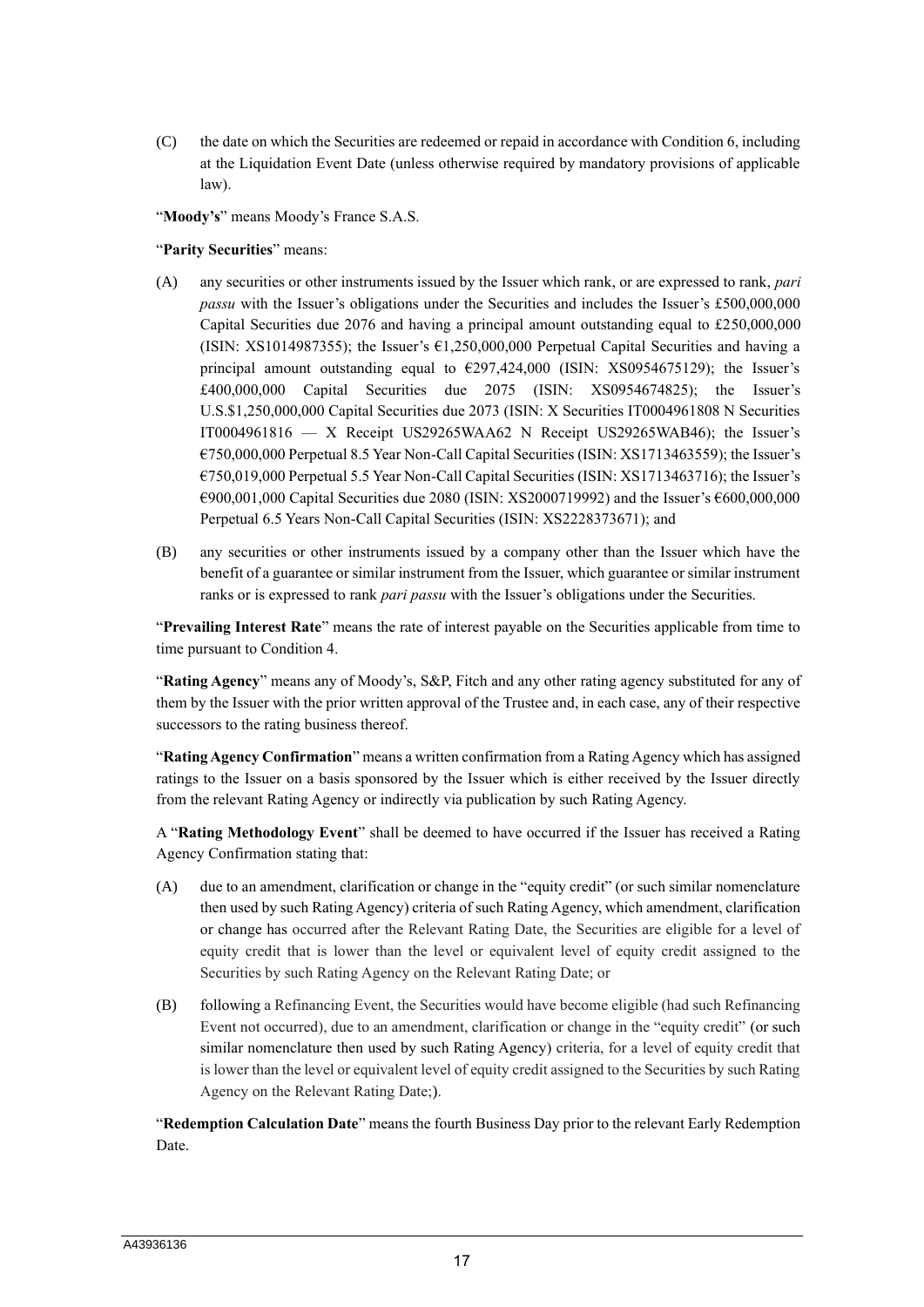"**Reference Dealers**" means 5 major investment banks in the swap, money or securities market as may be selected by the Issuer.

"**Reference Security**" means DBR 0 08/15/30 (ISIN: DE0001102507 ). If a Reference Security is no longer outstanding, a Similar Security will be chosen by the Reference Dealers at 11:00 a.m. (Central European Time) on the Calculation Date, quoted in writing by the Reference Dealers to the Issuer and published in accordance with Condition 12, and such Similar Security shall replace the previous Reference Security for the purposes of determination of the Make-whole Redemption Amount.

"**Refinancing Event**" means the refinancing, in whole or in part, of the Securities following the Relevant Rating Date and, as a result of such refinancing, the Securities having become eligible for a level of equity credit that is lower than the level or equivalent level of equity credit assigned to the Securities by such Rating Agency on the Relevant Rating Date.

"**Relevant Date**" means the date on which any payment first becomes due but, if the full amount payable has not been received by the Principal Paying Agent or the Trustee on or before the due date, it means the date on which, the full amount of the money having been so received, notice to that effect has been duly given to the Securityholders by the Issuer in accordance with Condition 12.

"**Relevant Make-whole Screen Page**" means the relevant Bloomberg screen page (or any successor or replacement page, section or other part of the information service), or such other page, section or other part as may replace it on the information service or such other information service, in each case, as may be nominated by the person providing or sponsoring the information appearing there for the purpose of displaying the mid-market yield to maturity for the Reference Security

"**Relevant Nominating Body**" means, in respect of a benchmark or screen rate (as applicable):

- (A) the European Central Bank, or any central bank or other supervisory authority which is responsible for supervising the administrator of the benchmark or screen rate (as applicable); or
- (B) any working group or committee sponsored by, chaired or co-chaired by or constituted at the request of (a) the European Central Bank, (b) any central bank or other supervisory authority which is responsible for supervising the administrator of the benchmark or screen rate (as applicable), (c) a group of the aforementioned central banks or other supervisory authorities or (d) the Financial Stability Board or any part thereof.

"**Relevant Rating Date**" means the Issue Date or, if later, the date on which the Securities are assigned equity credit by the relevant Rating Agency for the first time;

"**Reset Date**" means the First Reset Date and each date falling on the fifth anniversary thereafter.

"**Reset Interest Determination Date**" means, in respect of any Reset Period, the day falling two Business Days prior to the beginning of the relevant Reset Period.

"**Reset Period**" means each period from and including the First Reset Date to but excluding the next following Reset Date and thereafter from and including each Reset Date to but excluding the next following Reset Date.

"**S&P**" means S&P Global Ratings Europe Limited (France Branch).

"**Similar Security**" means a reference security or reference securities issued by the same issuer as the Reference Security having actual or interpolated maturity comparable with the remaining term of the Securities that would be utilised, at the time of selection and in accordance with customary financial practice, in pricing new issues of corporate debt securities of comparable maturity to the first Call Date of the Securities.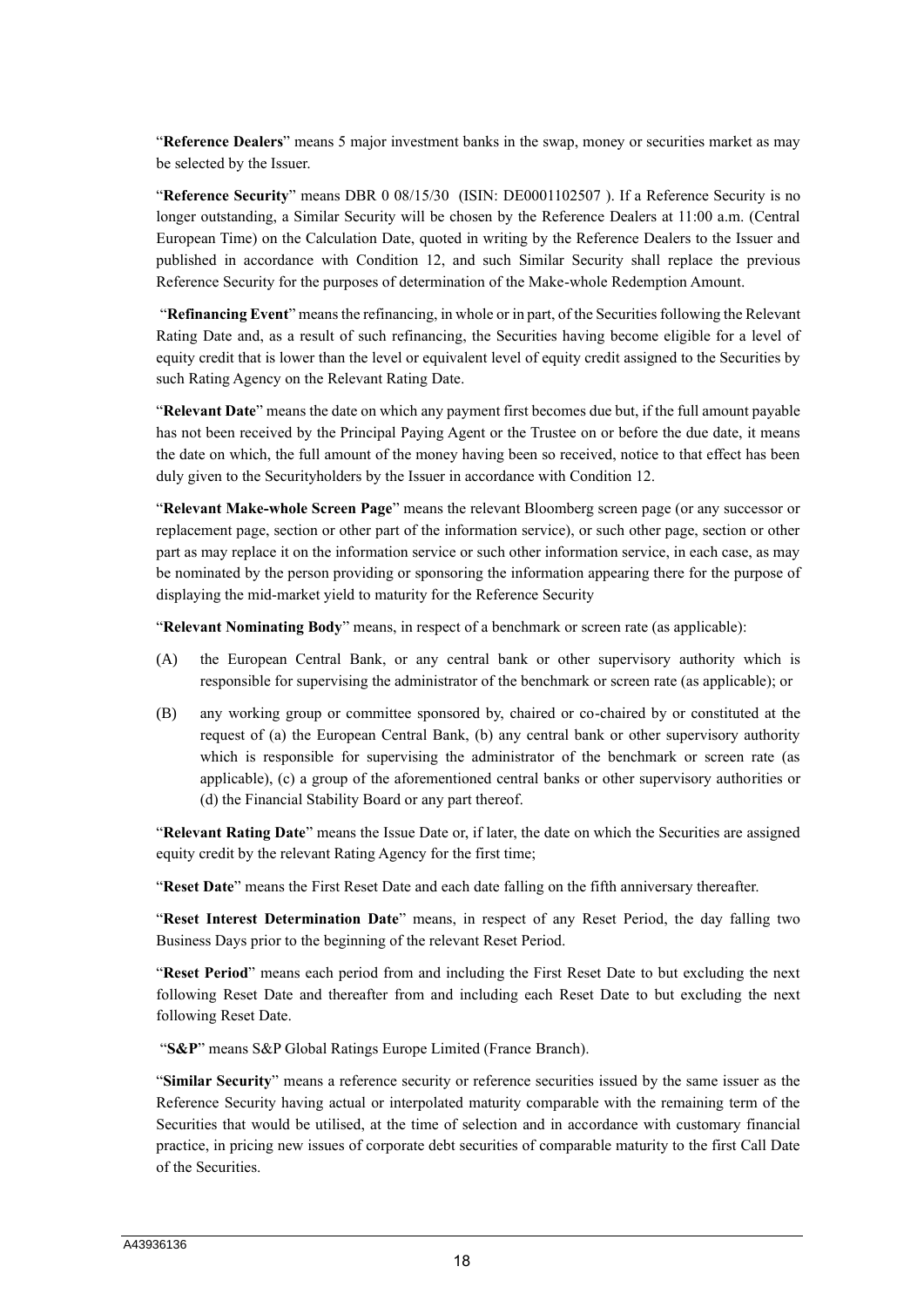"**Subsidiary**" means any entity which is a subsidiary (*società controllata*) of the Issuer within the meaning of Article 2359 of the Italian Civil Code and Article 93 of Legislative Decree No. 58 of 24 February 1998, as amended.

A "**Substantial Repurchase Event**" shall be deemed to have occurred if, prior to the giving of the relevant notice of redemption, at least 75 per cent. of the aggregate principal amount of the Securities issued on the Issue Date has been purchased by or on behalf of the Issuer or a Subsidiary and has been cancelled.

"**Successor Rate**" means the rate that the Independent Adviser determines is a successor to or replacement of the EUR 5 year Swap Rate and which is formally recommended by any Relevant Nominating Body.

"**TARGET2 Settlement Day**" means any day on which the Trans-European Automated Real-Time Gross Settlement Express Transfer (TARGET2) System is open.

A "**Tax Deductibility Event**" shall be deemed to have occurred if, as a result of a Tax Law Change, payments of interest by the Issuer in respect of the Securities are no longer, or within 90 calendar days of the date of any opinion provided pursuant to Condition 6.4(b)(ii) will no longer be, deductible in whole or in part for Italian corporate income tax purposes, and the Issuer cannot avoid the foregoing by taking reasonable measures available to it. For the avoidance of doubt, a Tax Deductibility Event shall not occur if payments of interest by the Issuer in respect of the Securities are not deductible in whole or in part for Italian corporate income tax purposes solely as a result of general tax deductibility limits set forth by Article 96 of Decree No. 917 as at (and on the basis of the general tax deductibility limits calculated in the manner applicable as at) the Issue Date.

"**Tax Jurisdiction**" means the Republic of Italy and/or such other taxing jurisdiction to which the Issuer becomes subject or any political subdivision or any authority thereof or therein having power to tax.

"**Tax Law Change**" means: (i) any amendment to, clarification of, or change in, the laws or treaties (or any regulations thereunder) of a Tax Jurisdiction affecting taxation; (ii) any governmental action or (iii) any amendment to, clarification of, or change in the official position or the interpretation of such governmental action (including an amendment, clarification or change resulting from a publicly available reply to a ruling or a circular letter issued by a governmental authority) that differs from the previously generally accepted official position or interpretation resulting from a publicly available reply to a ruling or a circular letter, in each case, by any legislative body, court, governmental authority or regulatory body, which amendment, clarification, change or governmental action is effective, on or after the Issue Date.

"**Taxes**" means any present or future taxes or duties, assessments or governmental charges of whatever nature.

"**Varied Securities**" has the meaning given to it in Condition 7.1.

A "**Withholding Tax Event**" shall be deemed to have occurred if, following the Issue Date:

- (A) as a result of a Tax Law Change, the Issuer has or will become obliged to pay Additional Amounts in respect of the Securities and such obligation cannot be avoided by the Issuer taking reasonable measures available to it; or
- (B) a person into which the Issuer is merged or to whom it has conveyed, transferred or leased all or substantially all of its assets and who has been substituted in place of the Issuer as principal debtor under the Securities is required to pay Additional Amounts in respect of the Securities and such obligation cannot be avoided by such person taking reasonable measures available to it, unless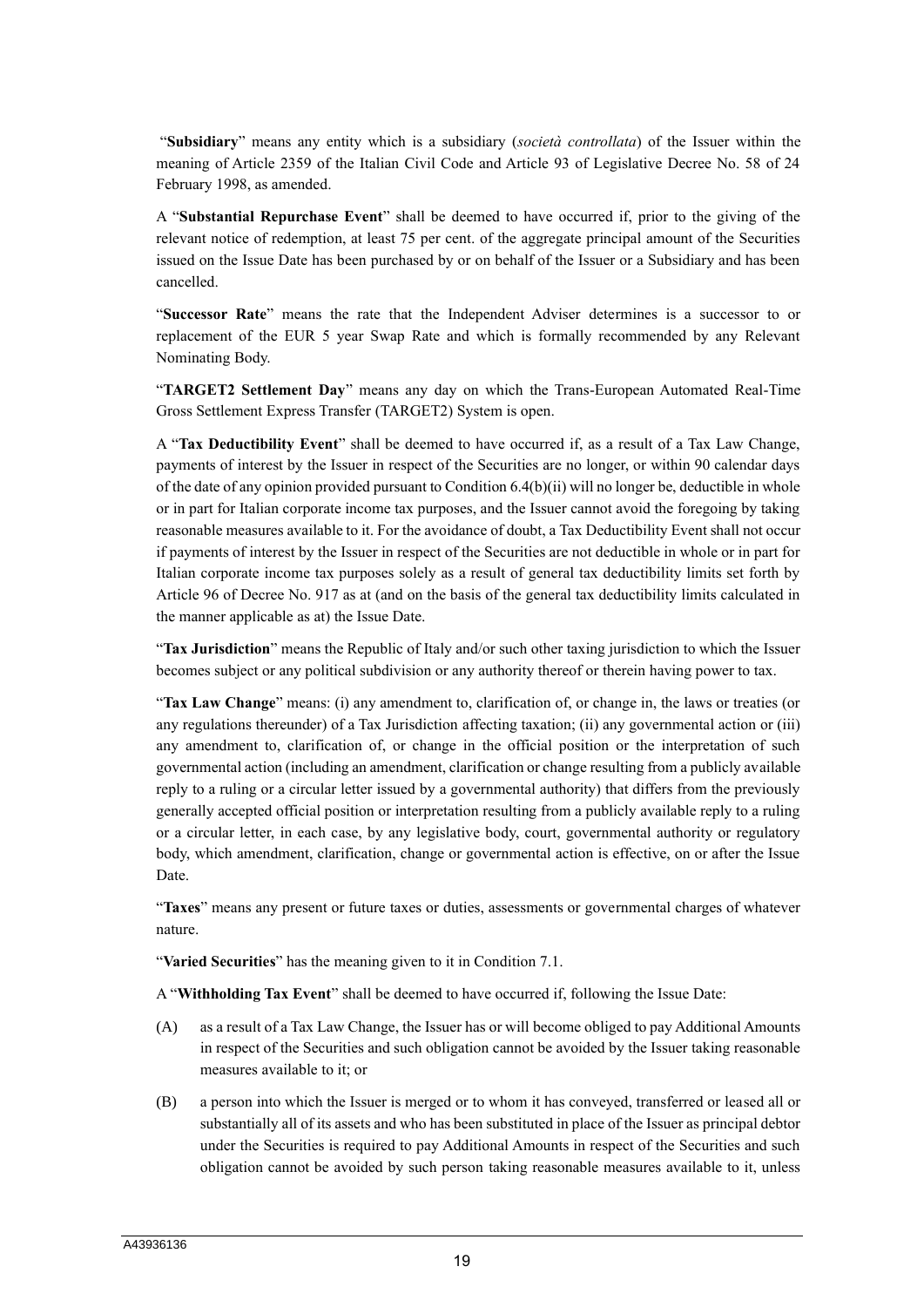the sole purpose of such a merger, conveyance, transfer or lease would be to permit the Issuer to redeem the Securities.

#### **3 Status and Subordination**

#### **3.1 Status**

The Securities and the Coupons constitute direct, unsecured and subordinated obligations of the Issuer and rank and will at all times rank *pari passu* without any preference among themselves and with Parity Securities. The Securities constitute *obbligazioni* pursuant to Articles 2410 *et seq*. of the Italian Civil Code. The obligations of the Issuer in respect of the Securities and the Coupons are subordinated as described in Condition 3.2.

#### **3.2 Subordination**

The obligations of the Issuer to make payment in respect of principal and interest on the Securities and the Coupons, including its obligations in respect of any Arrears of Interest, will, in the event of the winding-up, insolvency, dissolution or liquidation of the Issuer, rank:

- (a) senior only to the Issuer's payment obligations in respect of any Junior Securities;
- (b) *pari passu* among themselves and with the Issuer's payment obligations in respect of any Parity Securities; and
- (c) junior to all other payment obligations of the Issuer, present and future, whether subordinated (including any claims pursuant to Article 2411, first paragraph, of the Italian Civil Code) or unsubordinated,

in each case except as otherwise required by mandatory provisions of applicable law.

Nothing in this Condition 3.2 shall affect or prejudice the payment of costs, charges, expenses, liabilities or remuneration of the Trustee or Agents or the rights and remedies of the Trustee or the Agents in respect thereof.

# **3.3 No Set-off**

To the extent and in the manner permitted by applicable law, no Securityholder or Couponholder may exercise, claim or plead any right of set-off, counterclaim, compensation or retention in respect of any amount owed to it by the Issuer in respect of, or arising from, the Securities or the Coupons and each Securityholder and Couponholder will, by virtue of his holding of any Security or Coupon, be deemed to have waived all such rights of set-off, counterclaim, compensation or retention. The Issuer may not set off any claims it may have against the Securityholders against any of its obligations under the Securities or the Coupons.

#### **4 Interest and Interest Deferral**

#### **4.1 Interest**

#### *(a) Interest Rates and Interest Payment Dates*

Unless previously redeemed or repurchased and cancelled in accordance with these Conditions and subject to the further provisions of this Condition 4, the Securities will bear interest on their principal amount as follows:

(i) from (and including) the Issue Date to (but excluding) the First Reset Date, at the rate of 1.875 per cent. per annum, payable annually in arrear on each Interest Payment Date; and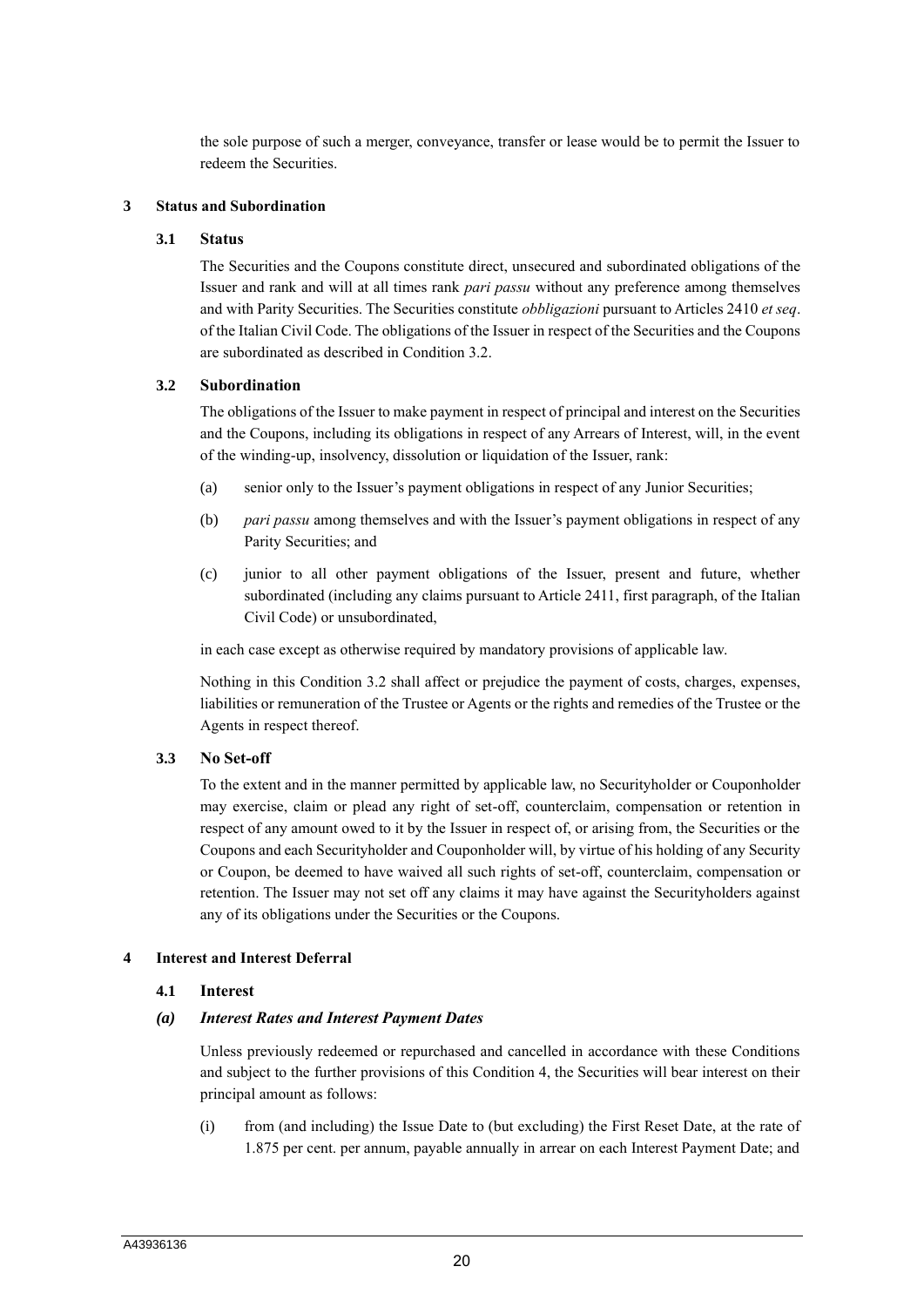- (ii) from (and including) the First Reset Date to (but excluding) the date fixed for redemption, at, in respect of each Reset Period, the relevant EUR 5 year Swap Rate plus:
	- (A) in respect of the Reset Period commencing on the First Reset Date to but excluding 8 September 2035, 2.011 per cent. per annum;
	- (B) in respect of the Reset Periods commencing on 8 September 2035, 8 September 2040 and 8 September 2045, 2.261 per cent. per annum; and
	- (C) in respect of any other Reset Period after 8 September 2050, 3.011 per cent. per annum;

all as determined by the Agent Bank for annual payment in arrear on each Interest Payment Date, commencing on the First Interest Payment Date.

#### *(b) Determination of EUR 5 year Swap Rate*

- (i) For the purposes of these Conditions, the relevant "**EUR 5 year Swap Rate**", in respect of a Reset Period, shall be the annual mid-swap rate as displayed on the EUR Reset Screen Page as at 11:00 a.m. (CET) on the relevant Reset Interest Determination Date.
- (ii) If the relevant EUR 5 year Swap Rate does not appear on the EUR Reset Screen Page on the relevant Reset Interest Determination Date, the Issuer shall request each of the EUR Reset Reference Banks to provide it with its EUR 5 year Swap Rate Quotation (such EUR 5 year Swap Rate Quotation to be notified by the Issuer to the Agent Bank) and the Agent Bank will determine the EUR 5 year Swap Rate as the EUR Reset Reference Bank Rate on the relevant Reset Interest Determination Date.
- (iii) If at least three quotations are provided by the EUR Reset Reference Banks, the EUR 5 year Swap Rate will be determined by the Agent Bank on the basis of the arithmetic mean of the quotations provided, eliminating the highest quotation (or, in the event of equality, one of the highest) and the lowest quotation (or, in the event of equality, one of the lowest).
- (iv) If only two quotations are provided, the EUR 5 year Swap Rate will be the arithmetic mean of the quotations provided.
- (v) If only one quotation is provided, the EUR Reset Reference Banks Rate will be the quotation provided.
- (vi) If no quotations are provided, the EUR Reset Reference Bank Rate for the relevant period will be equal to the last available EUR 5 year mid swap rate for euro swap transactions, expressed as an annual rate, on the EUR Reset Screen Page.

# *(c) Calculation of Interest*

The interest payable on each Security on any Interest Payment Date shall be calculated per  $\epsilon$ 1,000 in principal amount of the Securities (the "**Calculation Amount**"). The amount of interest payable per Calculation Amount for any period shall be equal to the product of the Prevailing Interest Rate for the Interest Period ending immediately prior to such Interest Payment Date, the Calculation Amount and the day-count fraction for the relevant period, rounding the resulting figure to the nearest cent (half a cent being rounded upwards).

The day-count fraction will be calculated on the following basis:

(a) if the Accrual Period is equal to or shorter than the Determination Period during which it falls, the day-count fraction will be the number of days in the Accrual Period divided by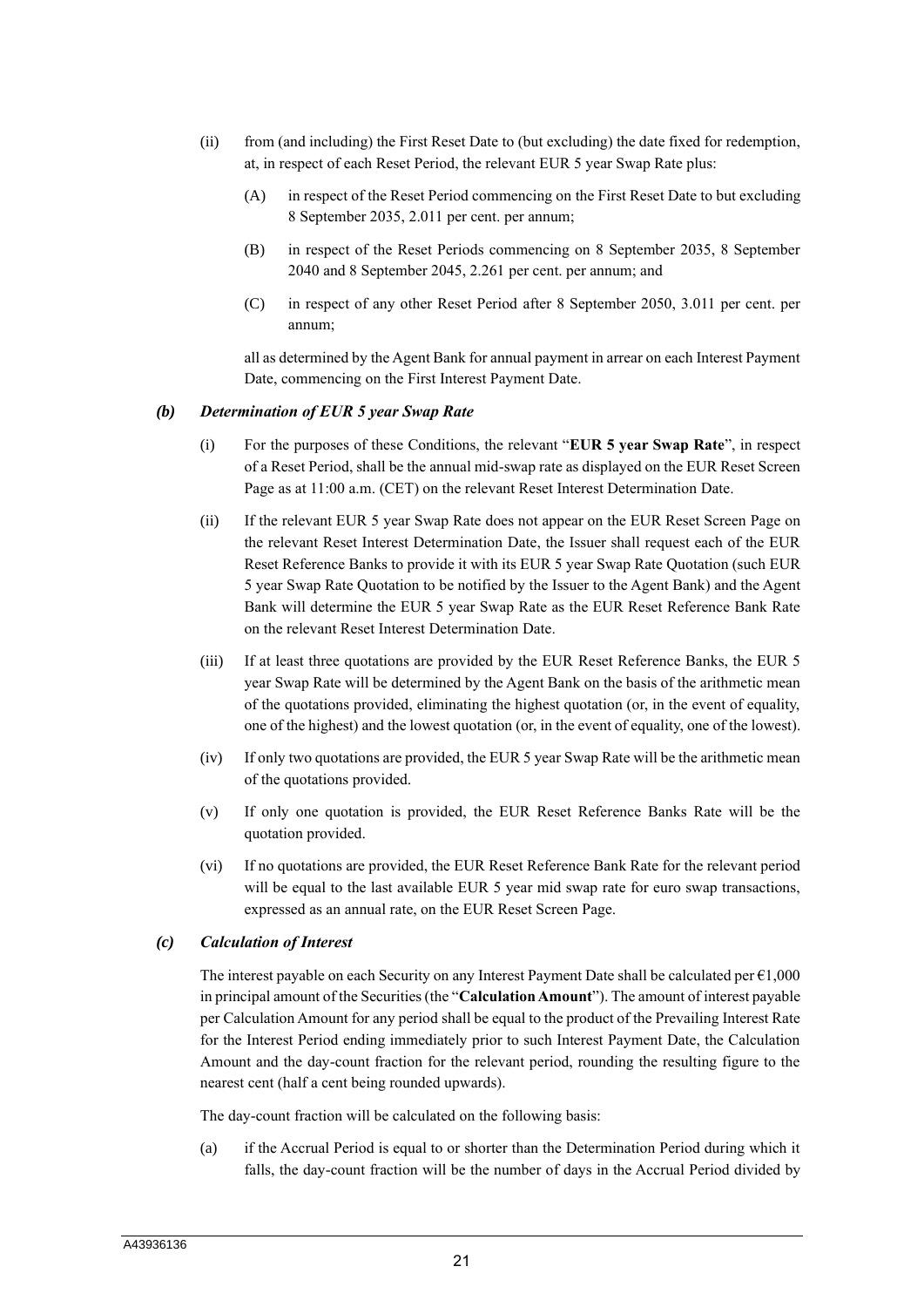the product of  $(1)$  the number of days in such Determination Period and  $(2)$  the number of Determination Periods normally ending in any year; and

- (b) if the Accrual Period is longer than one Determination Period, the day-count fraction will be the sum of:
	- (i) the number of days in such Accrual Period falling in the Determination Period in which it begins divided by the product of (1) the number of days in such Determination Period and (2) the number of Determination Periods normally ending in any year; and
	- (ii) the number of days in such Accrual Period falling in the next Determination Period divided by the product of (a) the number of days in such Determination Period and (2) the number of Determination Periods normally ending in any year

where:

"**Accrual Period**" means the relevant period for which interest is to be calculated (from and including the first such day to but excluding the last); and

"**Determination Period**" means the period from and including 8 September in any year to but excluding the next 8 September.

### **4.2 Interest Deferral**

Subject to the provisions of the following paragraphs, on each Interest Payment Date, the Issuer shall pay interest on the Securities accrued to (but excluding) that date in respect of the Interest Period ending immediately prior to such Interest Payment Date.

#### *(a) Optional Interest Deferral*

The Issuer may, at its sole discretion, elect to defer in whole, but not in part, any payment of interest accrued on the Securities in respect of any Interest Period (a "**Deferred Interest Payment**") by giving notice (a "**Deferral Notice**") of such election to the Securityholders in accordance with Condition 12 and to the Trustee and the Principal Paying Agent at least five, but not more than 30, Business Days prior to the relevant Interest Payment Date. If the Issuer makes such an election, the Issuer shall have no obligation to make such payment and any such nonpayment of interest shall not constitute a default of the Issuer or any other breach of obligations under the Securities or for any other purpose.

Any Deferred Interest Payment will be deferred and shall constitute "**Arrears of Interest**". Any Arrears of Interest will remain outstanding until paid in full by the Issuer, but Arrears of Interest shall not itself bear interest.

# *(b) Optional Settlement of Arrears of Interest*

The Issuer may pay outstanding Arrears of Interest (in whole but not in part) at any time upon giving not less than 10 and not more than 15 Business Days' notice to the Securityholders in accordance with Condition 12 (which notice shall be irrevocable and will oblige the Issuer to pay the relevant Arrears of Interest on the payment date specified in such notice) and to the Trustee and the Principal Paying Agent at least five, but not more than 30, Business Days prior to the relevant due date for payment.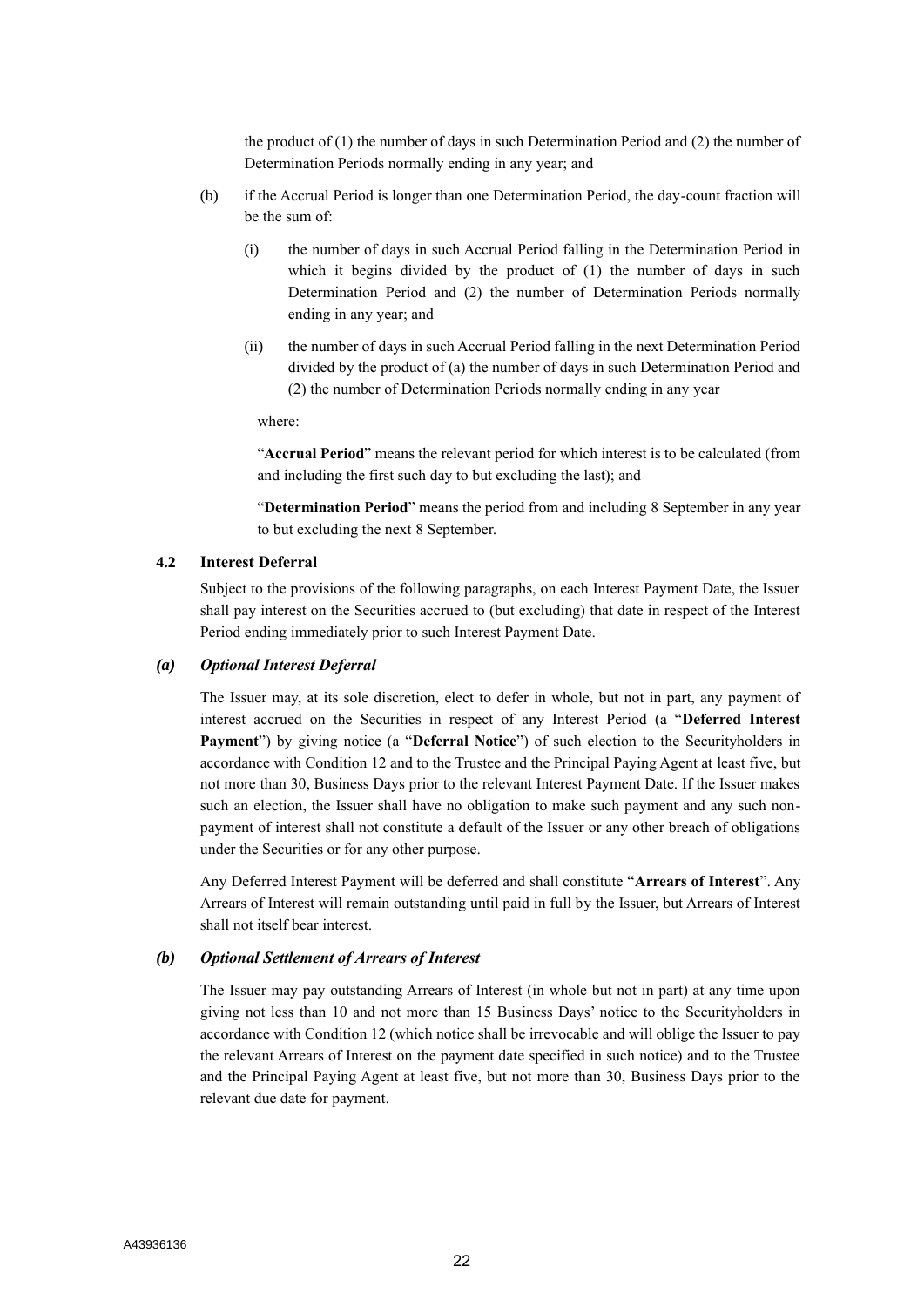# *(c) Mandatory Settlement of Arrears of Interest*

All (but not some only) of any outstanding Arrears of Interest from time to time in respect of all Securities for the time being outstanding shall become due and payable in full and shall be paid by the Issuer on the first occurring Mandatory Settlement Date.

Notice of the occurrence of any Mandatory Settlement Date shall be given to the Securityholders in accordance with Condition 12 and to the Trustee and the Principal Paying Agent at least five, but not more than 30, Business Days prior to the relevant due date for payment.

#### *(d) Notification of Mandatory Settlement Date*

Upon the occurrence of a Mandatory Settlement Date, the Issuer shall promptly deliver to the Trustee a certificate signed by two duly authorised representatives of the Issuer confirming the occurrence thereof upon which the Trustee may rely absolutely without liability to any person for so doing.

#### **4.3 Accrual of Interest**

The Securities will cease to bear interest from (and including) the calendar day on which they are due for redemption. If the Issuer fails to redeem the Securities upon due presentation and surrender thereof when due, interest will continue to accrue as provided in the Trust Deed.

#### **4.4 Benchmark discontinuation**

#### *(a) Independent Adviser*

If a Benchmark Event occurs in relation to the EUR 5 year Swap Rate on any Reset Interest Determination Date, then the Issuer shall use its reasonable endeavours to appoint and consult with an Independent Adviser, as soon as reasonably practicable, to determine a Successor Rate, failing which an Alternative Rate (in accordance with Condition 4.4(b)) and, in either case, an Adjustment Spread and any Benchmark Amendments (in accordance with Condition 4.4(d)) by no later than five business days prior to the Determination Date relating to the next Determination Period for which the Reset Interest (or any component part thereof) is to be determined by reference to the EUR 5 year Swap Rate.

An Independent Adviser appointed pursuant to this Condition 4.4 shall act in good faith and in a commercially reasonable manner as an expert and in consultation with the Issuer. In the absence of fraud and gross negligence, the Independent Adviser shall have no liability whatsoever to the Issuer, the Paying Agents or the Securityholders for any determination made by it pursuant to this Condition 4.4.

If: (i) the Issuer is unable to appoint an Independent Adviser; or (ii) the Independent Adviser appointed by it fails to determine a Successor Rate or, failing which, an Alternative Rate in accordance with this Condition 4.4(a) prior to the relevant Reset Interest Determination Date, the EUR 5 year Swap Rate applicable to the next succeeding Reset Period shall be the last available EUR 5 year mid swap rate for euro swap transactions, expressed as an annual rate, on the EUR Reset Screen Page. For the avoidance of doubt, this Condition 4.4(a) shall apply to the relevant next succeeding Reset Period only and any subsequent Reset Periods are subject to the subsequent operation of, and to adjustment as provided in, this Condition 4.4(a).

#### *(b) Successor Rate or Alternative Rate*

If the Independent Adviser determines that:

(i) there is a Successor Rate, then such Successor Rate and the applicable Adjustment Spread shall subsequently be used in place of the EUR 5 year Swap Rate to determine the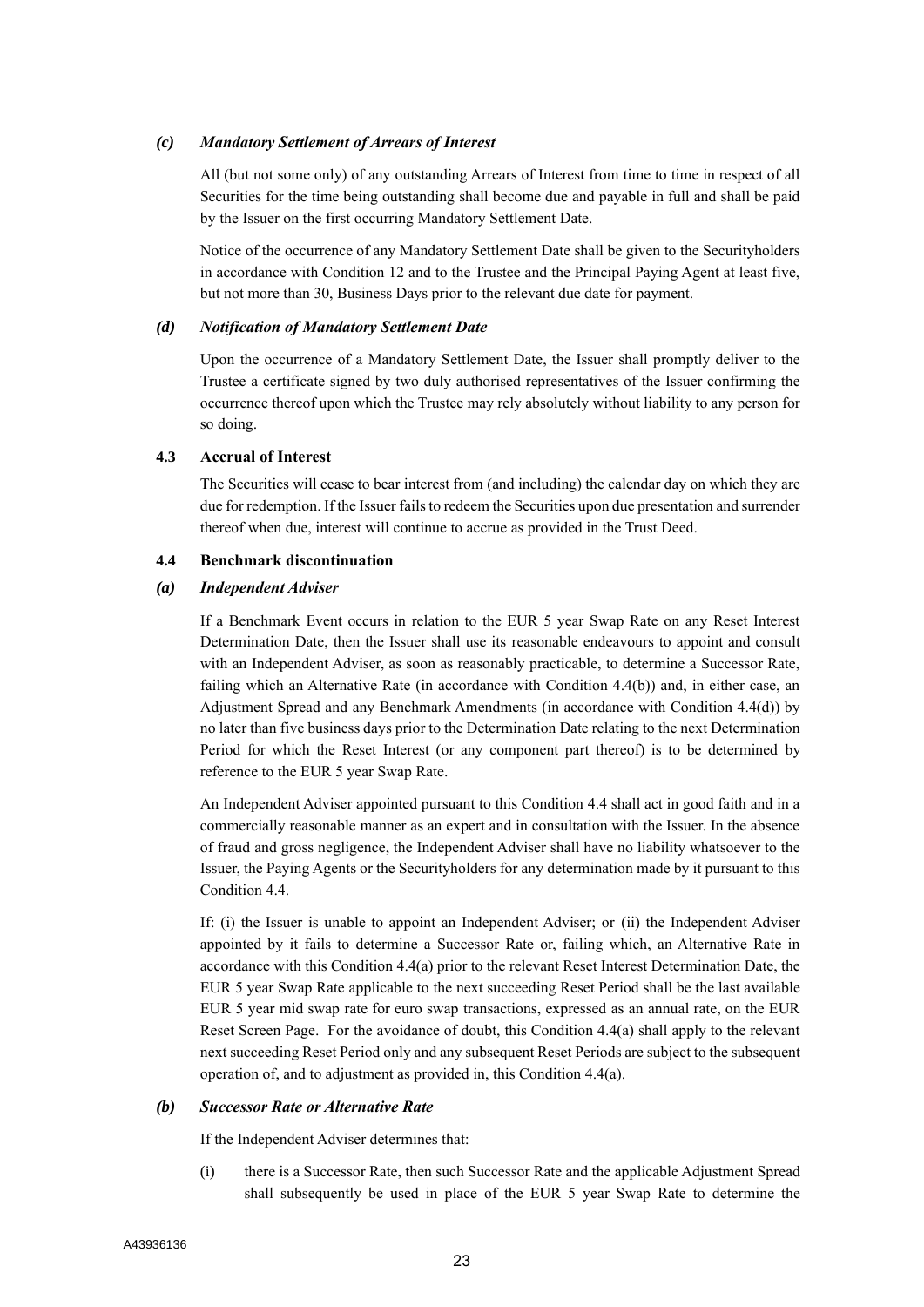Prevailing Interest Rate (or the relevant component part thereof) for all future payments of interest on the Securities (subject to the operation of this Condition 4.4); or

(ii) there is no Successor Rate but that there is an Alternative Rate, then such Alternative Rate and the applicable Adjustment Spread shall subsequently be used in place of the EUR 5 year Swap Rate to determine the Prevailing Interest Rate (or the relevant component part thereof) for all future payments of interest on the Securities (subject to the operation of this Condition 4.4).

#### *(c) Adjustment Spread*

The Adjustment Spread (or the formula or methodology for determining the Adjustment Spread) shall be applied to the Successor Rate or the Alternative Rate (as the case may be). If the Independent Adviser (if required to determine a Successor Rate, failing which an Alternative Rate and, in either case, an Adjustment Spread, according to Condition 4.4(a)) is unable to determine the quantum of, or a formula or methodology for determining, such Adjustment Spread, then the Successor Rate or Alternative Reference Rate (as applicable) will apply without an Adjustment Spread.

#### *(d) Benchmark Amendments*

If any Successor Rate or Alternative Rate and, in either case, the applicable Adjustment Spread is determined in accordance with this Condition 4.4 and the Independent Adviser determines (i) that amendments to these Conditions are necessary to ensure the proper operation of such Successor Rate or Alternative Rate and, in either case, the applicable Adjustment Spread (such amendments, the "**Benchmark Amendments**") and (ii) the terms of the Benchmark Amendments, then the Issuer shall, subject to giving notice thereof in accordance with Condition 4.4(e), without any requirement for the consent or approval of Securityholders, vary these Conditions to give effect to such Benchmark Amendments with effect from the date specified in such notice.

In connection with any such variation in accordance with this Condition 4.4(d), the Issuer shall comply with the rules of any stock exchange on which the Securities are for the time being listed or admitted to trading.

Benchmark Amendments may comprise, by way of example, the following amendments: (A) amendments to the definition of "EUR 5 year Swap Rate"; (B) amendments to the day-count fraction and the definitions of "business day", "Interest Payment Date", "Rate of Interest", and/or "Interest Period" (including the determination of whether the Alternative Rate will be determined in advance of or prior to the relevant Interest Period or in arrear on or prior to the end of the relevant Interest Period); and/or (C) any change to the business day convention.

Notwithstanding any other provision of this Condition 4.4, no Successor Rate or Alternative Rate will be adopted, nor will the applicable Adjustment Spread be applied, nor will any Benchmark Amendments be made, if and to the extent that, in the determination of the Issuer, the same could reasonably be expected to cause a Rating Methodology Event to occur.

At the request of the Issuer, but subject to receipt by the Trustee of a certificate signed by two duly authorised representatives of the Issuer pursuant to Condition 4.4(e), the Trustee shall (at the expense of the Issuer), without any requirement for the consent or approval of the Securityholders, be obliged to concur with the Issuer in effecting any Benchmark Amendments (including, inter alia, by the execution of a deed supplemental to or amending the Trust Deed), provided that the Trustee shall not be obliged to agree to any Benchmark Amendments which, in the sole opinion of the Trustee, would have the effect of (i) exposing the Trustee to any liability against which it has not been indemnified and/or secured and/or prefunded to its satisfaction; or (ii) increasing the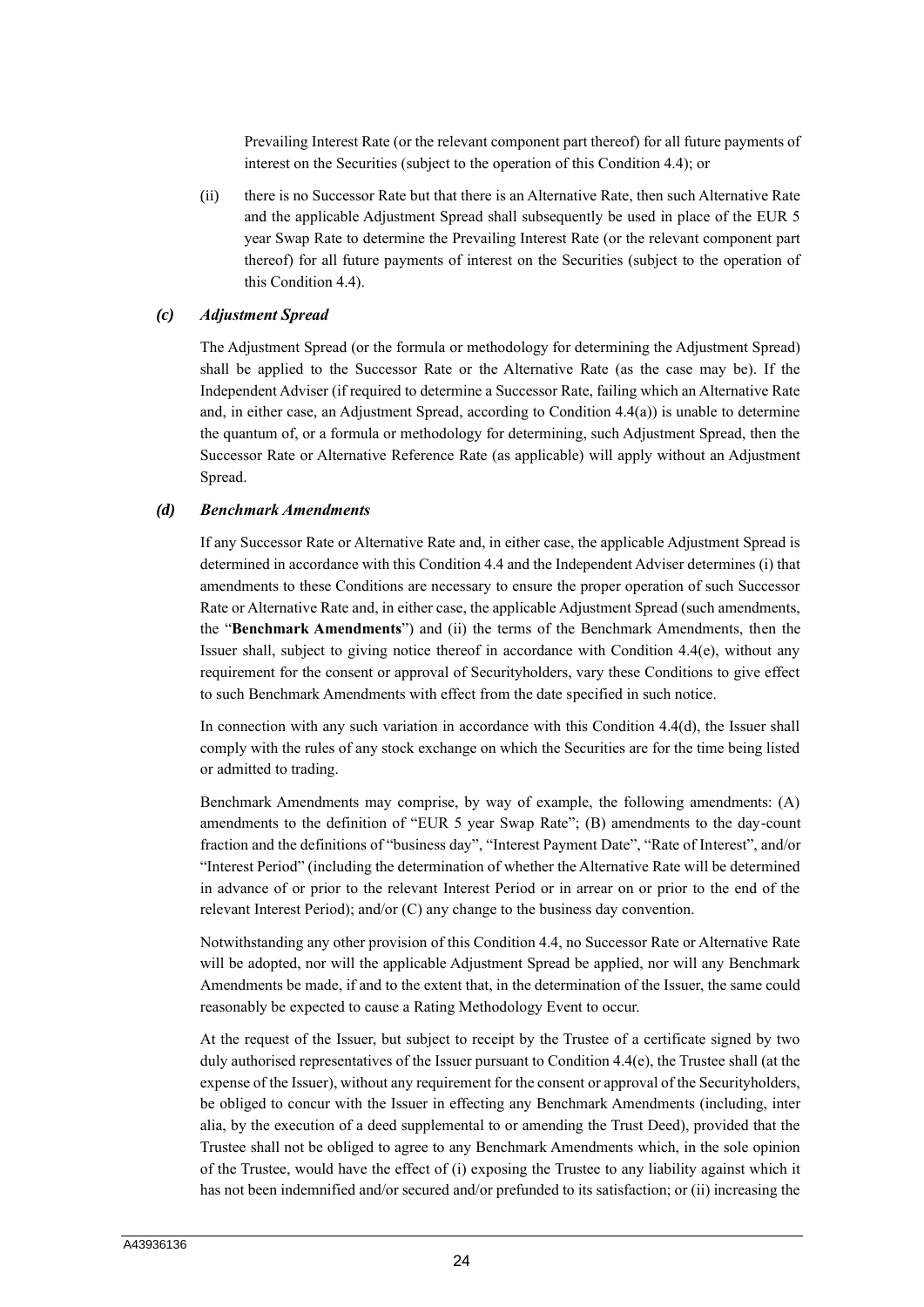obligations, responsibilities or duties, or decreasing the protections, of the Trustee under the Trust Deed and/or the Conditions in any way.

#### *(e) Notices etc*

Any Successor Rate or Alternative Rate and, in either case, the applicable Adjustment Spread and the specific terms of any Benchmark Amendments, determined under this Condition 4.4 will be notified promptly by the Issuer to the Trustee, the Principal Paying Agent and the Agent Bank and, in accordance with Condition 12 (*Notices*), the Securityholders. Such notice shall be irrevocable and shall specify the effective date of the Benchmark Amendments, if any.

No later than notifying the Trustee of the same, the Issuer shall deliver to the Trustee a certificate signed by two duly authorised representatives of the Issuer:

- (a) confirming (i) that a Benchmark Event has occurred, (ii) the Successor Rate or, as the case may be, the Alternative Rate, (iii) the applicable Adjustment Spread and (iv) the specific terms of the Benchmark Amendments (if any), in each case as determined in accordance with the provisions of this Condition 4.4; and
- (b) certifying that the Benchmark Amendments (if any) are necessary to ensure the proper operation of such Successor Rate or Alternative Rate and (in either case) the applicable Adjustment Spread.

The Trustee shall be entitled to rely on such certificate (without liability to any person) as sufficient evidence thereof. The Successor Rate or Alternative Rate and the Adjustment Spread and the Benchmark Amendments (if any) specified in such certificate will (in the absence of manifest error or bad faith in the determination of the Successor Rate or Alternative Rate and the Adjustment Spread and the Benchmark Amendments (if any) and without prejudice to the Trustee's, the Agent Bank's or the Principal Paying Agent's ability to rely on such certificate as aforesaid) be binding on the Issuer, the Trustee, the Calculation Agent, the Paying Agents and the Securityholders.

# *(f) Survival of EUR 5 year Swap Rate*

Without prejudice to the obligations of the Issuer under Condition 4.4(a), (b), (c) and (d), the EUR 5 year Swap Rate and the fallback provisions provided for in Condition 4.1(b) will continue to apply unless and until a Benchmark Event has occurred.

# **5 Payment and Exchanges of Talons**

*Provisions for payments in respect of Global Securities are set out under "Summary of Provisions Relating to the Securities while represented by the Global Securities" below.*

# **5.1 Payments in respect of Securities**

Payments of principal and interest in respect of each Security will be made against presentation and surrender (or, in the case of part payment only, endorsement) of the Security, except that payments of interest due on an Interest Payment Date will be made against presentation and surrender (or, in the case of part payment only, endorsement) of the relevant Coupon, in each case at the specified office outside the United States of any of the Paying Agents.

# **5.2 Method of Payment**

Payments will be made by credit or transfer to a euro account (or any other account to which euro may be credited or transferred) specified by the payee.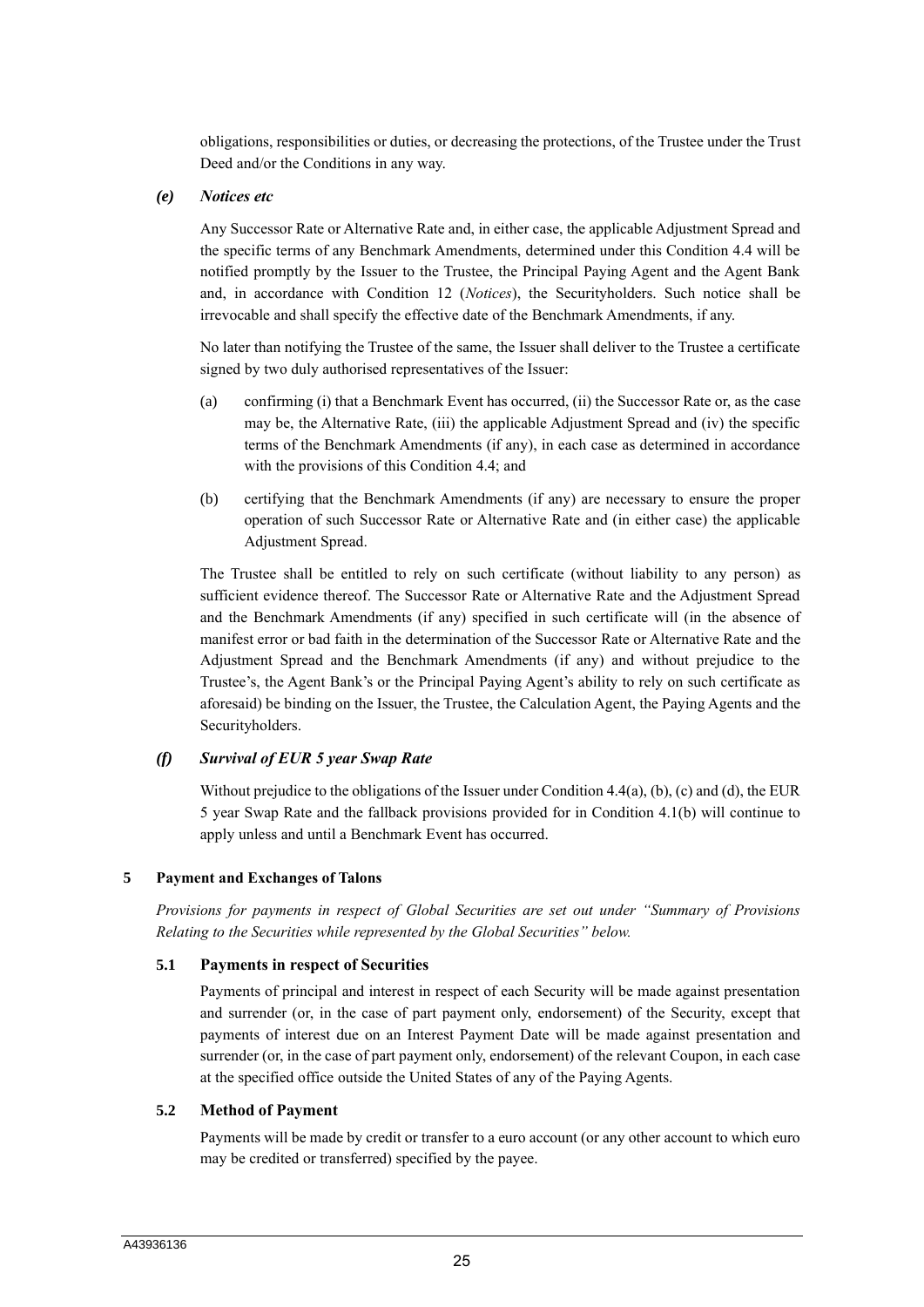# **5.3 Missing Unmatured Coupons**

Upon the date on which any Security becomes due and repayable, all unmatured Coupons appertaining to the Security (whether or not attached) shall become void and no payment shall be made in respect of such Coupons.

# **5.4 Payments subject to Applicable Laws**

Payments will be subject in all cases to any other applicable fiscal or other laws and regulations in the place of payment or other laws and regulations to which the Issuer or its agents agree to be subject and, save as provided in Condition 8 below, the Issuer will not be liable for any Taxes imposed or levied by such laws, regulations or agreements.

# **5.5 Payment only on a Presentation Date**

A holder shall be entitled to present a Security or Coupon for payment only on a Presentation Date and shall not be entitled to any further interest or other payment if a Presentation Date is after the due date for payment of any amount in respect of any Security or Coupon.

"**Presentation Date**" means a day which (subject to Condition 9):

- (a) is or falls after the relevant due date for payment of any amount in respect of any Security or Coupon;
- (b) is a day on which commercial banks and foreign exchange markets settle payments and are open for general business (including dealing in foreign exchange and foreign currency deposits) in the place of the specified office of the Paying Agent at which the Security or Coupon is presented for payment; and
- (c) in the case of payment by credit or transfer to a euro account as referred to above, is a TARGET2 Settlement Day.

# **5.6 Exchange of Talons**

On and after the Interest Payment Date on which the final Coupon comprised in any Coupon sheet matures, the Talon comprised in the Coupon sheet may be surrendered at the specified office of any Paying Agent in exchange for a further Coupon sheet (including any appropriate further Talon), subject to the provisions of Condition 9. Each Talon shall, for the purposes of these Conditions, be deemed to mature on the Interest Payment Date on which the final Coupon comprised in the relative Coupon sheet matures.

# **5.7 Initial Paying Agents**

The names of the initial Paying Agents and their initial specified offices are set out at the end of these Conditions. The Issuer reserves the right, subject to the prior written approval of the Trustee, at any time to vary or terminate the appointment of any Paying Agent and to appoint additional or other Paying Agents provided that:

- (a) there will at all times be a Principal Paying Agent;
- (b) there will at all times be a Paying Agent in a jurisdiction within Europe, other than the jurisdiction in which the Issuer is incorporated; and
- (c) there will at all times be an Agent Bank.

Notice of any termination or appointment and of any changes in specified offices will be given to the Securityholders promptly by the Issuer in accordance with Condition 12.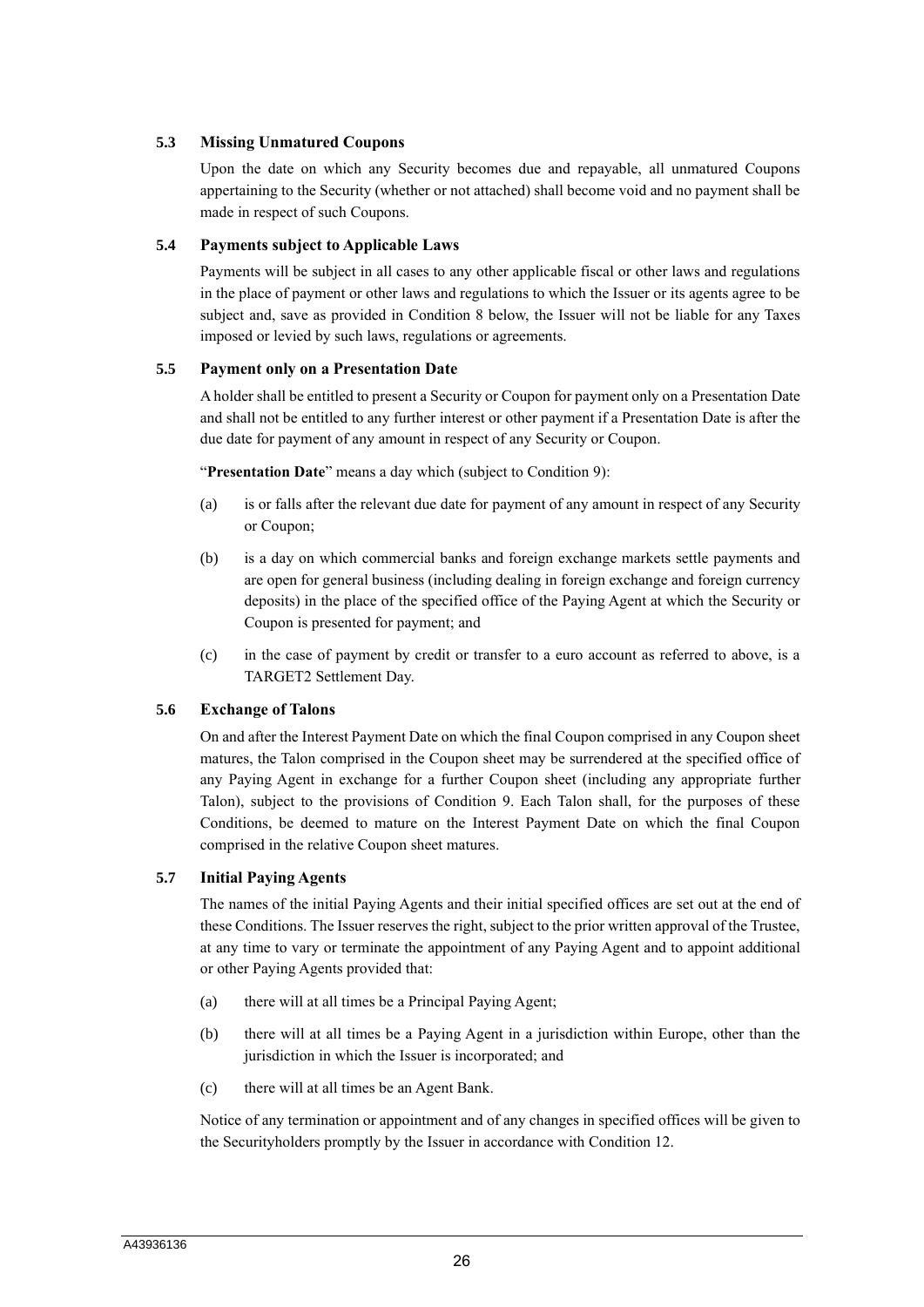#### **6 Redemption and Purchase**

#### **6.1 No fixed redemption**

Unless previously redeemed or purchased and cancelled as provided below, the Securities will become due and payable and will be redeemed on the date on which a winding up, dissolution or liquidation of the Issuer (otherwise than for the purpose of a solvent amalgamation, merger or reconstruction under which the assets and liabilities of the Issuer are assumed by the entity resulting from such amalgamation, merger or reconstruction and such entity assumes the obligations of the Issuer in respect of the Securities in accordance with Condition 13.2) is instituted (the "**Liquidation Event Date**"), including in connection with any Insolvency Proceedings, in accordance with (i) any applicable legal provision, or any decision of any judicial or administrative authority, or (ii) any resolution passed at a shareholders' meeting of the Issuer or (iii) any provision which is set out in the by-laws of the Issuer from time to time (including the maturity of the Issuer which, as of the Issue Date, is set in its by-laws at 31 December 2100). Upon having become due and payable according to the provisions above, the Securities will be redeemed at an amount equal to their principal amount, together with any outstanding interest accrued up to (but excluding) the Liquidation Event Date and any outstanding Arrears of Interest.

# **6.2 Optional Redemption**

The Issuer may redeem all of the Securities (but not some only) on any date during the period commencing on (and including) 8 June 2030 and ending on (and including) the First Reset Date or upon any Interest Payment Date thereafter (each such date, a "**Call Date**"), in each case at their principal amount together with any accrued interest up to (but excluding) the relevant Call Date and any outstanding Arrears of Interest, on giving not less than 30 and not more than 60 calendar days' notice to the Securityholders in accordance with Condition 12.

#### **6.3 Early Redemption following a Withholding Tax Event**

- (a) If a Withholding Tax Event occurs, the Issuer may redeem all (but not some only) of the Securities at any time at the applicable Early Redemption Price upon giving not less than 30 and not more than 60 calendar days' notice to the Trustee and the Securityholders in accordance with Condition 12, provided that no such notice shall be given earlier than 90 days prior to the earliest date on which the Issuer would be obliged to pay such Additional Amounts were a payment in respect of the Securities then due.
- (b) Prior to giving a notice to the Securityholders pursuant to this Condition 6.3, the Issuer will deliver to the Trustee in a form and with content reasonably satisfactory to the Trustee:
	- (i) a certificate signed by two duly authorised representatives of the Issuer stating that the Issuer is entitled to effect such redemption and setting forth a statement of facts showing that the conditions precedent to the right of the Issuer to redeem the Securities in accordance with this Condition 6.3 have been satisfied; and
	- (ii) an opinion of independent legal or tax advisers, appointed by the Issuer at its own expense, of recognised standing in the jurisdiction of incorporation of the Issuer to the effect that the Issuer has or will become obliged to pay Additional Amounts as a result of (in the case of paragraph (A) of the definition of Withholding Tax Event) a Tax Law Change or (in the case of paragraph (B) of the definition of Withholding Tax Event) the relevant merger, conveyance, transfer or lease,

and the Trustee shall be entitled to accept and rely on the above certificate and opinion as sufficient evidence of the satisfaction of the conditions precedent set out above and the facts set out therein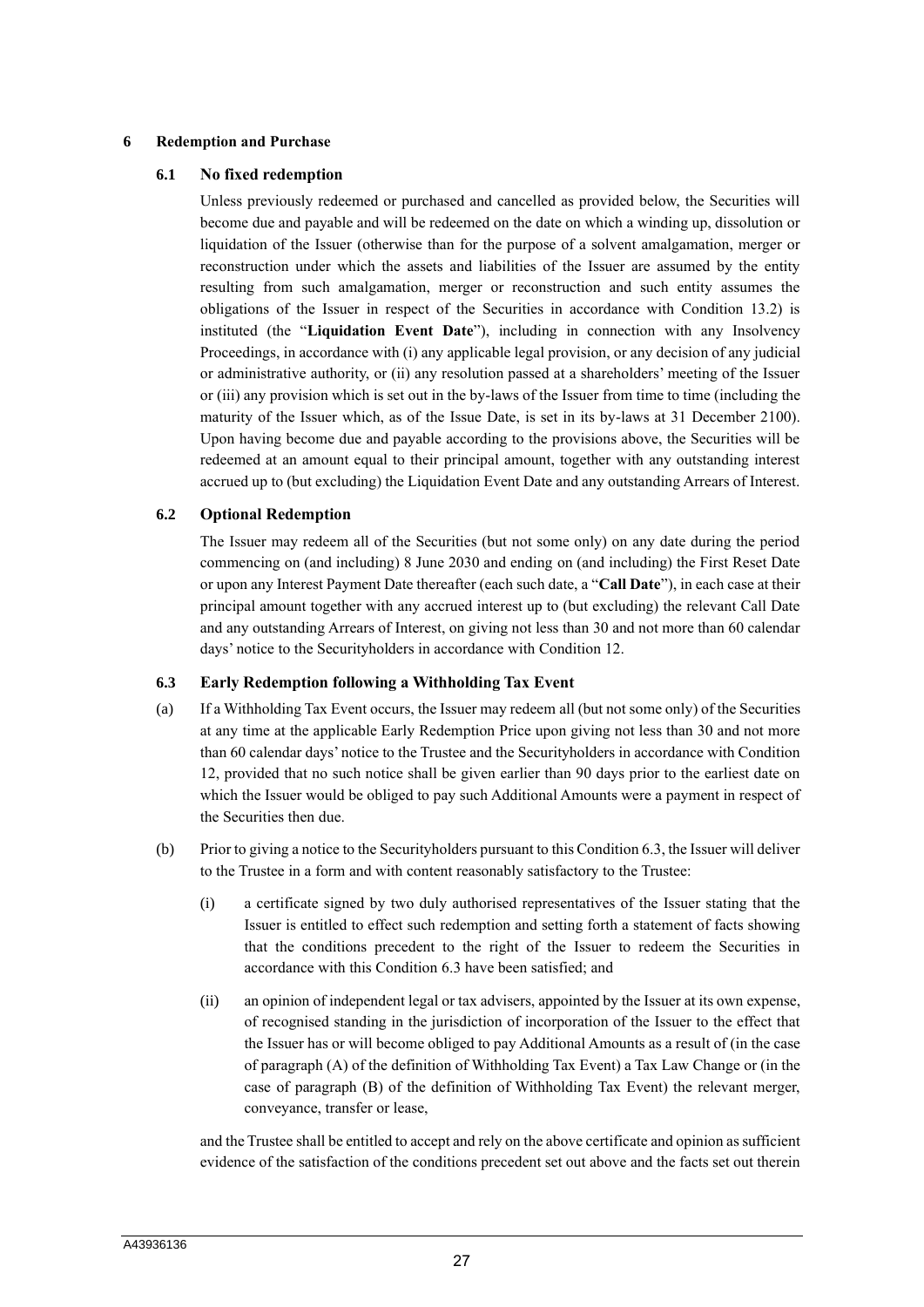in which event the same shall be conclusive and binding on the Securityholders and the Couponholders.

# **6.4 Early Redemption following a Tax Deductibility Event**

(a) If a Tax Deductibility Event occurs, the Issuer may redeem all (but not some only) of the Securities at any time at the applicable Early Redemption Price upon giving not less than 30 and not more than 60 calendar days' notice of redemption to the Trustee and the Securityholders in accordance with Condition 12.

Prior to giving a notice to the Securityholders pursuant to this Condition 6.4, the Issuer will deliver to the Trustee in a form and with content reasonably satisfactory to the Trustee:

- (i) a certificate signed by two duly authorised representatives of the Issuer stating that the Issuer is entitled to effect such redemption and setting forth a statement of facts showing that the conditions precedent to the right of the Issuer to redeem the Securities in accordance with this Condition 6.4 have been satisfied; and
- (ii) an opinion of an independent legal or tax adviser, appointed by the Issuer at its own expense, of recognised standing in the jurisdiction of incorporation of the Issuer to the effect that payments of interest by the Issuer in respect of the Securities are no longer, or within 90 calendar days of the date of that opinion will no longer be, deductible in whole or in part for Italian corporate income tax purposes as a result of a Tax Law Change,

and the Trustee shall be entitled to accept and rely on the above certificate and opinion as sufficient evidence of the satisfaction of the conditions precedent set out above and the facts set out therein in which event the same shall be conclusive and binding on the Securityholders and the Couponholders.

# **6.5 Early Redemption following a Rating Methodology Event**

(a) If a Rating Methodology Event occurs, the Issuer may redeem all (but not some only) of the Securities at any time at the applicable Early Redemption Price upon giving not less than 30 and not more than 60 calendar days' notice of redemption to the Trustee and the Securityholders in accordance with Condition 12.

Prior to giving a notice to the Securityholders pursuant to this Condition 6.5, the Issuer will deliver to the Trustee in a form and with content reasonably satisfactory to the Trustee:

- (i) a certificate signed by two duly authorised representatives of the Issuer stating that the Issuer is entitled to effect such redemption and setting forth a statement of facts showing that the conditions precedent to the right of the Issuer to redeem the Securities in accordance with this Condition 6.5 have been satisfied; and
- (ii) a copy of the Rating Agency Confirmation relating to the applicable Rating Methodology Event unless the delivery of such Rating Agency Confirmation would constitute a breach of the terms on which such confirmation is delivered to the Issuer,

and the Trustee shall be entitled to accept and rely on the above certificate and, if applicable, copy of the Rating Agency Confirmation as sufficient evidence of the satisfaction of the conditions precedent set out above and the facts set out therein, in which event the same shall be conclusive and binding on the Securityholders and the Couponholders.

# **6.6 Early Redemption upon the occurrence of an Accounting Event**

(a) If an Accounting Event occurs, the Issuer may redeem all (but not some only) of the Securities at any time at the applicable Early Redemption Price upon giving not less than 30 and not more than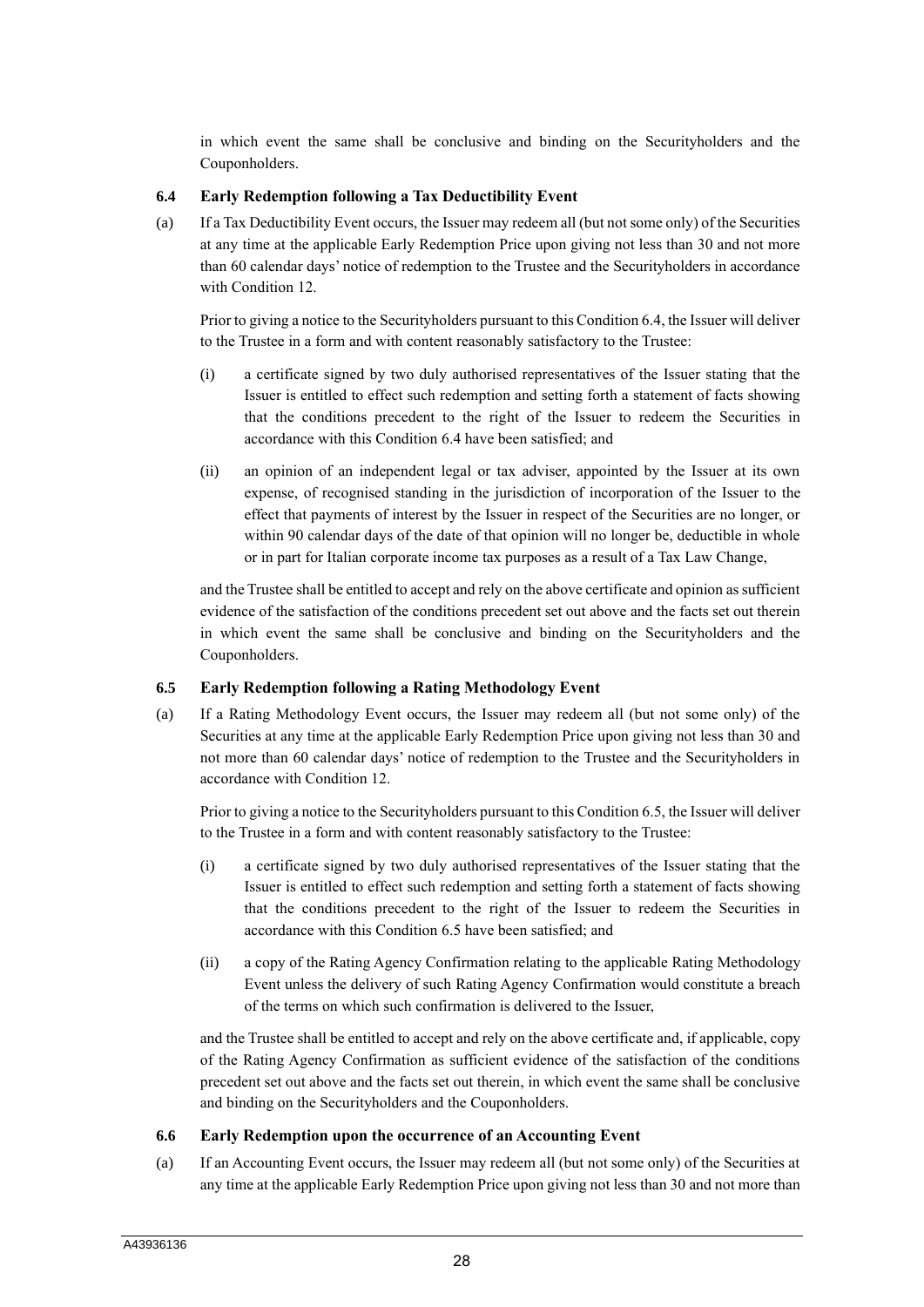60 calendar days' notice of redemption to the Trustee and the Securityholders in accordance with Condition 12.

The Issuer may notify the redemption of the Securities as a result of the occurrence of an Accounting Event from (and including) the date on which the Change is officially adopted, which may fall before the date on which the Change will come into effect.

Prior to giving a notice to the Securityholders pursuant to this Condition 6.6, the Issuer will deliver to the Trustee in a form and with content reasonably satisfactory to the Trustee:

- (i) a certificate signed by two duly authorised representatives of the Issuer stating that the Issuer is entitled to effect such redemption and setting forth a statement of facts showing that the conditions precedent to the right of the Issuer to redeem the Securities in accordance with this Condition 6.6 have been satisfied; and
- (ii) a copy of the opinion, letter or report of a recognised accountancy firm of international standing, appointed by the Issuer at its own expense, as set forth in the definition of "Accounting Event",

and the Trustee shall be entitled to accept and rely on the above certificate and opinion, letter or report as sufficient evidence of the satisfaction of the conditions precedent set out above and the facts set out therein, in which event the same shall be conclusive and binding on the Securityholders and the Couponholders.

#### **6.7 Make-whole redemption at the option of the Issuer**

The Issuer may redeem all (but not some only) of the Securities on any day prior to 8 June 2030 (date falling 3 months before the First Reset Date) at the applicable Make-whole Redemption Amount on giving not less than 30 and not more than 60 calendar days' notice (which shall specify the date fixed for redemption (the "**Make-whole Redemption Date**")) to the Trustee and the Securityholders in accordance with Condition 12.

#### **6.8 Purchases and Substantial Repurchase Event**

The Issuer or any Subsidiary may at any time purchase Securities (provided that all unmatured Coupons appertaining to the Securities are purchased with the Securities) in any manner and at any price. Such Securities may be held, reissued, resold or, at the option of the Issuer, surrendered to any Paying Agent for cancellation.

If a Substantial Repurchase Event occurs, the Issuer may redeem all (but not some only) of the outstanding Securities at any time at the applicable Early Redemption Price, subject to the Issuer having given the Trustee and the Securityholders not less than 30 and not more than 60 calendar days' notice in accordance with Condition 12.

# **6.9 Cancellations**

All Securities which are redeemed or exchanged pursuant to Condition 7 (*Exchange or Variation upon a Withholding Tax Event, Tax Deductibility Event, Rating Methodology Event or Accounting Event and Preconditions to such Exchange or Variation*) will forthwith be cancelled, together with all unmatured Coupons attached to the Securities or surrendered with the Securities at the time of redemption. All Securities so cancelled and any Securities purchased and cancelled pursuant to Condition 6.8 above shall be forwarded to the Principal Paying Agent and accordingly may not be held, reissued or resold.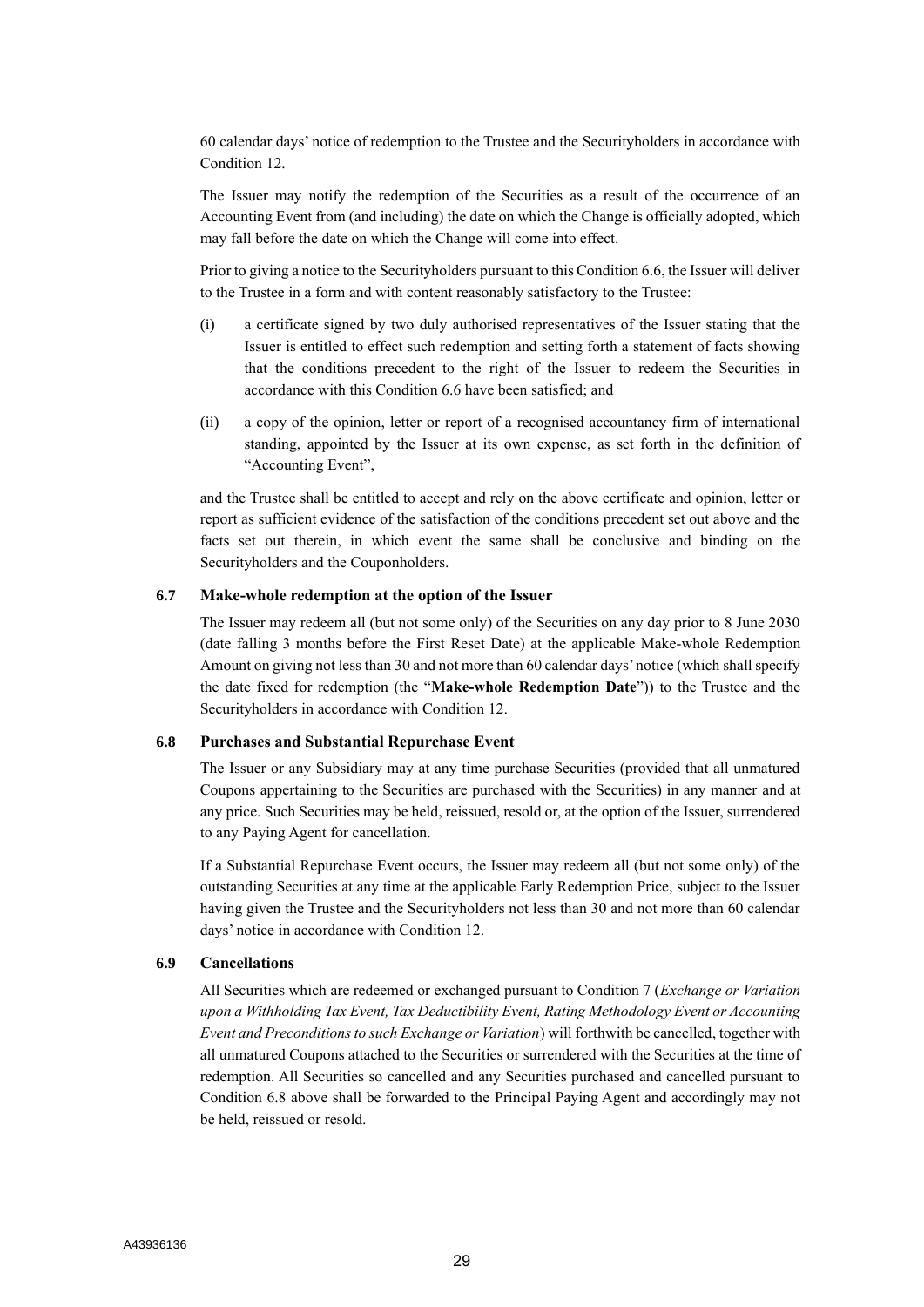#### **6.10 Notices Final**

A notice of redemption given pursuant to any of Conditions 6.2, 6.3, 6.4, 6.5, 6.6, 6.7 or 6.8 shall be irrevocable and upon the expiry of any such notice, the Issuer shall be bound to redeem the Securities in accordance with the terms of the relevant Condition.

*The following does not form a part of the terms of the Securities:*

*The Issuer intends (without thereby assuming a legal obligation) that it will redeem or repurchase the Securities only to the extent that the part of the aggregate principal amount of the Securities to be redeemed or repurchased which was assigned "equity credit" (or such similar nomenclature used by S&P from time to time) at the time of the issuance of the Securities does not exceed such part of the net proceeds received by the Issuer or any Subsidiary of the Issuer prior to the date of such redemption or repurchase from the sale or issuance of securities by the Issuer or such Subsidiary to third party purchasers (other than group entities of the Issuer) which is assigned by S&P "equity credit" (or such similar nomenclature used by S&P from time to time) at the time of sale or issuance of such securities (but taking into account any changes in hybrid capital methodology or another relevant methodology or the interpretation thereof since the issuance of the Securities), unless:*

- *(i) the rating (or such similar nomenclature then used by S&P) assigned by S&P to the Issuer is at least equal to the rating assigned to the Issuer on the date of the most recent hybrid security issuance (excluding any refinancing) which was assigned by S&P a "equity credit" similar to the Securities and the Issuer is of the view that such rating would not fall below this level as a result of such redemption or repurchase, or*
- *(ii) in the case of a repurchase, such repurchase is of less than (a) 10 per cent. of the aggregate principal amount of the Securities originally issued in any period of 12 consecutive months or (b) 25 per cent. of the aggregate principal amount of the Securities originally issued in any period of 10 consecutive years, or*
- *(iii) the Securities are redeemed pursuant to a Tax Deductibility Event or a Withholding Tax Event, or an Accounting Event or a Substantial Repurchase Event or a Rating Methodology Event which results from an amendment, clarification or change in the "equity credit" criteria by S&P; or*
- *(iv) the Securities are not assigned an "equity credit" by S&P (or such similar nomenclature then used by S&P) at the time of such redemption or repurchase, or*
- *(v) in the case of a repurchase, such repurchase relates to an aggregate principal amount of Securities which is less than or equal to the excess (if any) above the maximum aggregate principal amount of the Issuer's hybrid capital to which S&P then assigns equity content under its prevailing methodology; or*
- *(vi) such redemption or repurchase occurs on or after the Reset Date falling on 8 September 2050.*

# **7 Exchange or Variation upon a Withholding Tax Event, Tax Deductibility Event, Rating Methodology Event or Accounting Event and Preconditions to such Exchange or Variation**

**7.1** If the Issuer determines that a Withholding Tax Event, Tax Deductibility Event, Rating Methodology Event or an Accounting Event has occurred and is continuing, and has provided the Trustee with the relevant certificate and opinion, or in the case of Condition 6.5 only, the Rating Agency Confirmation, pursuant to Condition 6.3, 6.4, 6.5 or 6.6 (as applicable), then the Issuer may, subject to Condition 7.2 below (without any requirement for the consent or approval of the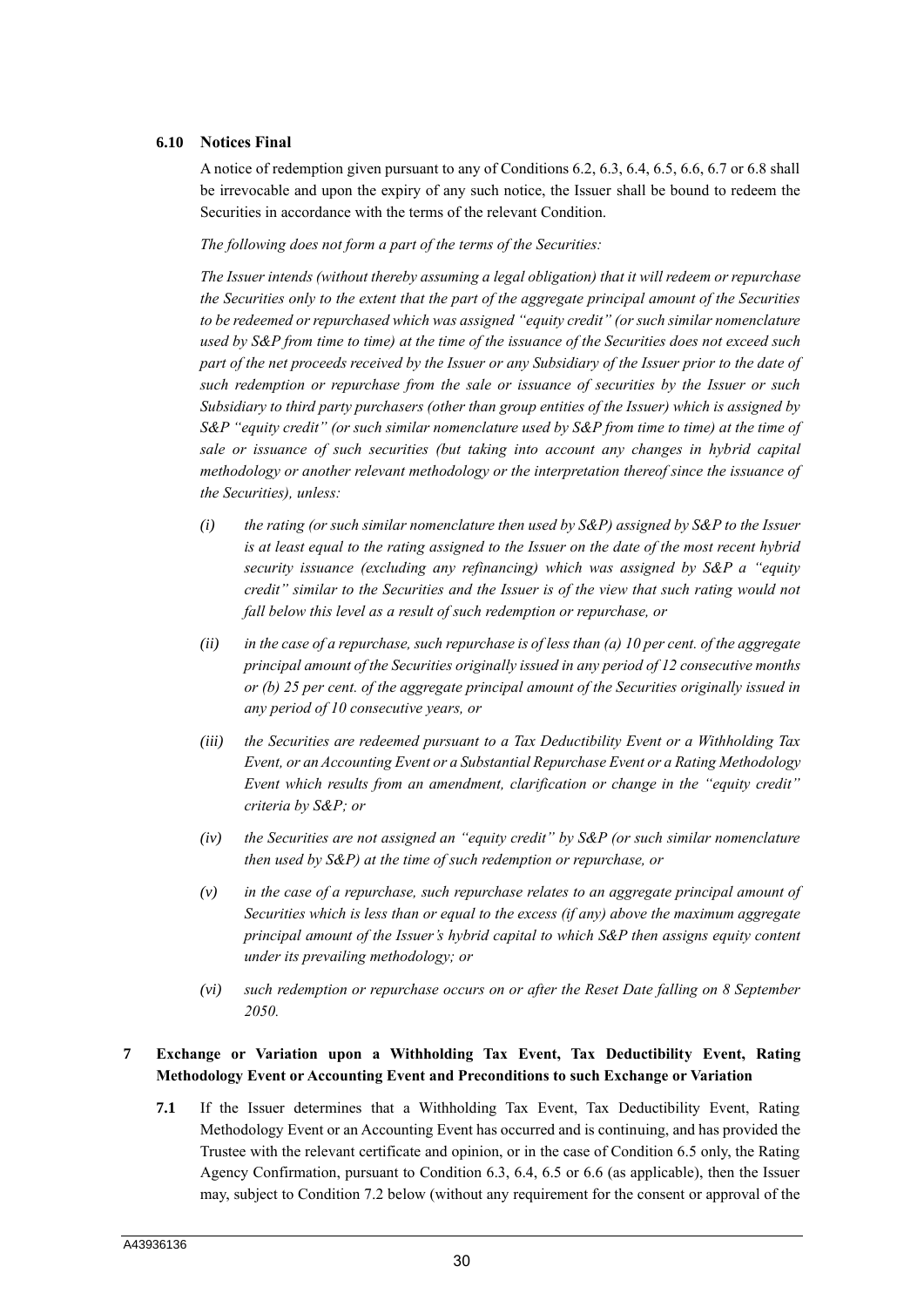Securityholders or Couponholders), subject to its having satisfied the Trustee immediately prior to the giving of any notice referred to herein that the provisions of this Condition 7 have been complied with and having given not less than 30 nor more than 60 Business Days' notice to the Trustee, the Principal Paying Agent and, in accordance with Condition 12 (Notices), to the Securityholders (which notice shall be irrevocable), as an alternative to an early redemption of the Securities at any time:

- (i) exchange the Securities (the "**Exchanged Securities**"), or
- (ii) vary the terms of the Securities (the "**Varied Securities**"),

so that:

- (A) in the case of a Tax Deductibility Event, the Issuer is entitled to claim a deduction or a higher deduction (as the case may be) in respect of interest paid when computing its tax liabilities for Italian corporation income tax purposes as compared with the entitlement (in the case of the Issuer) after the occurrence of the relevant Tax Deductibility Event,
- (B) in the case of a Withholding Tax Event, in making any payments in respect of the Exchanged Securities or Varied Securities the Issuer is only required to pay lesser or no Additional Amounts in respect of the Exchanged Securities or Varied Securities,
- (C) in the case of an Accounting Event, the aggregate nominal amount of the Exchanged Securities or Varied Securities (as the case may be) will be recorded as a "financial liability" in accordance with accounting practices or principles applicable to the Issuer at the time of the next Financial Statements of the Issuer, or
- (D) in the case of a Rating Methodology Event, the aggregate nominal amount of the Exchanged Securities or Varied Securities (as the case may be) is assigned "equity credit" by the relevant Rating Agency that is equal to or greater than that which was assigned to the Securities on the Issue Date (or if "equity credit" is not assigned to the Securities by the relevant Rating Agency on the Issue Date, at the date on which "equity credit" is assigned by such Rating Agency for the first time),

and the Trustee shall, subject to the following provisions of this Condition 7, and subject to the receipt by it of the certificate by two duly authorised representatives of the Issuer referred to in Condition 7.2 below, agree to such exchange or variation.

Upon expiry of such notice, the Issuer shall either vary the terms of or, as the case may be, exchange the Securities in accordance with this Condition 7 and cancel such Exchanged Securities.

The Trustee shall (at the expense of the Issuer) enter into a supplemental trust deed and/or supplemental agency agreement with the Issuer (including indemnities satisfactory to the Trustee) solely in order to effect the exchange of the Securities, or the variation of the terms of the Securities, provided that the Trustee shall not be obliged to enter into such supplemental trust deed and/or supplemental agency agreement if the terms of the Exchanged Securities or the Varied Securities would impose, in the Trustee's opinion, more onerous obligations upon it or expose it to liabilities or reduce its protections. If the Trustee does not enter into such supplemental trust deed and/or supplemental agency agreement (and the Trustee shall have no liability or responsibility to any person if it does not do so), the Issuer may redeem the Securities as provided in Condition 6 (Redemption and Purchase).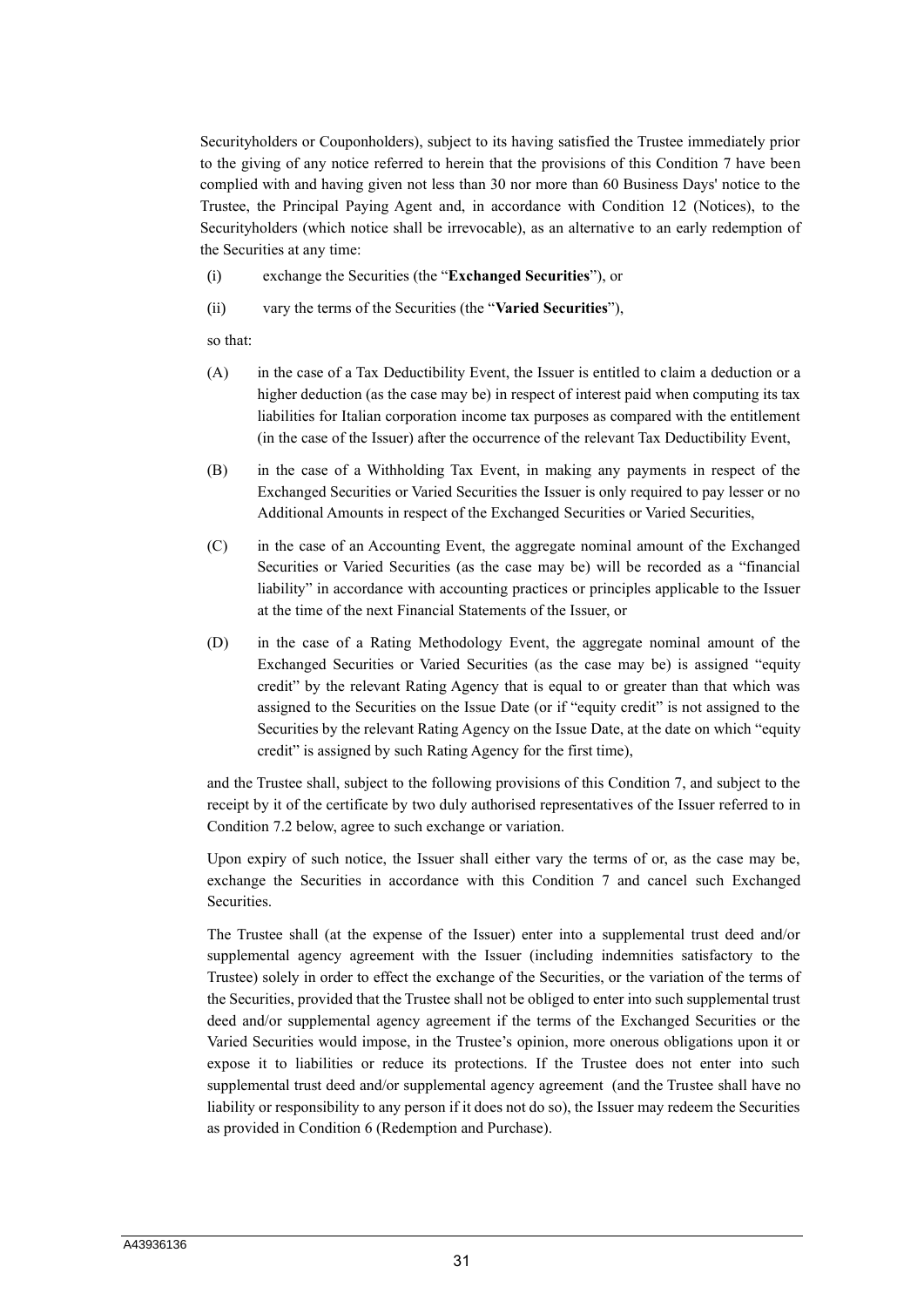- **7.2** Any such exchange or variation shall be subject to the following conditions:
	- (i) for as long as the Securities are listed on any stock exchange, the Issuer complying with the rules of the relevant stock exchange (or any other relevant authority) on which the Securities are for the time being admitted to trading, and (for so long as the rules of such exchange require) the publication of any appropriate supplement, listing particulars or offering circular in connection therewith, and the Exchanged Securities or Varied Securities continue to be admitted to trading on the same stock exchange as the Securities were admitted to trading immediately prior to the relevant exchange or variation;
	- (ii) the Issuer paying any outstanding Arrears of Interest in full prior to such exchange or variation or providing for the accrual of an amount equal to the Arrears of Interest under the terms of the Exchanged Securities or the Varied Securities (as applicable);
	- (iii) the Exchanged Securities or Varied Securities shall: (A) rank at least *pari passu* with the ranking of the Securities prior to the exchange or variation, and (B) benefit from the same interest rates and the same Interest Payment Dates, the same First Reset Date and early redemption rights (provided that the relevant exchange or variation may not itself trigger any early redemption right), a maturity date which shall not be longer than the maturity date of the Issuer as provided from time to time under the relevant by-laws, the same rights to accrued interest or Arrears of Interest and any other amounts payable under the Securities which, in each case, has accrued to the Securityholders and has not been paid, the same rights to principal and interest, and, if publicly rated by a Rating Agency which has provided a solicited rating at the invitation or with the consent of the Issuer, immediately prior to such exchange or variation, at least the same credit rating immediately after such exchange or variation by each such Rating Agency, as compared with the relevant solicited rating(s) immediately prior to such exchange or variation (as determined by the Issuer using reasonable measures available to it including discussions with the Rating Agencies to the extent practicable) (C) not contain terms providing for the mandatory deferral or cancellation of interest and (D) not contain terms providing for loss absorption through principal write-down or conversion to shares;
	- (iv) the terms of the exchange or variation, in the sole opinion of the Issuer (acting reasonably) not being prejudicial to the interests of the Securityholders, including compliance with (iii) above, as certified to the Trustee by two duly authorised representatives of the Issuer, having consulted in good faith with an independent financial institution of international repute or an independent financial adviser experienced in the international capital markets, and any such certificate shall be final and binding on all parties;
	- (v) the preconditions to exchange or variation set out in the Trust Deed having been satisfied, including the issue of legal opinions addressed to the Trustee (in form and substance satisfactory to the Trustee) (copies of which shall be made available to the Securityholders by appointment at the specified offices of the Trustee during usual office hours or at the Trustee's option may be provided by email to such holder requesting copies of such documents, subject to the Trustee (as applicable) being supplied by the Issuer with copies of such documents) from one or more international law firms of good reputation selected by the Issuer and confirming (x) that the Issuer has capacity to assume all rights, duties and obligations under the Exchanged Securities or Varied Securities (as the case may be) and has obtained all necessary corporate or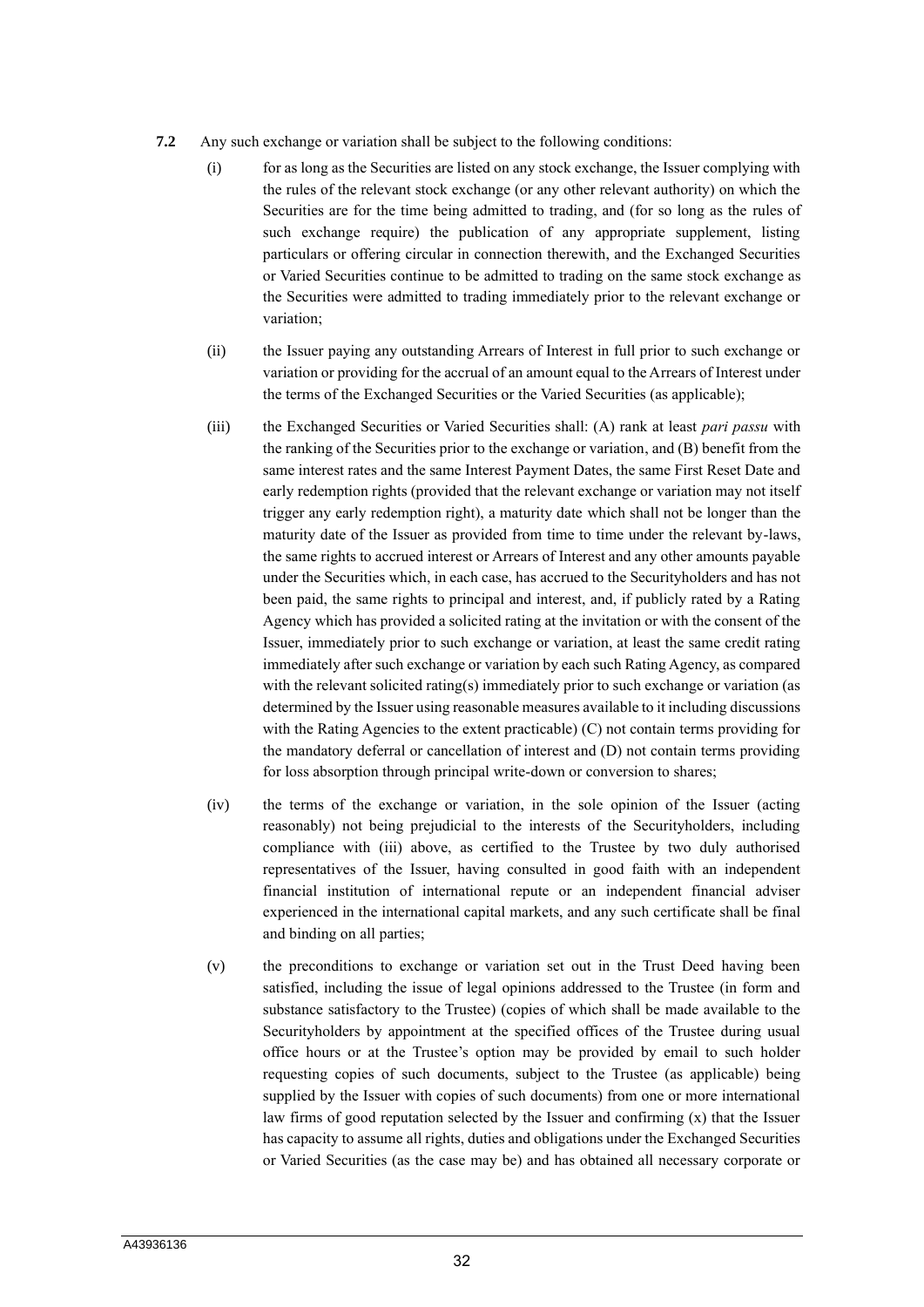governmental authorisation to assume all such rights and obligations and (y) the legality, validity and enforceability of the Exchanged Securities or Varied Securities;

(vi) the delivery to the Trustee of a certificate signed by two duly authorised representatives of the Issuer certifying each of the points set out in paragraphs (i) to (v) above.

The Trustee may rely absolutely upon and shall be entitled to accept such certificates and any such opinions, as are referred to in this Condition 7, without any liability to any person for so doing and without any further inquiry as sufficient evidence of the satisfaction of the criteria set out in such paragraphs, in which event it shall be conclusive and binding on the Securityholders and the Couponholders.

#### **8 Taxation**

#### **8.1 Payment without Withholding**

All payments of principal and interest in respect of the Securities and Coupons by the Issuer will be made without withholding or deduction for or on account of any Taxes imposed or levied by or on behalf of any Tax Jurisdiction, unless such withholding or deduction of the Taxes is required by law. In such event, the Issuer will pay such additional amounts (the "**Additional Amounts**") as may be necessary in order that the net amounts received by the Securityholders and Couponholders after such withholding or deduction shall equal the respective amounts of principal and interest which would otherwise have been receivable in respect of the Securities or, as the case may be, Coupons in the absence of such withholding or deduction; except that no Additional Amounts shall be payable:

- (a) in respect of any Security or Coupon presented for payment
	- (i) in any Tax Jurisdiction; or
	- (ii) by or on behalf of a holder who is liable for such Taxes in respect of such Security or Coupon by reason of his having some connection with a Tax Jurisdiction other than the mere holding of such Security or Coupon; or
	- (iii) by or on behalf of a holder who would be able to avoid such withholding or deduction by making a declaration or any other statement including, but not limited to, a declaration of residence or non-residence, but fails to do so; or
	- (iv) more than 30 days after the Relevant Date except to the extent that the holder thereof would have been entitled to an Additional Amount on presenting the same for payment on such thirtieth day assuming that day to have been a Presentation Date (as defined in Condition 5); or
- (b) in relation to any payment or deduction on account of *imposta sostitutiva* pursuant to Decree No. 239 as amended and/or supplemented or, for the avoidance of doubt, Italian Legislative Decree No. 461 of 21 November 1997 as amended and supplemented and in all circumstances in which the procedures set forth in Decree No. 239 in order to benefit from a tax exemption have not been met or complied with; or
- (c) in the event of payment by the Issuer to a non-Italian resident holder, to the extent that the holder is resident in a country which does not allow for a satisfactory exchange of information with the Italian authorities.

Notwithstanding anything to the contrary contained herein, the Issuer (and any other person making payments on behalf of the Issuer) shall be entitled to withhold and deduct any amounts required to be deducted or withheld pursuant to an agreement described in Section 1471(b) of the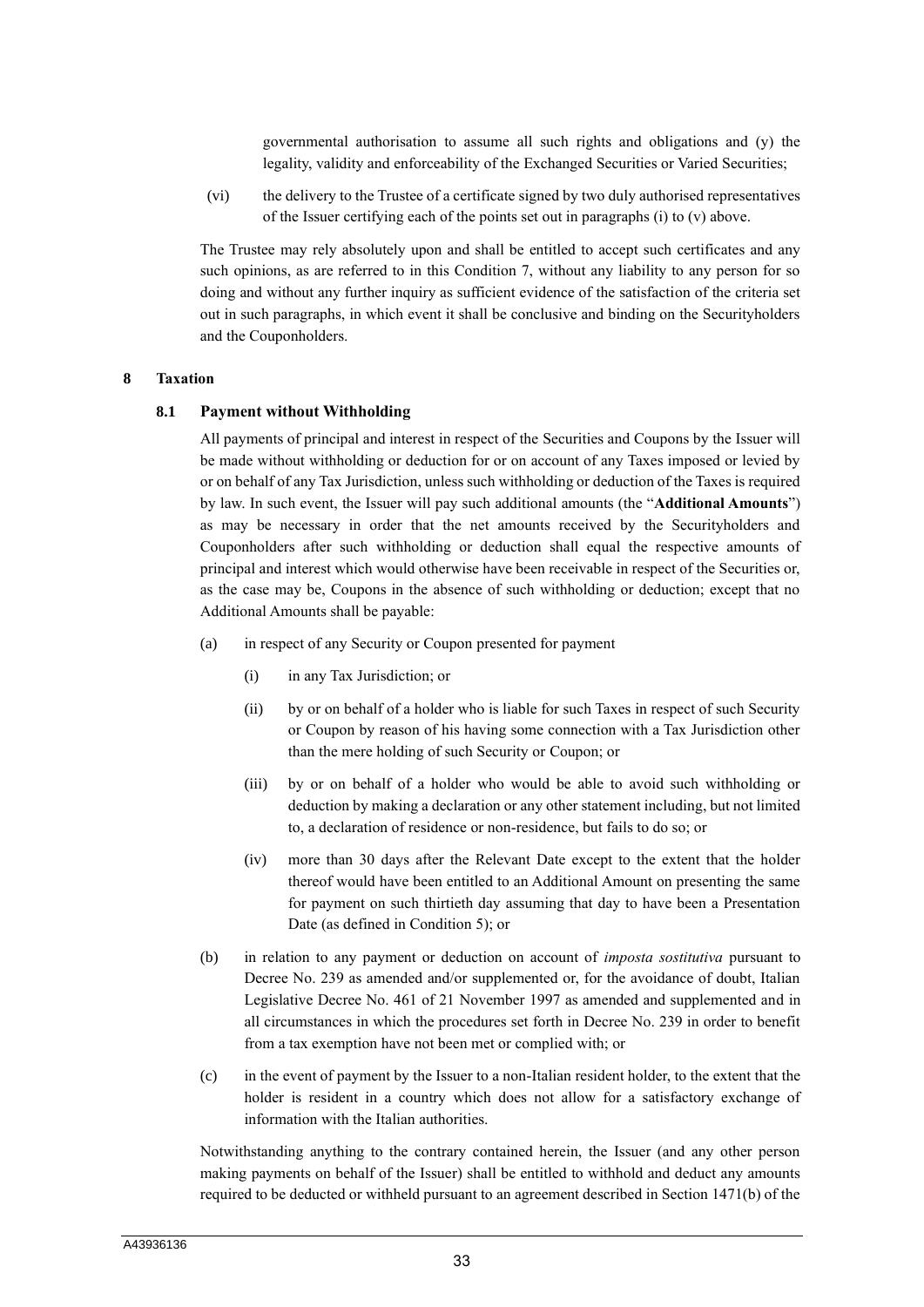U.S. Internal Revenue Code of 1986, as amended (the "**Code**"), or otherwise imposed pursuant to (i) Sections 1471 through 1474 of the Code, or (ii) any regulations thereunder or official interpretations thereof, or (iii) an intergovernmental agreement between the United States and another jurisdiction facilitating the implementation thereof, or (iv) any law implementing such an intergovernmental agreement (any such withholding or deduction, a "**FATCA Withholding**"), and no person shall be required to pay any additional amounts in respect of FATCA Withholding.

#### **8.2 Additional Amounts**

Any reference in these Conditions to any amounts in respect of the Securities shall be deemed also to refer to any Additional Amounts which may be payable under this Condition or under any undertakings given in addition to, or in substitution for, this Condition pursuant to the Trust Deed.

#### **9 Prescription**

The Securities and Coupons (which for this purpose shall not include Talons) will become void unless presented for payment within periods of 10 years (in the case of principal) and 5 years (in the case of interest) from the Relevant Date in respect of the Securities or, as the case may be, the Coupons, subject to the provisions of Condition 5. There shall not be included in any Coupon sheet issued upon exchange of a Talon any Coupon which would be void upon issue under this Condition or Condition 5.

#### **10 Enforcement on the Liquidation Event Date and No Events of Default**

#### **10.1 No Events of Default**

There are no events of default in relation to the Securities.

On the Liquidation Event Date, the Securities will become due and payable at an amount equal to their principal amount, together with any outstanding interest accrued up to (but excluding) the Liquidation Event Date and any outstanding Arrears of Interest.

On or following the Liquidation Event Date, no payments will be made in relation to the Junior Securities of the Issuer before all amounts due, but unpaid, on the Securities have been paid by the Issuer.

# **10.2 Enforcement on the Liquidation Event Date**

On or following the Liquidation Event Date, the Trustee at its sole discretion and subject to Condition 10.3 may (subject to its being indemnified and/or secured and/or prefunded to its satisfaction), institute steps in order to obtain a judgment against the Issuer for any amounts due in respect of the Securities, including the institution of Insolvency Proceedings against the Issuer or the filing of a proof of claim and participation in any Insolvency Proceedings or proceedings for the liquidation, dissolution or winding-up of the Issuer (in which Insolvency Proceedings, liquidation, dissolution or winding-up the Securities shall immediately be due and payable at their principal amount together with any accrued but unpaid interest up to (but excluding) the date on which the Securities become so due and payable and any outstanding Arrears of Interest).

#### **10.3 Enforcement by the Trustee**

(a) Subject to sub-paragraph (b) below, the Trustee may at its discretion and without further notice, take such steps, actions or proceedings against the Issuer as it may think fit to enforce the provisions of the Trust Deed, the Securities and the Coupons, but in no event shall the Issuer, by virtue of the initiation of any such steps, actions or proceedings, be obliged to pay any sum or sums sooner than the same would otherwise have been payable by it.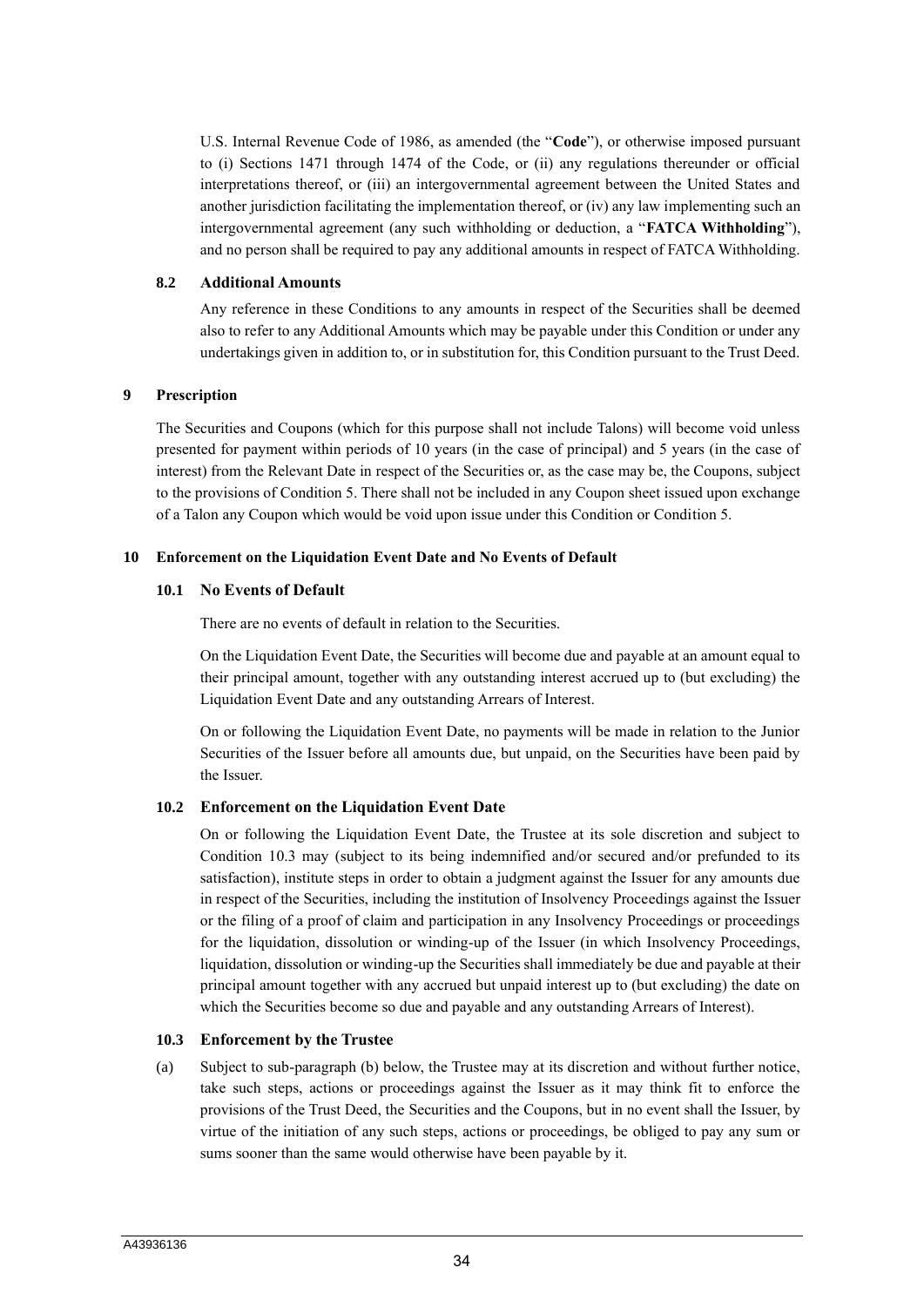(b) The Trustee shall not be bound to take any action referred to in Conditions 10.2 or 10.3(a) above or any other action or steps under or pursuant to the Trust Deed, the Securities or the Coupons unless (a) it has been so directed by an extraordinary resolution of the Securityholders or so requested in writing by the holders of at least one-quarter in principal amount of the Securities then outstanding and (b) it has been indemnified and/or secured and/or prefunded to its satisfaction.

# **10.4 Enforcement by the Securityholders**

No Securityholder or Couponholder shall be entitled to proceed directly against the Issuer or to institute any Insolvency Proceedings against the Issuer or to file a proof of claim and participate in any Insolvency Proceedings or institute proceedings for the liquidation, dissolution or windingup of the Issuer unless the Trustee, having become bound so to proceed, fails so to do within a reasonable period and the failure shall be continuing, in which case the Securityholder or Couponholder shall have only such rights against the Issuer as those which the Trustee would have been entitled to exercise pursuant to this Condition 10.

#### **10.5 Limitation on remedies**

No remedy against the Issuer, other than as referred to in this Condition 10, shall be available to the Trustee, the Securityholders and the Couponholders, whether for the recovery of amounts due in respect of the Securities or under the Trust Deed or in respect of any breach by the Issuer of any of its other obligations under or in respect of the Securities, the Coupons and the Trust Deed.

#### **11 Replacement of Securities and Coupons**

Should any Security or Coupon be lost, stolen, mutilated, defaced or destroyed it may be replaced at the specified office of the Principal Paying Agent upon payment by the claimant of such costs and expenses as may be incurred in connection with the replacement and on such terms as to evidence and indemnity as the Issuer may reasonably require. Mutilated or defaced Securities or Coupons must be surrendered before replacements will be issued.

# **12 Notices**

All notices regarding the Securities will be deemed to be validly given (a) if published in a leading English language daily newspaper of general circulation in London and Ireland (it is expected that such publication will be made in the *Financial Times* in London and the *Irish Times* in Ireland) and (b) if and for so long as the Securities are admitted to trading on, and listed on the Euronext Dublin, on the Euronext Dublin's website, www.ise.ie. The Issuer shall also ensure that notices are duly published in a manner which complies with the rules and regulations of any stock exchange (or any other relevant authority) on which the Securities are for the time being listed or by which they have been admitted to trading. Any such notice will be deemed to have been given on the date of the first publication. If publication as provided above is not practicable, notice will be given in such other manner, and shall be deemed to have been given on such date, as the Trustee may approve. Couponholders will be deemed for all purposes to have notice of the contents of any notices given to the Securityholders in accordance with this paragraph.

# **13 Meetings of Securityholders, Modification, Waiver, Authorisation, Determination and Substitution of the Issuer**

# **13.1 Meetings of Securityholders**

The Trust Deed contains provisions consistent with the laws, legislation, rules and regulations of the Republic of Italy (including without limitation Legislative Decree No. 58 of 24 February 1998,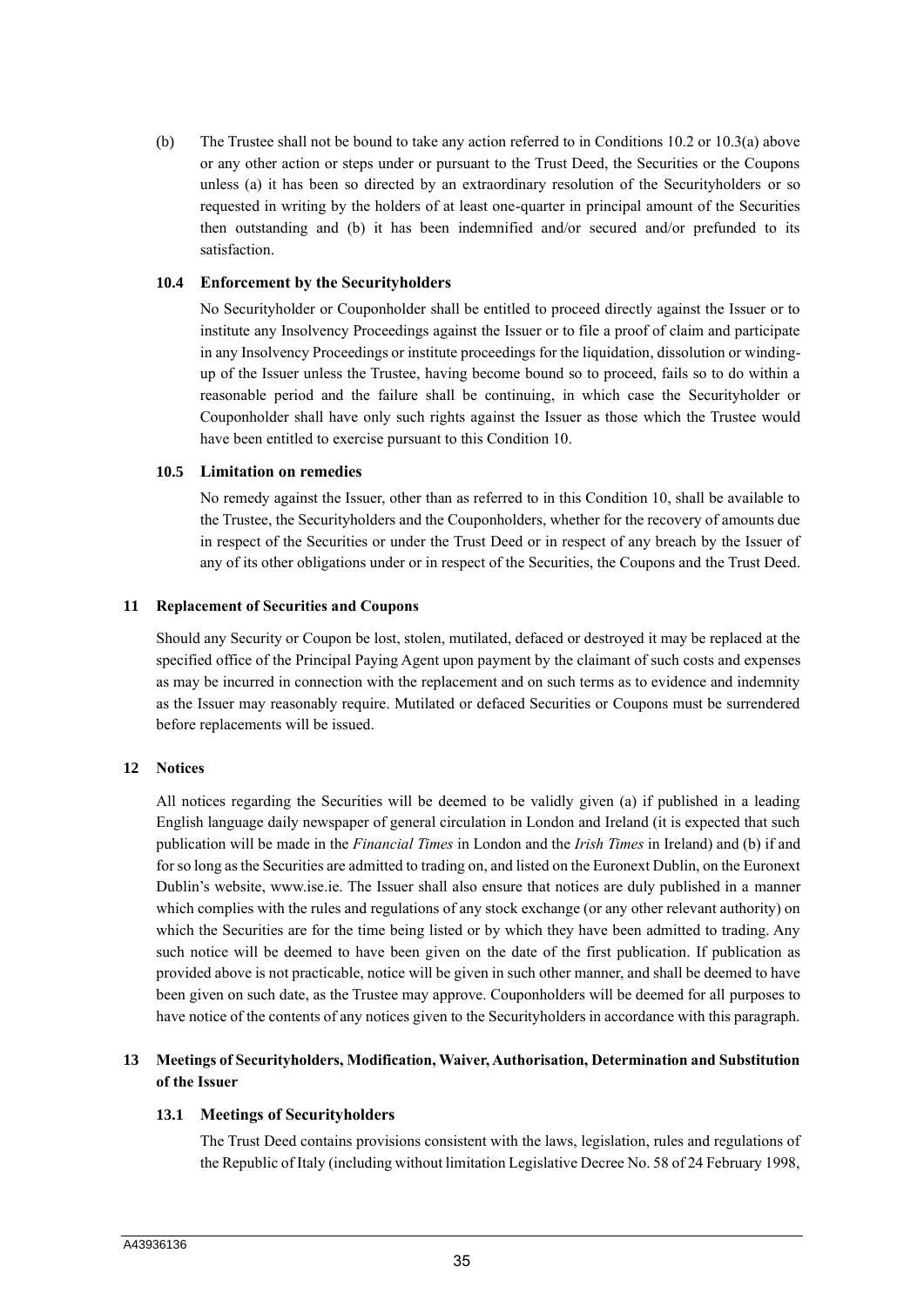as amended) for convening meetings of the Securityholders to consider any matter affecting their interests, including any modifications of the Conditions or of any provisions of the Trust Deed.

According to the laws, legislation, rules and regulations of the Republic of Italy, such meetings will be validly held as a single call meeting or, if the Issuer's by-laws provide for multiple calls, as a multiple call meeting, if (i) in the case of a single call meeting, there are one or more persons present, being or representing Securityholders holding at least one-fifth of the aggregate nominal amount of the Securities, for the time being outstanding, or such a higher quorum as may be provided for in the Issuer's by-laws, or (ii) in the case of a multiple call meeting, (a) there are one or more persons present being or representing Securityholders holding not less than one-half of the aggregate nominal amount of the Securities, for the time being outstanding; (b) in case of an adjourned meeting, there are one or more persons present being or representing Securityholders holding more than one-third of the aggregate nominal amount of the Securities for the time being outstanding; and (c) in the case of any further adjourned meeting, there are one or more persons present being or representing Securityholders holding at least one- fifth of the aggregate nominal amount of the Securities for the time being outstanding, provided that the Issuer's by-laws may in each case (to the extent permitted under the applicable laws and regulations of the Republic of Italy) provide for a higher quorum.

The majority to pass a resolution at any meeting (including, where applicable, an adjourned meeting) will be at least two-thirds of the aggregate nominal amount of the outstanding Securities represented at the meeting; provided however that (A) certain proposals, as set out in Article 2415 of the Italian Civil Code (including, for the avoidance of doubt, (a) any modification of the method of calculating the amount payable or modification of the date fixed for redemption or any date for payment of interest or, where applicable, of the method of calculating the date of payment in respect of any principal or interest in respect of the Securities or change of the subordination provisions of the Trust Deed and (b) any alteration of the currency in which payments under the Securities are to be made or the denomination of the Securities) may only be sanctioned by a resolution passed at a meeting of the Securityholders by the higher of (i) one or more persons holding or representing not less than one half of the aggregate nominal amount of the outstanding Securities, and (ii) one or more persons holding or representing not less than two thirds of the Securities represented at the meeting and (B) the Issuer's by-laws may in each case (to the extent permitted under applicable Italian law) provide for higher majorities.

Resolutions passed at any meeting of the Securityholders shall be binding on all Securityholders, whether or not they are present at the meeting, and on all Couponholders. In accordance with the Italian Civil Code, a *rappresentante comune*, being a joint representative of Securityholders, may be appointed in accordance with Article 2417 of the Italian Civil Code in order to represent the Securityholders' interest hereunder and to give execution to the resolutions of the meeting of the Securityholders.

#### **13.2 Substitution of the Issuer**

(a) The Trustee may, without the consent of the Securityholders or the Couponholders, agree with the Issuer to the substitution in place of the Issuer (or of any previous substitute under this Condition 13.2) as the principal debtor under the Securities, Coupons and the Trust Deed of another company, being any entity that will succeed to, or to which the Issuer (or those of any previous substitute under this Condition 13.2) will transfer, all or substantially all of its assets and business (or any previous substitute under this Condition 13.2) by operation of law, contract or otherwise, subject to (i) the Trustee being satisfied that such substitution does not result in the substituted issuer having an entitlement, as at the date on which such substitution becomes effective, to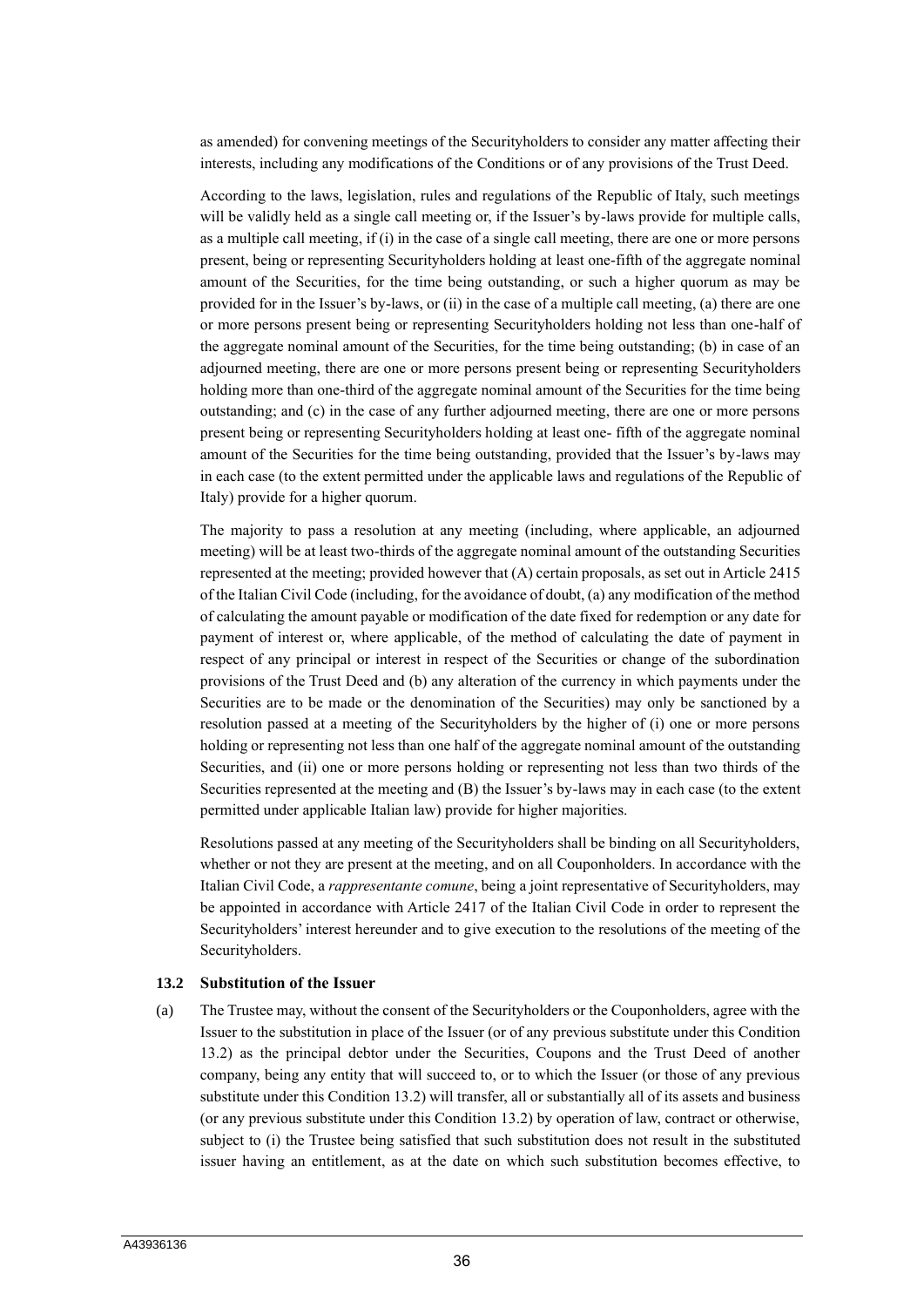redeem the Securities pursuant to Conditions 6.3, 6.4, 6.5 or 6.6, and (ii) certain other conditions set out in the Trust Deed being satisfied.

- (b) The Issuer has covenanted in the Trust Deed that, for so long as the Securities remain outstanding, it will not consolidate or merge with another company or firm or sell or lease all or substantially all of its assets to another company unless (i) if the Issuer merges out of existence or sells or leases all or substantially all of its assets, the other company assumes all the then-existing obligations of the Issuer (including, without limitation, all obligations under the Securities and the Trust Deed), either by law or contractual arrangements and (ii) certain other conditions set out in the Trust Deed are complied with.
- (c) As long as the Securities are admitted to trading on the regulated market of Euronext Dublin and/or listed on the official list of Euronext Dublin, in the case of such a substitution, the Issuer will give notice of any substitution pursuant to Condition 13.2(a) above to Euronext Dublin and, as soon as reasonably practicable but in any event not later than 30 calendar days after the execution of such documents required by, and the compliance with such other requirements of, the Trust Deed in connection with the substitution, notice of such substitution will be given to the Securityholders by the Issuer in a form previously approved by the Trustee in accordance with Condition 12, in which event the substitution shall be conclusive and binding on the Securityholders and the Couponholders.

#### **13.3 Waiver, authorisation, determination and exercise by the Trustee of discretions etc.**

The Trustee may agree, without the consent of the Securityholders or Couponholders, to any modification (except as mentioned in the Trust Deed) of, or to the waiver or authorisation of any breach or proposed breach of, any of the provisions of the Securities or the Trust Deed where, in any such case, it is not, in the opinion of the Trustee, materially prejudicial to the interests of the Securityholders so to do or may agree, without any such consent as aforesaid, to any modification which is, in the opinion of the Trustee, of a formal, minor or technical nature or to correct an error which is manifest). Any such modification, waiver, authorisation or determination shall be binding on the Securityholders and the Couponholders and, unless the Trustee otherwise agrees, any such modification shall be notified to the Securityholders in accordance with Condition 12 as soon as practicable thereafter.

#### **13.4 Trustee to have Regard to Interests of Securityholders as a Class**

In connection with the exercise by it of any of its trusts, powers, authorities and discretions (including, without limitation, any modification, waiver, authorisation, determination or substitution), the Trustee shall have regard to the general interests of the Securityholders as a class (but shall not have regard to any interests arising from circumstances particular to individual Securityholders or Couponholders whatever their number) and, in particular but without limitation, shall not have regard to the consequences of any such exercise for individual Securityholders or Couponholders (whatever their number) resulting from their being for any purpose domiciled or resident in, or otherwise connected with, or subject to the jurisdiction of, any particular territory or any political subdivision thereof and the Trustee shall not be entitled to require, nor shall any Securityholder or Couponholder be entitled to claim, from the Issuer, the Trustee or any other person any indemnification or payment in respect of any tax consequences of any such exercise upon individual Securityholders or Couponholders except to the extent already provided for in Condition 8 and/or any undertaking or covenant given in addition to, or in substitution for, Condition 8 pursuant to the Trust Deed.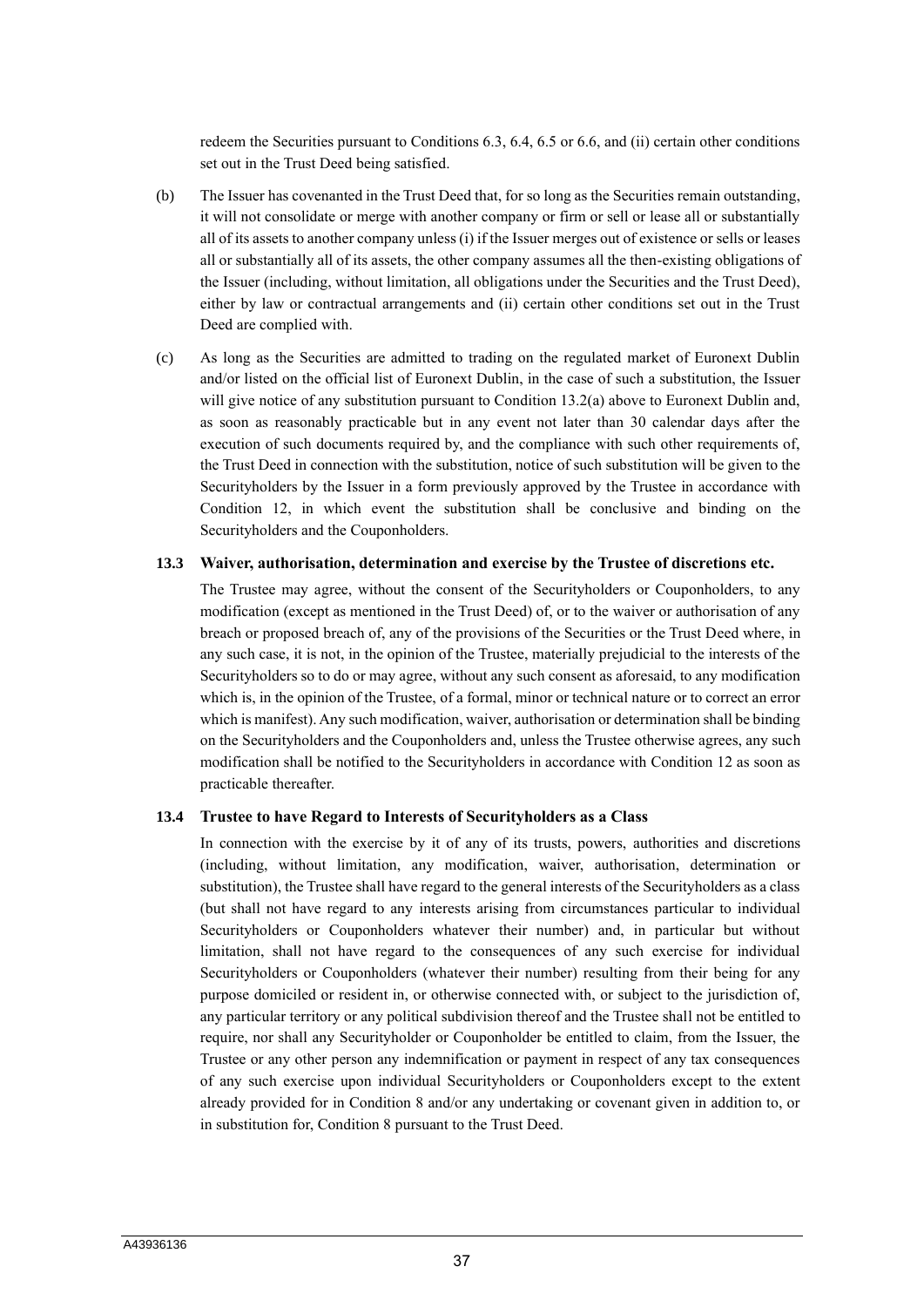#### **14 Indemnification of the Trustee and its Contracting with the Issuer**

#### **14.1 Indemnification of the Trustee**

The Trust Deed contains provisions for the indemnification of the Trustee and for its relief from responsibility, including provisions relieving it from taking action unless indemnified and/or secured and/or prefunded to its satisfaction.

#### **14.2 Trustee Contracting with the Issuer**

The Trust Deed also contains provisions pursuant to which the Trustee is entitled, *inter alia*, (a) to enter into business transactions with the Issuer and/or any Subsidiary and to act as trustee for the holders of any other securities issued or guaranteed by, or relating to, the Issuer and/or any Subsidiary, (b) to exercise and enforce its rights, comply with its obligations and perform its duties under or in relation to any such transactions or, as the case may be, any such trusteeship without regard to the interests of, or consequences for, the Securityholders or Couponholders, and (c) to retain and not be liable to account for any profit made or any other amount or benefit received thereby or in connection therewith.

#### **15 Further Issues**

The Issuer is at liberty from time to time without the consent of the Securityholders or Couponholders to create and issue further securities or bonds (whether in bearer or registered form) either (a) ranking *pari passu* in all respects (or in all respects save for the first payment of interest thereon) and so that the same shall be consolidated and form a single series with the outstanding securities or bonds of any series (including the Securities) constituted by the Trust Deed or any supplemental deed or (b) upon such terms as to ranking, interest, conversion, redemption and otherwise as the Issuer may determine at the time of the issue. Any further securities or bonds which are to form a single series with the outstanding securities or bonds of any series (including the Securities) constituted by the Trust Deed or any supplemental deed shall, and any other further securities or bonds may (with the consent of the Trustee), be constituted by a deed supplemental to the Trust Deed. The Trust Deed contains provisions for convening a single meeting of the Securityholders and the holders of securities or bonds of other series in certain circumstances where the Trustee so decides.

## **16 Governing Law and Submission to Jurisdiction**

#### **16.1 Governing Law**

The Trust Deed, the Securities and the Coupons and any non-contractual obligations arising out of or in connection with the Trust Deed, the Securities and the Coupons are governed by, and shall be construed in accordance with, English law, except for Conditions 3.1 and 3.2, which shall each be governed by Italian law. Condition 13.1 and the provisions of the Trust Deed concerning the meeting of Securityholders and the appointment of the *rappresentante comune* in respect of the Securities are subject to compliance with Italian law.

#### **16.2 Jurisdiction of English Courts**

The Issuer has, in the Trust Deed, irrevocably agreed for the benefit of the Trustee, the Securityholders and the Couponholders that the courts of England are to have exclusive jurisdiction to settle any disputes which may arise out of or in connection with the Trust Deed, the Securities or the Coupons (including any disputes relating to any non- contractual obligations which may arise out of or in connection with the Trust Deed, the Securities or the Coupons) and accordingly has submitted to the exclusive jurisdiction of the English courts.